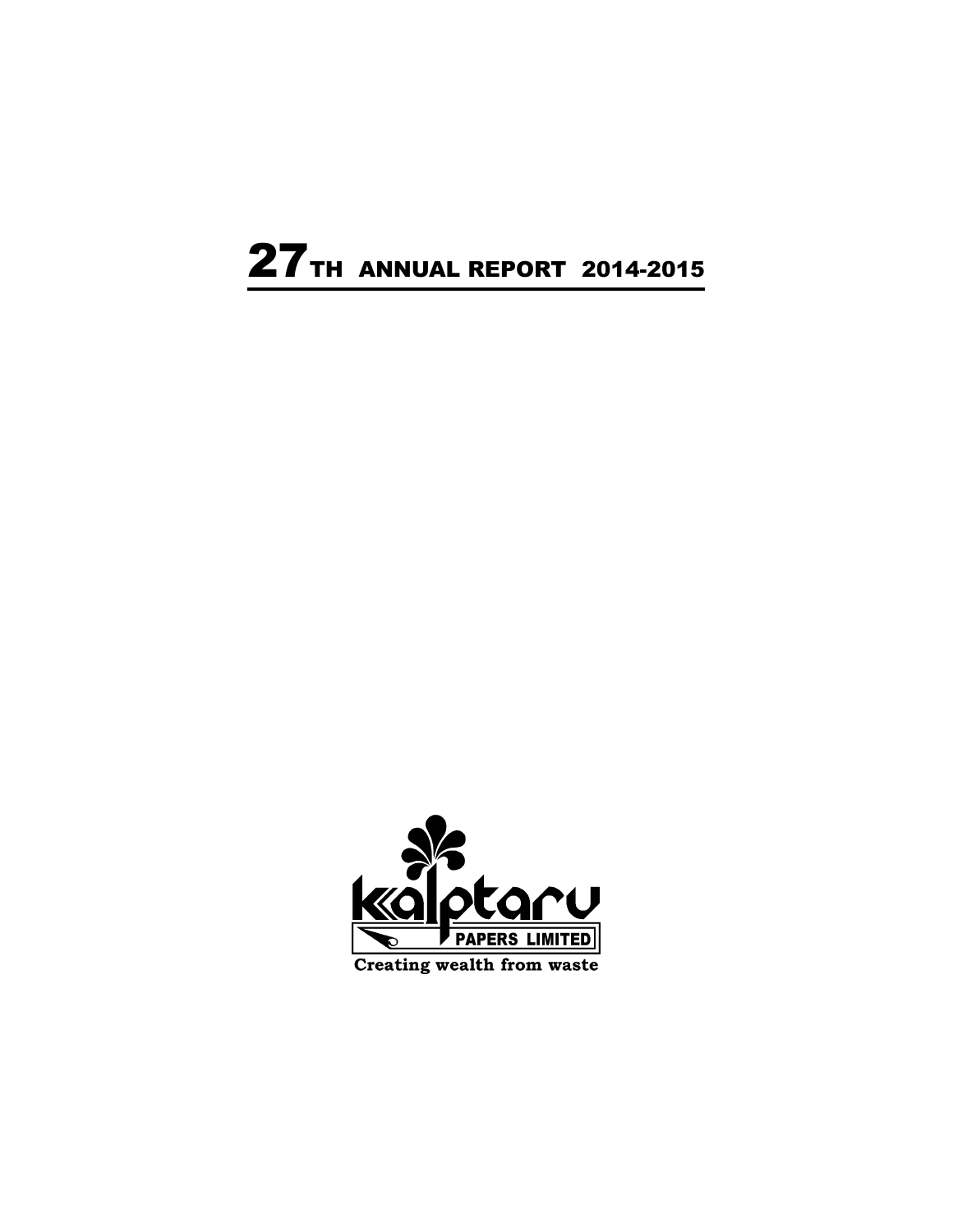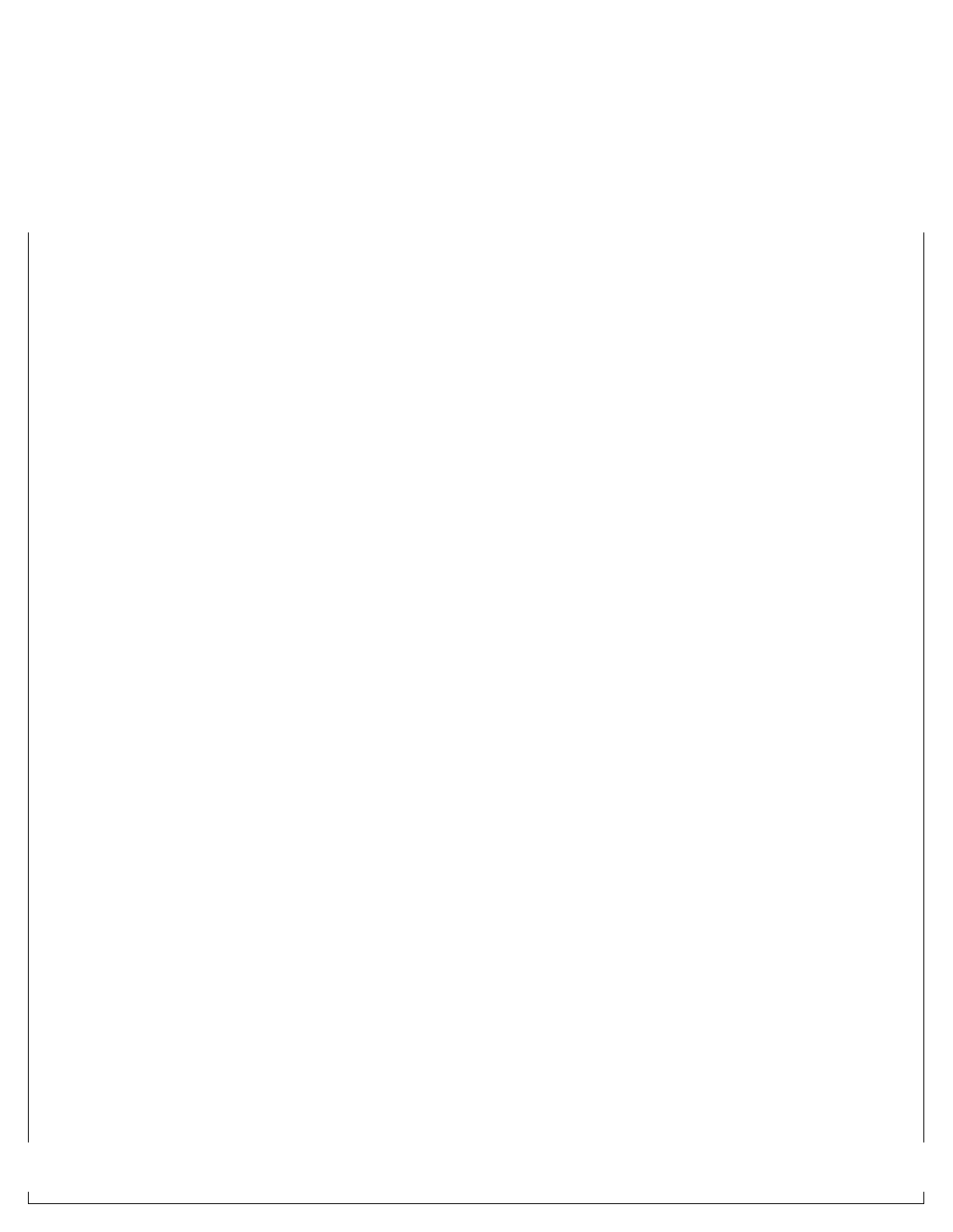

Creating wealth from waste CIN:L21019GJ1988PLC040325

SHRI NAVEEN J. GUPTA - Managing Director

**BOARD OF DIRECTORS** SHRI JAIKISHAN B. GUPTA - Chairman

## **27th Annual Report**

|                                                          | SMT. SUDHA GUPTA<br>Additional Director w.e.f. 30/05/2015<br>$\overline{\phantom{a}}$<br>SHRI RAMESH CHAND<br>Director<br>SHRI SHIVRATAN SHARMA<br><b>Director</b><br>$\blacksquare$                                  |
|----------------------------------------------------------|-----------------------------------------------------------------------------------------------------------------------------------------------------------------------------------------------------------------------|
| <b>AUDIT COMMITTEE</b>                                   | <b>SHRI RAMESH CHAND</b><br>SHRI SHIVRATAN SHARMA<br><b>SMT. SUDHA GUPTA</b>                                                                                                                                          |
| <b>STAKEHOLDERS RELATIONSHIP</b><br><b>COMMITTEE</b>     | SHRI JAIKISHAN GUPTA<br>SHRI NAVEEN GUPTA<br>SHRI SHIVRATAN SHARMA                                                                                                                                                    |
| <b>NOMINATION &amp; REMUNERATION</b><br><b>COMMITTEE</b> | <b>SHRI RAMESH CHAND</b><br><b>SMT. SUDHA GUPTA</b><br>SHRI SHIVRATAN SHARMA                                                                                                                                          |
| <b>STATUTORY AUDITOR</b>                                 | V. D. AGGARWAL & CO.<br>Chartered Accountants, Delhi                                                                                                                                                                  |
| <b>BANKER</b>                                            | <b>INDIAN OVERSEAS BANK</b><br>Stadium Road Branch, Ahmedabad                                                                                                                                                         |
| <b>REGISTRARS &amp;</b><br><b>SHARES TRANSFER AGENTS</b> | LINK INTIME INDIA PVT. LTD.<br><b>HEAD OFFICE:</b><br>13, Pannalal Silk Mills Compound, L.B.S. Marg, Bhandup (West),<br>Mumbai-400078, Tel.: 91-22-2596 3838, Fax: 91-22-2594 6969<br>E-mail: mumbai@linkintime.co.in |
|                                                          | <b>BRANCH OFFICE:</b><br>Unit No. 303, 3rd Floor, Shoppers Plaza V, Opp. Municipal Market,<br>Behind Shoppers Plaza II, Off C G Road, Ahmedabad-380009.<br>Tel.: 079-26465179. E-mail: ahmedabad@linkintime.co.in     |
| <b>E - VOTING AGENCY</b>                                 | CENTRAL DEPOSITORY SERVICES (INDIA) LIMITED<br>E-mail: helpdesk.evoting@cdslindia.com                                                                                                                                 |
| <b>SCRUTINIZER</b>                                       | CS ASHOK P. PATHAK<br><b>Practising Company Secretary</b><br>E-mail: csashokppathak@gmail.com                                                                                                                         |
| <b>REGISTERED OFFICE</b>                                 | 701, Avdhesh House, Opp. Gurudwara, Near Thaltej Chokdi, Ahmedabad-380054<br>Tel.: 079 26858510/511, Fax: 079 30171202.                                                                                               |
| <b>HEAD OFFICE</b>                                       | C 8/10, Model Town, Delhi-110009                                                                                                                                                                                      |
| <b>WORKS</b>                                             | Khatraj Chokdi, Village Karoli, Kalol, Dist. Gandhinagar, Gujarat                                                                                                                                                     |
|                                                          |                                                                                                                                                                                                                       |

| <b>Contents</b>              | <b>Pages</b> | <b>Contents</b>       | Pages |
|------------------------------|--------------|-----------------------|-------|
| Notice                       | 3            | <b>Balance Sheet</b>  | 36    |
| Director's Report            | 8            | Profit & Loss Account | 37    |
| Corporate Governance Report  | 22           | Notes on Accounts     | 38    |
| Auditor's Certificate        | 32           | Cash Flow Statement   | 51    |
| Independant Auditors' Report | 33           |                       |       |

Coming together is a beginning, staying together is progress, and working together is success.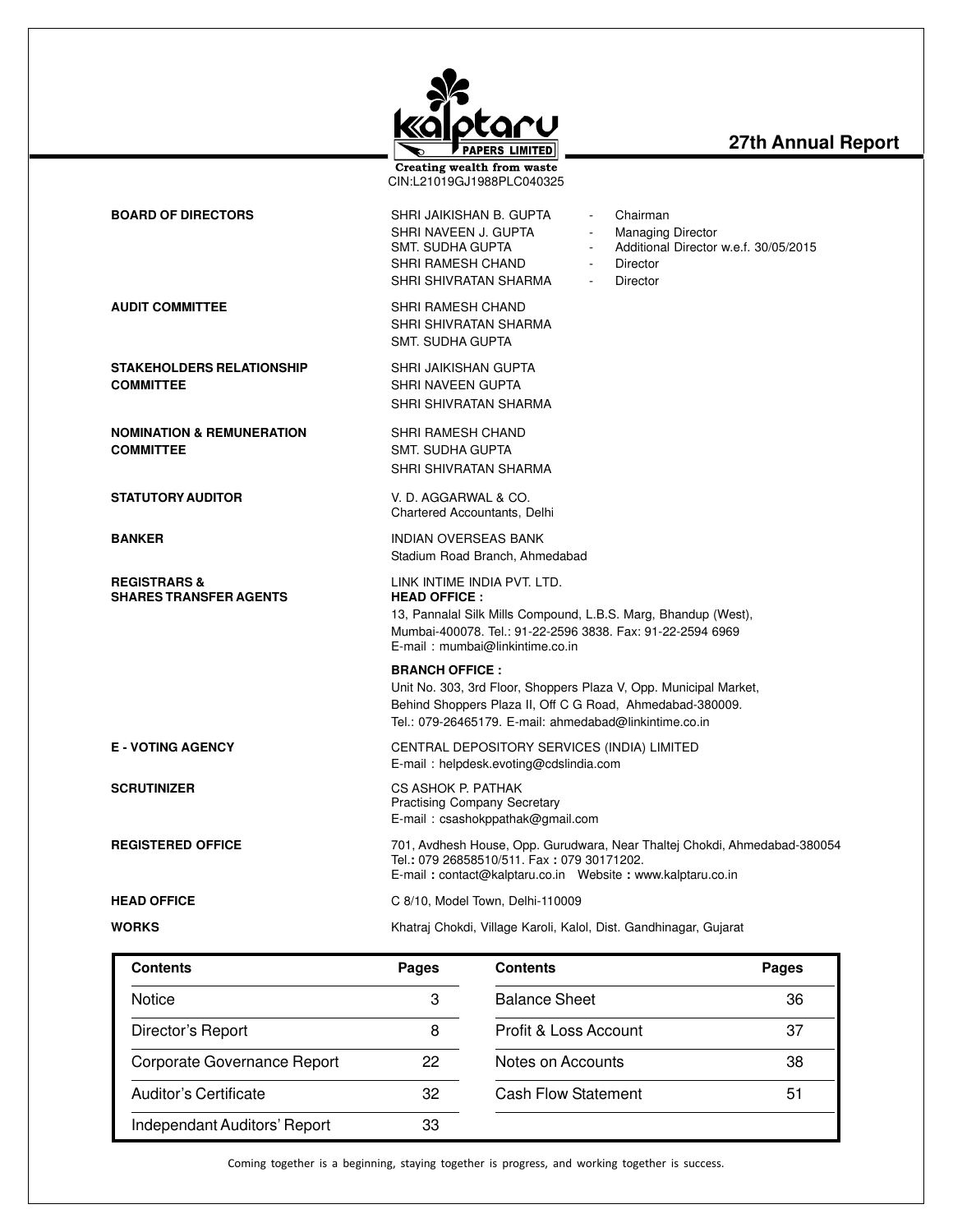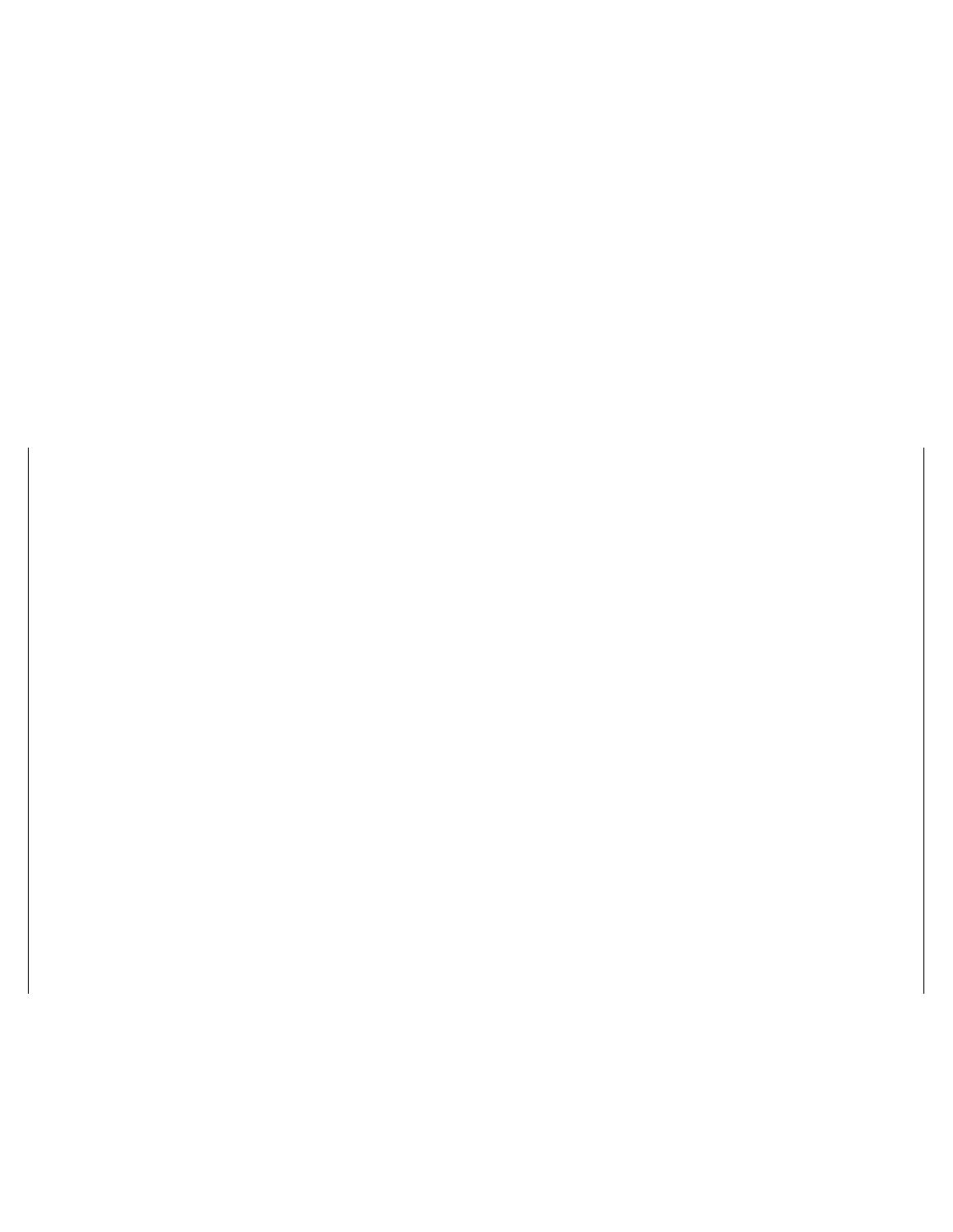

Creating wealth from waste

## **NOTICE**

**NOTICE** is hereby given that the 27th Annual General Meeting of the Members of M/S. Kalptaru Papers Limited will be held on Wednesday, 23rd day of September, 2015 at 10:00 a.m. at the Registered Office of the Company situated at 701, Avdhesh House, Opp. Gurudwara, Near Thaltej Chokdi, Ahmedabad - 380054 to transact the followings:

## **ORDINARY BUSINESS :**

- 1. To receive, consider and adopt the Audited Accounts for the Financial Year ended on 31st March 2015 and the Reports of the Board of Directors and Auditors thereon.
- 2. To appoint a Director in place of Shri. Naveen Gupta (having DIN 00148096), who retires by rotation and being eligible, offers himself for re-appointment.
- 3. To appoint Statutory Auditors to hold office from the conclusion of this Annual General Meeting of the Company until the conclusion of next Annual General Meeting and fix their remuneration and in this regard to consider and, if thought fit, to pass, with or without modification, the following resolution as an Ordinary Resolution:

**"RESOLVED THAT** pursuant to the provisions of Section 139, 142 and other applicable provisions, if any, of the Companies Act, 2013 and the Rules made thereunder, M/s. V D Aggarwal & Co., Chartered Accountants (ICAI Registration No. 008332N), Delhi, be and is hereby appointed as the Statutory Auditors of the Company, to hold office from the conclusion of this Annual General Meeting till the conclusion of next Annual General Meeting at a remuneration plus applicable service tax and out of pocket expenses incurred by them for the purpose of audit to be decided by the Board of Directors in consultation with the Auditors."

#### **SPECIAL BUSINESS :**

### 4. **TO CONSIDER AND IF THOUGHT FIT TO PASS, WITH OR WITHOUT MODIFICATION THE FOLLOWING AS AN ORDINARY RESOLUTION**

**"RESOLVED THAT** pursuant to the provisions of Sections 149, 152 read with Schedule IV and all other applicable provisions of the Companies Act, 2013 and the Companies (Appointment and Qualification of Directors) Rules, 2014 (including any statutory modification(s) or re-enactment thereof for the time being in force) and Clause 49 of the Listing Agreement, Ms. Sudha Gupta (DIN: 07173823), who was appointed as an Additional Director of the Company with effect from 30th May 2015 by the Board of Directors pursuant to the provisions of Section 161(1) of the Companies Act, 2013 and the Articles of Association of the Company and who holds office up to the date of this Annual General Meeting and in respect of whom the Company has received a notice in writing under Section 160 of the Companies Act, 2013 from a member proposing her candidature for the office of Director, be and is hereby appointed as an Independent Director of the Company to hold office for 5 (Five) consecutive years for a term up to 31st March, 2020."

## **Regd. Office:**

701, Avdhesh House, **By Order of the Board** Near Thaltej Chokdi, Ahmedabad - 380054. Gujarat **Jaikishan B. Gupta Date: 12th August, 2015 Chairman**

**For, Kalptaru Papers Limited** 

#### **NOTES:**

**1. A MEMBER ENTITILED TO ATTEND AND VOTE AT THE MEETING IS ENTITLED TO APPOINT A PROXY TO ATTEND AND ON A POLL, VOTE INSTEAD OF HIMSELF.**

AND THE PROXY NEED NOT BE A MEMBER OF THE COMPANY. A person can act as proxy on behalf of members not exceeding fifty (50) and holding in the aggregate not more than ten percent of the total share capital of the Company. Proxies In Order To Be Effective Must Be Received By The Company Not Less Than 48 Hours Before The Meeting.

- 2. An explanatory statement pursuant to section 102 of the Companies Act, 2013, in respect of special business in the Notice is annexed hereto. The relevant details has stipulated under Clause 49 of the Listing Agreement with the Stock Exchanges(s), in respect of Directors seeking appointments / re-appointments as directors under Item No. 2 and Item No. 4 above, are also annexed hereto.
- 3. Relevant documents referred to in the accompanying Notice are open for inspection by the members at the Registered Office of the company on all working days, except Sundays, between 11:00 a.m. and 1:00 p.m. up to the date of the meeting.
- 4. The Register of Members and the Share Transfer Books of the Company will remain closed From Friday, 18th day of September, 2015 To Wednesday, 23rd day of September, 2015 (both days inclusive).
- 5. The Equity Shares of the Company are available for Dematerialization, as the Company has entered into an agreement with National Securities Depository Limited (NSDL) and The Central Depository Services Limited (CDSL). Those Shareholders who wish to hold the Company's Share in electronic form may approach their Depository participants.
- 6. Members holding shares in physical form are requested to advise any change of address immediately to the Company's Registrar and Share Transfer Agent M/s. Link Intime India Pvt. Ltd., 13, Pannalal Silk Mills Compound, L.B.S. Marg, Bhandup (West), Mumbai - 400 078. Members holding shares in electronic form must send the advice about change in address to their respective Depository Participant only and not to the Company or Company's Registrar and Share Transfer Agent. As per Circular No. MRD/

"Don't judge each day by the harvest you reap but by the seeds that you plant."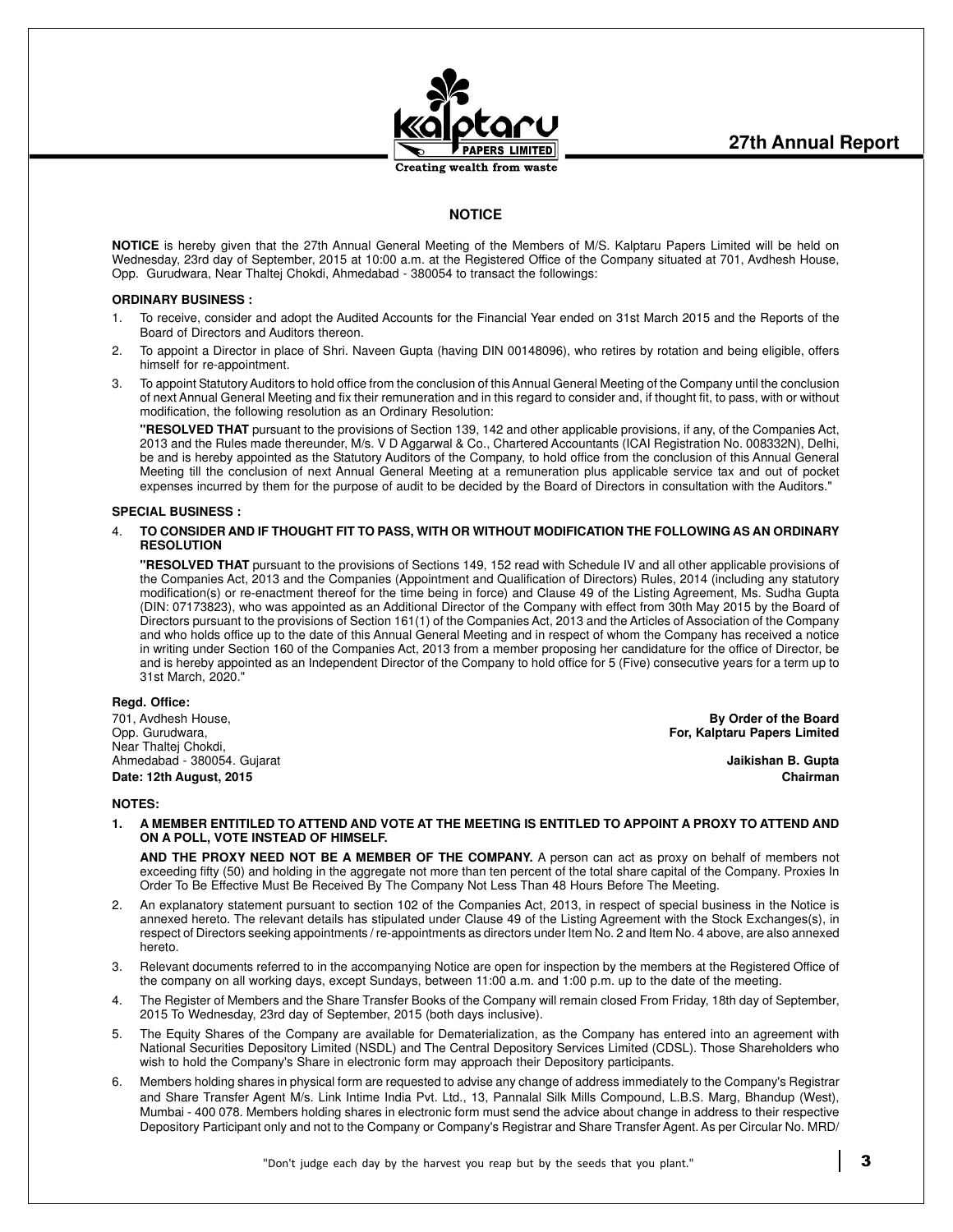

Dop/ Cir-05/2009 dated 20th May 2009 issued by Securities and Exchange Board of India (SEBI), it is mandatory to quote PAN for transfer of shares in physical form. Therefore, the transferee(s) are required to furnish a copy of their PAN to the Registrar and Share Transfer Agent of the Company.

- 7. Members / Proxies should fill in the Attendance Slip for attending the meeting and they are requested to bring their Attendance Slip along with their copy of Annual Report to the meeting. Members who hold shares in dematerialized form are requested to write their Client ID and DP ID and those who hold shares in physical form are requested to write their Folio No in Attendance Slip for attending the meeting.
- 8. Electronic copy of the Annual Report for 2014-15 is being sent to all the members whose email IDs are registered with the Company / Depository Participants(s) for communication purposes unless any member has requested for a hard copy of the same. For members who have not registered their email address, physical copies of the Annual Report for 2014-15 is being sent in the permitted mode.
- 9. Electronic copy of the Notice of the 27th Annual General Meeting of the Company inter alia indicating the process and manner of e-voting along with Attendance Slip and Proxy Form is being sent to all the members whose email IDs are registered with the Company / Depository Participants(s) for communication purposes unless any member has requested for a hard copy of the same. For members who have not registered their email address, physical copies of the Notice of the 27th Annual General Meeting of the Company inter alia indicating the process and manner of e-voting along with Attendance Slip and Proxy Form is being sent in the permitted mode.
- 10. Members may also note that the Notice of the 27th Annual General Meeting and the Annual Report for 2014-15 will also be available on the Company's website www.kalptaru.co.in for their download. The physical copies of the aforesaid documents will also be available at the Company's Registered Office for inspection during normal business hours on working days. Even after registering for e-communication, members are entitled to receive such communication in physical form, upon making a request for the same, by post free of cost. For any communication, the shareholders may also send requests to the Company's investor email id : contact@kalptaru.co.in
- 11. Members are requested to intimate to the company, queries, if any, on the accounts at least ten days before the meeting to enable the Management to keep the required information available at the meeting.
- 12. Voting through electronic means

In compliance with provisions of Section 108 of the Companies Act, 2013 and Rule 20 of the Companies (Management and Administration) Rules, 2014 read with Companies (Management and Administration) Amendment Rules, 2015, the Company is pleased to provide members facility to exercise their right to vote at the 27th Annual General Meeting (AGM) by electronic means and the business may be transacted through e-Voting services provided by CDSL - Central Depository Services (India) Limited:

- **A . For shareholders who receive notice of annual general meeting through e-mail:**
	- i. The voting period begins on September 20, 2015 at 9:00 AM and ends on September 22, 2015 at 5.00 PM. During this period shareholders' of the Company, holding shares either in physical form or in dematerialized form, as on the cut-off date (record date) of September 16, 2015, may cast their vote electronically. The e-voting module shall be disabled by CDSL for voting thereafter.
	- ii. If you are holding shares in Demat form and had logged on to https://www.evotingindia.co.in and casted your vote earlier for EVSN of any Company, then your existing login id and password are to be used.
	- iii. Log on to the e-voting website https://www.evotingindia.com
	- iv. Click on "Shareholders" tab to cast your vote.
	- v. Now, select the Electronic Voting Sequence Number-"EVSN"(i.e. 150819068) along with "COMPANY NAME"(KALPTARU PAPERS LIMITED) from the drop down menu and click on "SUBMIT"
	- vi. Now, fill up the following details in the appropriate boxes:

|            | For Members holding shares in Demat Form                       | For Members holding shares in Physical Form                                                                                                                                                                |
|------------|----------------------------------------------------------------|------------------------------------------------------------------------------------------------------------------------------------------------------------------------------------------------------------|
| User ID    | For NSDL: 8 Characters DP ID followed by<br>8 Digits Client ID |                                                                                                                                                                                                            |
|            | For CDSL: 16 digits beneficiary ID                             | Folio Number registered with the Company                                                                                                                                                                   |
| <b>PAN</b> | shareholders as well as physical shareholders)                 | Enter your 10 digit alpha-numeric *PAN issued by Income Tax Department (Applicable for both demat                                                                                                          |
|            |                                                                | Members who have not updated their PAN with the Company/Depository Participant are requested to<br>use the sequence number which is printed on Postal Ballot / Attendance Slip indicated in the PAN field. |
| DOB*       | account or folio in dd/mm/yyyy format.                         | Enter the Date of Birth as recorded in your demat account or in the Company records for the said demat                                                                                                     |

"Discipline is the bridge between goals and accomplishment."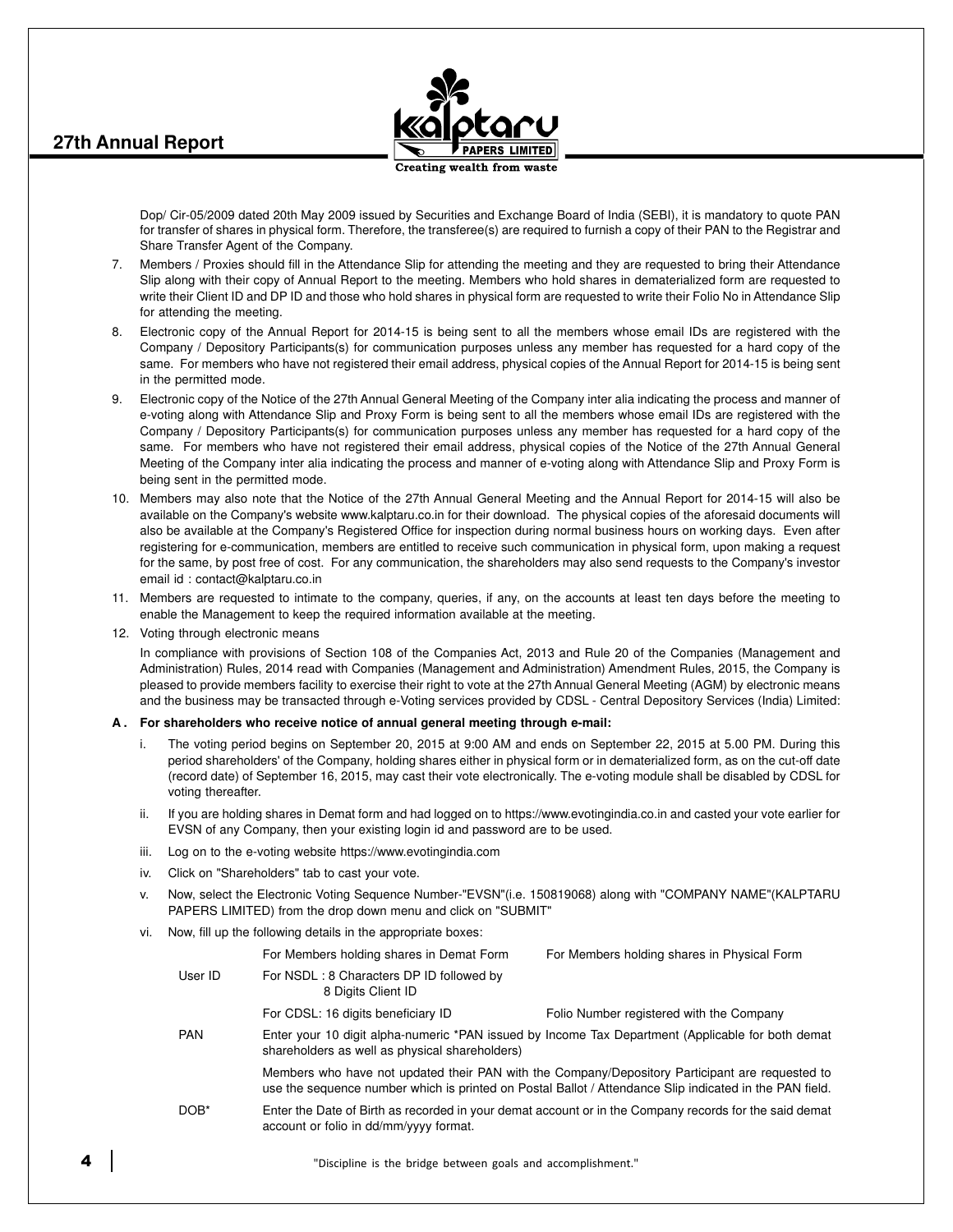

Creating wealth from waste

Dividend Enter the Dividend Bank Details as recorded in your demat account or in the Company records for the Bank Details\* said demat account or folio.

\* Please enter DOB or Dividend Bank details in order to login. If the details are not recorded with the depository or Company please enter the number of shares held by you as on the cut-off date in the Dividend Bank details field.

- vii. After entering these details appropriately, click on "SUBMIT" tab.
- viii. Members holding shares in physical form will then reach directly to the EVSN selection screen. However, members holding shares in demat form will now reach 'Password Creation' menu wherein they are required to mandatorily enter their login password in the new password field. The new password has to be minimum eight characters consisting of at least one upper case (A-Z), one lower case (a-z), one numeric value (0-9) and a special character( $@$  #  $%$  \*). Kindly note that this password is to be also used by the demat holders for voting for resolutions of any other company on which they are eligible to vote, provided that company opts for e-voting through CDSL platform. It is strongly recommended not to share your password with any other person and take utmost care to keep your password confidential.
- ix. Click on the relevant EVSN on which you choose to vote.
- x. On the voting page, you will see Resolution Description and against the same the option "YES/NO" for voting. Select the option YES or NO as desired. The option YES implies that you assent to the Resolution and option NO implies that you dissent to the Resolution.
- xi. Click on the "RESOLUTIONS FILE LINK" if you wish to view the entire Resolutions.
- xii. After selecting the Resolution you have decided to vote on, click on "SUBMIT". A confirmation box will be displayed. If you wish to confirm your vote, click on "OK", else to change your vote, click on "CANCEL" and accordingly modify your vote.
- xiii. Once you "CONFIRM" your vote on the resolution, you will not be allowed to modify your vote.
- xiv. You can also take out print of the voting done by you by clicking on "Click here to print" option on the Voting page
- xv. Institutional shareholders (i.e. other than Individuals, HUF, NRI etc.) are required to log on to https://www.evotingindia.co.in and register themselves, link their account(s) which they wish to vote on and then cast their vote. They should upload a scanned copy of the Board Resolution/Authority letter in PDF format in the system for the scrutinizer to verify the same. Further, they are requested to send the scanned copy of the Board Resolution/ Authority letter to the email id of Scrutinizer (csashokppathak@gmail.com ), RTA (ahmedabad@linkintime.co.in ) and Company (contact@kalptaru.co.in).

#### **B. For shareholders who receive the notice of annual general meeting in physical form :**

- i. Please follow all steps from Sr. No. (i) to Sr. No. (xv) above to cast vote.
- ii. In case you have any queries or issues regarding e-voting, you may refer the Frequently Asked Questions ("FAQs") and evoting manual available at https://www.evotingindia.co.in under help section or write an email to helpdesk.evoting@cdslindia.com.

#### **C. For shareholders who wish to vote using Ballot Form (in lieu of e-voting):**

- i. Shareholders may fill in the Ballot Form (in lieu of e-voting) and submit the same in a sealed envelope addressed to the Scrutinizer, Shri Ashok P Pathak, Scrutinizer, C/o. Kalptaru Papers Limited, 701 Avdhesh House, Opp. Gurudwara, Nr. Thaltej Chokdi, Ahmedabad - 380007 so as to reach by 5.00 p.m. on Tuesday, September 22, 2015. Unsigned, incomplete or incorrectly ticked forms are liable to be rejected and the decision of the scrutinizer on the validity of the forms will be final. Read the instructions provided in Ballot Form carefully.
- ii. Shareholders of the Company, holding shares either in physical form or in dematerialized form, as on Wednesday, September 16, 2015 (being the cut-off date), may cast their vote by way of Postal Ballot. The Ballot Form received after Tuesday, September 22, 2015 (5.00 p.m. IST) will be treated as invalid.
- iii. Shareholders may request for physical copy of the Ballot Form by sending an e-mail to contact@kalptaru.co.in by mentioning their Folio / DP ID & Client ID.
- iv. A shareholder can opt for only one mode of voting i.e. either through e-voting or by Ballot. If a shareholder casts votes by both modes, then voting done through e-voting shall prevail and Ballot shall be treated as invalid.

#### **VOTING AT AGM :**

- i. The members who have not casted their votes either electronically or through Ballot Form, can exercise their voting rights at the AGM.
- ii. A member who are present at AGM and have not cast their vote by availing the remote e-voting facility can vote at AGM by use of ballot or polling papers. Regd. Office:

701, Avdhesh House, **By Order of the Board** Opp. Gurudwara, **For, Kalptaru Papers Limited** Near Thaltej Chokdi, Ahmedabad - 380054. Gujarat **Jaikishan B. Gupta Date: 12th August, 2015 Chairman**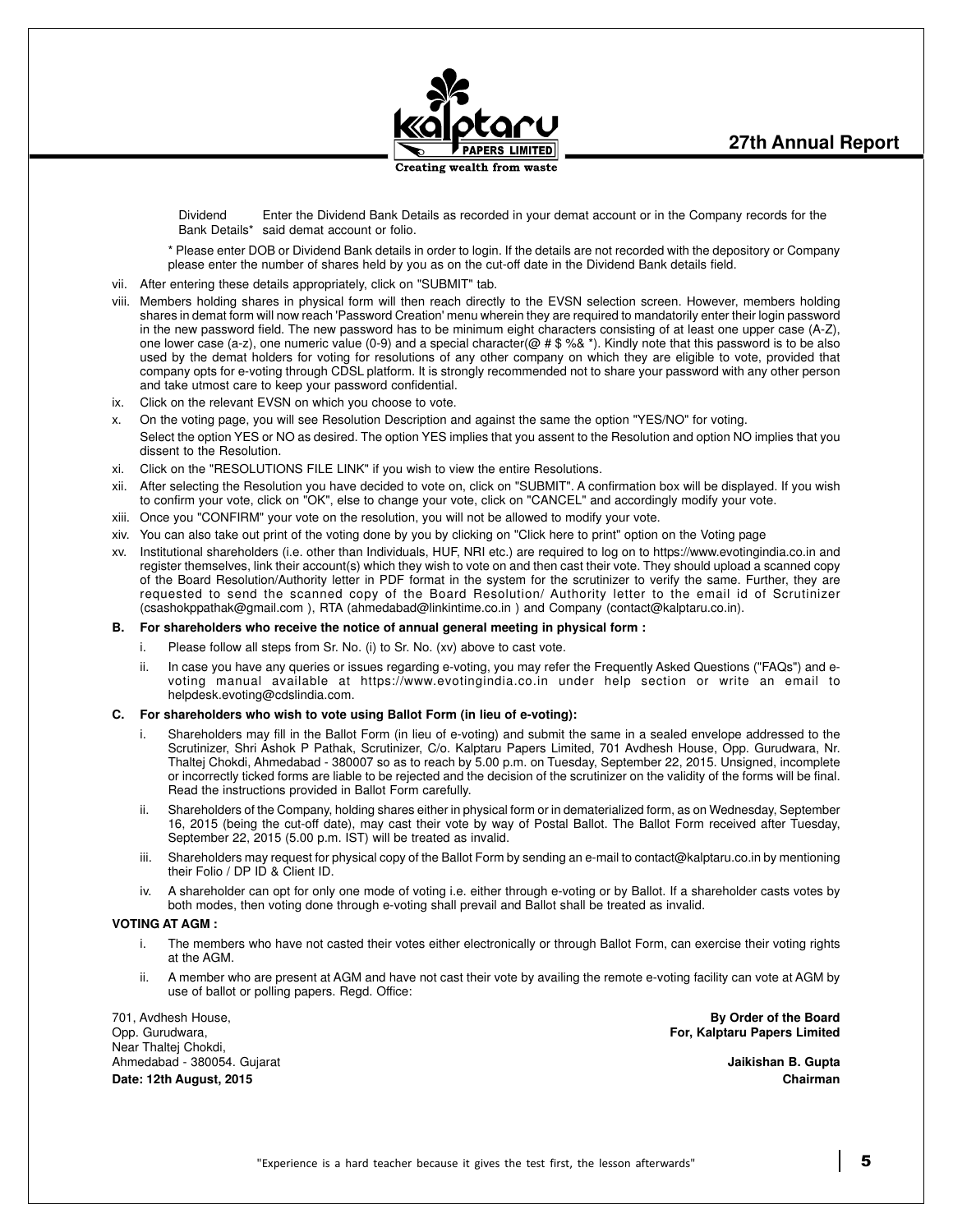

## **ANNEXURE TO THE NOTICE**

Notes on Directors seeking appointment / re-appointment at the annual general meeting as required under the revised Clause 49 of the Listing Agreement entered into with the Stock Exchanges.

#### **Profile of Directors being appointed / re-appointed:**

#### **Item No 2**

| Name                                                                                                    | Shri Naveen Gupta                                                                                                                                                                                                                                                                                                  |
|---------------------------------------------------------------------------------------------------------|--------------------------------------------------------------------------------------------------------------------------------------------------------------------------------------------------------------------------------------------------------------------------------------------------------------------|
| Qualification                                                                                           | Graduate in Commerce                                                                                                                                                                                                                                                                                               |
| Experience                                                                                              | He has experience of more than two decades in marketing and manufacturing papers<br>and its allied products, products metals or non ferrous metals. He is associated with<br>the Company since incorporation. Under his able guidance and direction, the Company<br>has achieved phenomenon growth and prosperity. |
| Other Directorship                                                                                      | Kalptaru Alloys Pvt. Ltd.<br>Kalptaru Fincap Limited<br>Kalptaru Infosoft Pvt. Ltd.                                                                                                                                                                                                                                |
| Chairman / Member of the Committees<br>of the Board of the other companies<br>on which he is a director | None                                                                                                                                                                                                                                                                                                               |
| No. of shares held in the company                                                                       | 3,11,820 Equity Shares of Rs.10/- each                                                                                                                                                                                                                                                                             |
| Disclosure of the relationships                                                                         | Shri. Naveen Gupta, Managing Director of the Company is son of Shri Jai Kishan<br>Gupta Chairman of the Company.                                                                                                                                                                                                   |

#### **Item No 4**

| Name                                                                                                    | Ms. Sudha Gupta                                                                                                         |
|---------------------------------------------------------------------------------------------------------|-------------------------------------------------------------------------------------------------------------------------|
| Qualification                                                                                           | Post Graduate in Arts with Economics from Kanpur                                                                        |
| Experience                                                                                              | She has experience of more than 15 years in management field.                                                           |
| Other Directorship                                                                                      | None                                                                                                                    |
| Chairman / Member of the Committees<br>of the Board of the other companies<br>on which he is a director | None                                                                                                                    |
| No. of shares held in the company                                                                       | None                                                                                                                    |
| Disclosure of the relationships                                                                         | Ms. Sudha Gupta is not, in any way, concerned / interested / related with any of the<br>other directors of the company. |

## **EXPLANATORY STATEMENT PURSUANT TO SECTION 102 OF THE COMPANIES ACT, 2013**

The Explanatory statement pursuant to section 102 of the Companies Act, 2013 set out all material facts relating to the Special Business mentioned in the accompanying Notice are as follows:

#### **ITEM NO 4**

The Board of Directors of the Company appointed, pursuant to the provisions of Section 161(1) of the Act and the Articles of Association of the Company, Ms. Sudha Gupta as an Additional Director of the Company with effect from May 30, 2015.

In terms of the provisions of Section 161(1) of the Act, Ms. Sudha Gupta would hold office up to the date of the ensuing Annual General Meeting.

The Company has received a notice in writing from a member alongwith the deposit of requisite amount under Section 160 of the Act proposing the candidature of Ms. Sudha Gupta for the office of Director of the Company.

Ms. Sudha Gupta is not disqualified from being appointed as a Director in terms of Section 164 of the Act and has given her consent to act as a Director.

Section 149 of the Act inter alia stipulates the criteria of independence should a company propose to appoint an independent director on its Board. As per the said Section 149, an independent director can hold office for a term up to 5 (Five) consecutive years on the Board of a company and she shall not be included in the total number of directors for retirement by rotation.

The Company has received a declaration from Ms. Sudha Gupta that she meets with the criteria of independence as prescribed both

"Be nice to people on your way up because you meet them on your way down."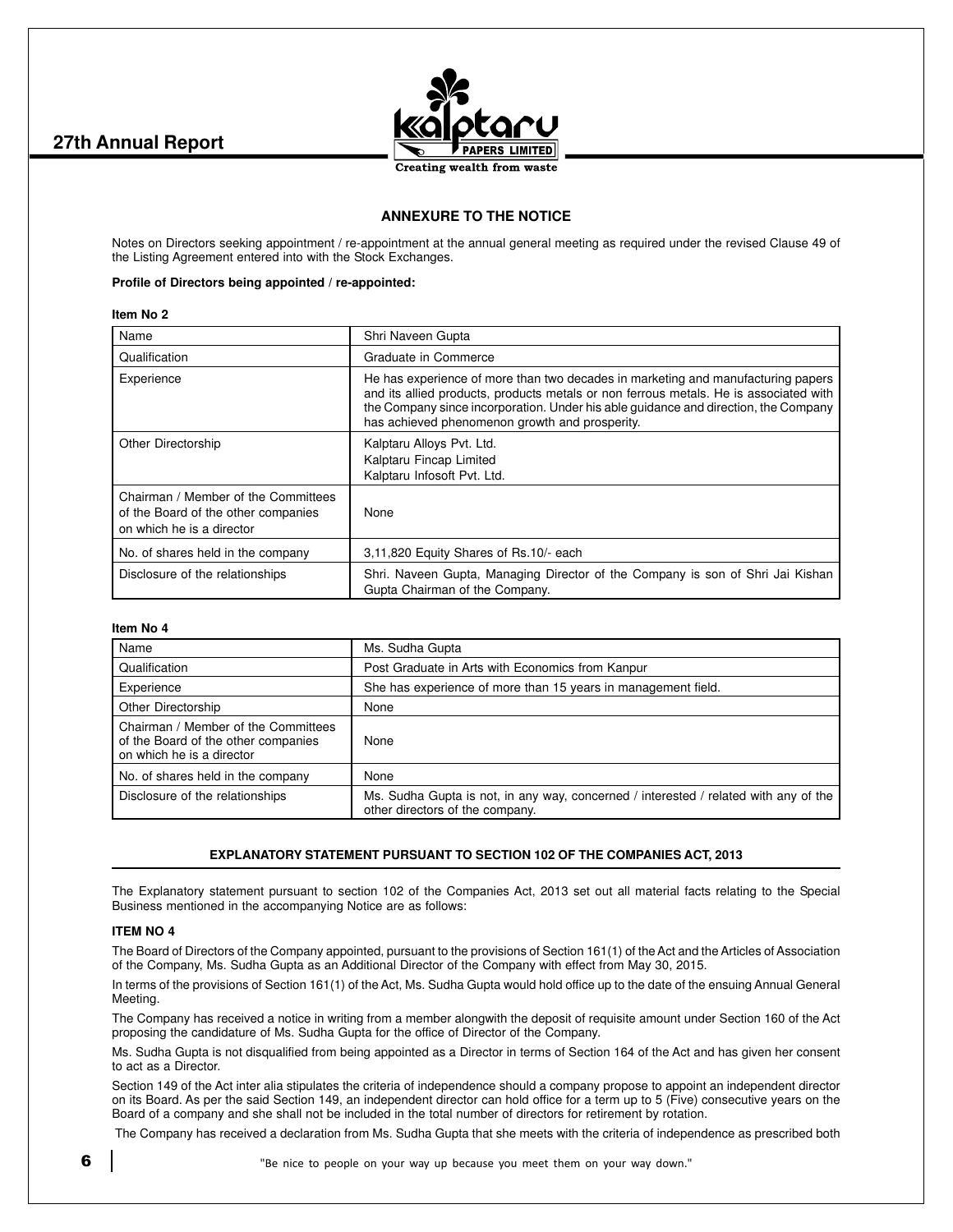

Creating wealth from waste

under sub-section (6) of Section 149 of the Act and under Clause 49 of the Listing Agreement. Ms. Sudha Gupta possesses appropriate skills, experience and knowledge, inter alia, in the field of finance.

In the opinion of the Board, Ms. Sudha Gupta fulfills the conditions for his appointment as an Independent Director as specified in the Act and the Listing Agreement. Ms. Sudha Gupta is independent of the management.

Brief resume of Ms. Sudha Gupta, nature of her expertise in specific functional areas and names of companies in which she holds directorships and memberships / chairmanships of Board Committees, shareholding and relationships between directors inter-se as stipulated under Clause 49 of the Listing Agreement with the Stock Exchanges, are provided in the Annexure to Notice.

Ms. Sudha Gupta, aged 47 years is a Post Graduate in Arts with Economics. She is also member of Audit Committee and Nomination and Remuneration Committee. She has her advantage more than 15 years of work experience in Management Field. She does not hold any directorships in other companies nor is member or chairman of committees in other public Company. She does not held any shares in the Company.

Keeping in view her vast expertise and knowledge, it will be in the interest of the Company that Ms. Sudha Gupta is appointed as an Independent Director.

Copy of the draft letter for appointment of Ms. Sudha Gupta as an Independent Director setting out the terms and conditions is available for inspection by members at the Registered Office of the Company.

This Statement may also be regarded as a disclosure under Clause 49 of the Listing Agreement with the Stock Exchange.

Save and except Ms. Sudha Gupta and her relatives, to the extent of their shareholding interest, if any, in the Company, none of the other Directors / Key Managerial Personnel of the Company / their relatives are, in any way, concerned or interested, financially or otherwise, in the resolution set out at Item No. 4 of the Notice.

The Board commends the Ordinary Resolution set out at Item No. 4 of the Notice for approval by the shareholders.

#### **Regd. Office:**

Opp. Gurudwara, **For, Kalptaru Papers Limited** Near Thaltej Chokdi, Ahmedabad - 380054. Gujarat **Jaikishan B. Gupta Date: 12th August, 2015 Chairman**

701, Avdhesh House, **By Order of the Board**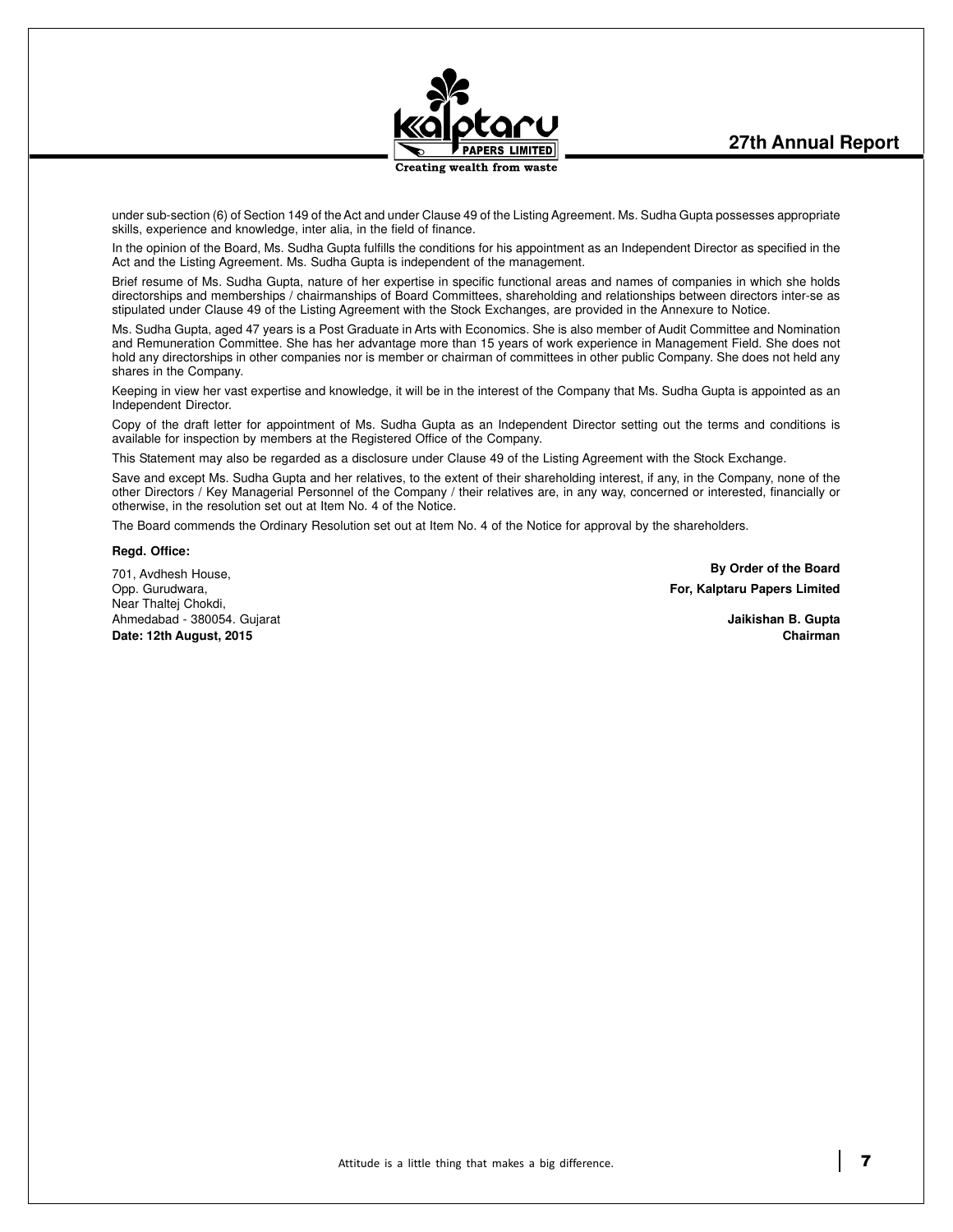

## **DIRECTORS' REPORT**

## **To, The Members, Kalptaru Papers Limited, Ahmedabad.**

Your directors are presenting herewith their 27th Annual Report together with the Audited Statements of Accounts for the period ended on 31st March, 2015.

## **PERFORMANCE HIGHLIGHTS:**

|                                                            |                                               | (Rs. in Lac)                            |
|------------------------------------------------------------|-----------------------------------------------|-----------------------------------------|
| <b>Particulars</b>                                         | <b>Current year</b><br>Ended on<br>31/03/2015 | Previous year<br>Ended on<br>31/03/2014 |
| Revenue from Operations                                    | 23.85                                         | 3622.89                                 |
| Other Income                                               | 54.00                                         | 11.18                                   |
| Profit/Loss before exceptional & extraordinary items & tax | (861.50)                                      | (1162.90)                               |
| <b>Exceptional Items</b>                                   |                                               | 21.15                                   |
| <b>Extraordinary Items</b>                                 |                                               |                                         |
| Profit /Loss before Tax                                    | (861.50)                                      | (1184.05)                               |
| <b>Current Tax</b>                                         |                                               |                                         |
| Deferred Tax                                               | (185.13)                                      | (296.46)                                |
| P/L from the period from continuing Operations             |                                               |                                         |
| P/L from the period from discontinuing Operations          |                                               |                                         |
| P/L for the period                                         | (676.34)                                      | (887.60)                                |

## **DIVIDEND:**

Due to loss incurred during the year under review, your directors do not recommend any dividend for the financial year ended on 31st March, 2015.

## **RESERVES**

Due to loss incurred during the year under review, your directors do not transfer any amount to Reserves for the financial year ended on 31st March, 2015.

## **TRANSFER OF UNCLAIMED DIVIDEND TO INVESTOR EDUCTION AND PROTECTION FUND**

In terms of Section 125 of the Companies Act, 2013, any unclaimed or unpaid Dividend relating to the financial year 2007 - 2008 is due for remittance on 29/10/2015 to the Investor Education and Protection Fund established by the Central Government.

## **BUSINESS PERFORMANCE & PROSPECTS**

During the year under report, the company has a turnover of Rs. 23.85 Lac as compared to Rs. 3622.89 Lac during the previous year and the operation for the year under review has resulted into net loss of Rs. 676.34 Lac in compared to previous year's loss of Rs. 887.60 Lac.

## **PUBLIC DEPOSITS**

The Company has neither accepted nor renewed any deposits during the year under review. The Company will repay earlier accepted deposits according to the terms of Deposits.

## **BRIEF DESCRIPTION OF THE COMPANY'S WORKING DURING THE YEAR/STATE OF COMPANY'S AFFAIR**

The company is operating in only one segment i.e. paper. However, there was not any production during the year under consideration. As the Company was closed, the main activity was to try for arranging the funds and restart the Company as far as possible.

## **DETAILS IN RESPECT OF ADEQUACY OF INTERNAL FINANCIAL CONTROLS WITH REFERENCE TO THE FINANCIAL STATEMENTS**

Your Company has a comprehensive system of internal controls to safeguard the Company's assets against loss from unauthorized use and ensure proper authorization of financial transactions. The Company has an exhaustive budgetary control system to monitor all expenditures against approved budgets on an ongoing basis. The Company maintains a system of internal controls designed to provide assurance regarding the effectiveness and efficiency of operations, the reliability of financial controls and compliance with applicable laws and regulations as applicable in the various jurisdictions in which the Company operates.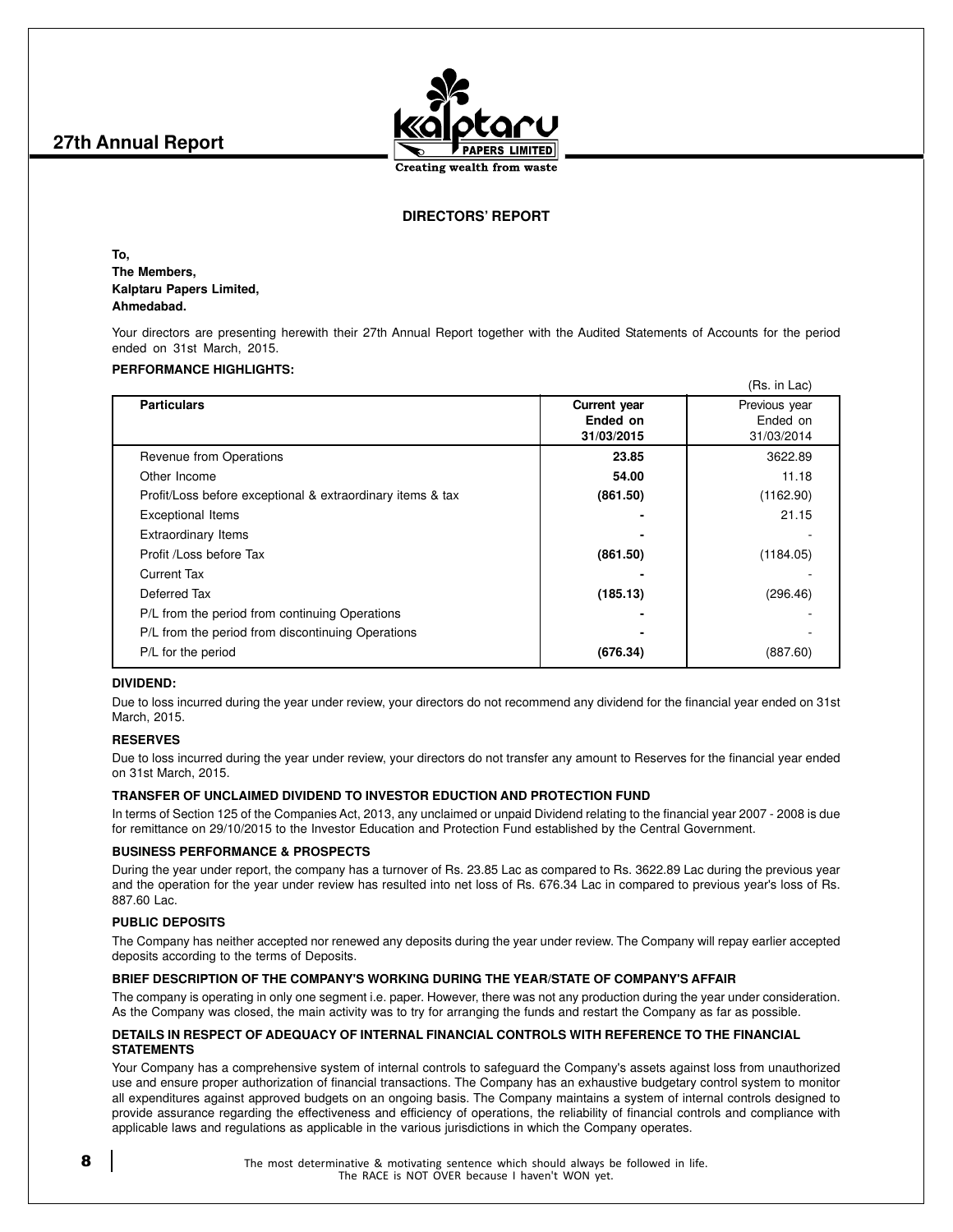

## **CORPORATE GOVERNANCE CERTIFICATE**

In terms of clause 49 of listing agreement with the Stock Exchange, a certificate from Auditors of the Company on compliance of conditions of Corporate Governance is annexed to the Annual Report. A report on Corporate Governance as provided in clause 49 of the Listing Agreement is included in the Annual Report.

### **MATERIAL CHANGES AND COMMITMENT IF ANY AFFECTING THE FINANCIAL POSITION OF THE COMPANY OCCURRED BETWEEN THE END OF THE FINANCIAL YEAR TO WHICH THIS FINANCIAL STATEMENTS RELATE AND THE DATE OF THE REPORT**

The following material changes and commitment occurred during the year under review affecting the financial position of the Company. As the production of the Company was stopped on 16th September, 2013 due to various reasons and financial commitments to Banks could not be fulfilled so that the account of Bank was became N.P.A. and there were pressure from the Bank for OTS - One Time Settlement for Rs. 27 Crores 50 Lacs to be funded partly from investors on personal guarantee of Directors and sale of Assets of the Company.

As per SEBI Circular dated My 30, 2012 (Exit Circular) and SEBI Circular dated May 22, 2014 the exclusively listed companies which fail to obtain listing in any other nationwide stock exchange will cease to be a listed company and will be moved to Dissemination Board by the existing stock exchange. On account of Derecognisation of regional stock exchange i.e. Delhi Stock Exchange Limited, the Company is delisted from Bombay Stock Exchange Limited and the Equity Shares of the Company are moved to Dissemination Board.

Subsequently, SEBI vide Circular No. CIR/MRD/DSA/05/2015 dated April 17, 2015 decided to allow a time line of 18 months within which such companies shall obtain listing on nationwide stock exchange upon terms and conditions as decided. The Company has made an application to BSE - Bombay Stock Exchange Limited on July 21, 2015 for regular listing.

## **CONSERVATION OF ENERGY, TECHNOLOGY ABSORPTION, FOREIGN EXCHANGE EARNINGS AND OUTGO**

The information pertaining to conservation of energy, technology absorption, Foreign exchange Earnings and outgo as required under Section 134 (3)(m) of the Companies Act, 2013 read with Rule 8(3) of the Companies (Accounts) Rules, 2014 is furnished in "Annexure - A" and is attached to this report.

## **STATEMENT CONCERNING DEVELOPMENT AND IMPLEMENTATION OF RISK MANAGEMENT POLICY OF THE COMPANY**

Pursuant to section 134 (3) (n) of the Companies Act, 2013 & Clause 49 of the listing agreement, the company has framed Risk Management Policy. The details of the policy are as updated on website of the company. The risk management includes identifying types of risks and its assessment, risk handling and monitoring and reporting. At present the company has not identified any element of risk which may threaten the existence of the company.

### **DETAILS OF POLICY DEVELOPED AND IMPLEMENTED BY THE COMPANY ON ITS CORPORATE SOCIAL RESPONSIBILITY INITIATIVES**

The Company has not developed and implemented any Corporate Social Responsibility initiatives as the said provisions are not applicable.

#### **PARTICULARS OF LOANS, GUARANTEES OR INVESTMENTS MADE UNDER SECTION 186 OF THE COMPANIES ACT, 2013**

There were no loans, guarantees or investments made by the Company under Section 186 of the Companies Act, 2013 during the year under review and hence the said provision is not applicable.

#### **PARTICULARS OF CONTRACTS OR ARRANGEMENTS MADE WITH RELATED PARTIES**

There was no contract or arrangements made with related parties as defined under Section 188 of the Companies Act, 2013 during the year under review.

#### **EXPLANATION OR COMMENTS ON QUALIFICATIONS, RESERVATIONS OR ADVERSE REMARKS OR DISCLAIMERS MADE BY THE AUDITORS AND THE PRACTICING COMPANY SECRETARY IN THEIR REPORTS**

#### **AUDITORS REPORT:**

The explanation on qualification (s) / observation(s) in the Auditors' Report:

Point 1. Note No. 34(3) to the Auditor's Report: Depreciation on fixed assets has been provided on straight-line basis at useful life assumed by management.

#### Explanation 1

Explanation to Note No. 34(3) to the Auditor's Report : Majority of Machineries are old and obsolete and hence it were not feasible to identified the useful life under Schedule II (Part C) of the Companies Act, 2013 & hence Management has assumed the useful life accordingly.

#### **Secretarial Auditor :**

The Board has considered the recommendation of Audit Committee regarding appointment and necessity of Secretarial Audit Report as mandate for every listed company in Section 204 of the Act, and has appointed M/s. Ashok P. Pathak & Co., Company Secretaries, Ahmedabad as Secretarial Auditor for the financial year 2015 -2016.

"Success without a positive attitude is called luck...Success with a positive attitude is called achievement." Be an achiever.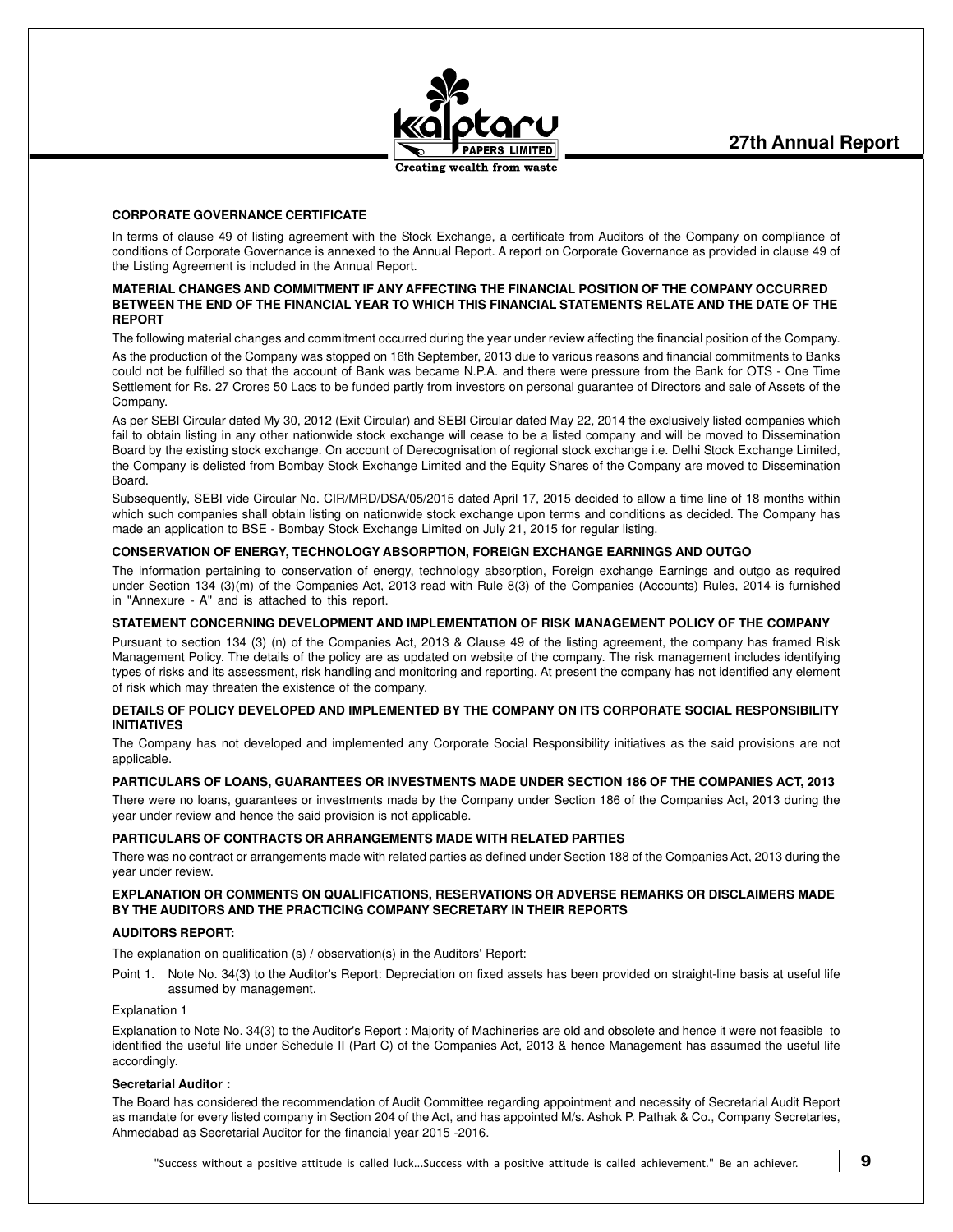

#### **Secretarial Audit Report :**

The Secretarial Audit Report for the financial year 2014-2015 is annexed herein and forming part of the Board Report (Annexure B). The explanation on comments / observation(s) in the Secretarial Audit Report -

Point 1. The company have not appointed a Company Secretary and Chief Financial Officer as part of Key Managerial Personnel (KMP) according to the requirements of Section 203 of the Companies Act, 2013 read with Rule 8 of the Companies (Appointment and Remuneration of Managerial Personnel) Rules, 2014.

#### Explanation 1. :

The company has a small capital base medium size company. The company is running in a loss during the year on account of closure of its unit, and hence it was difficult for the company to find qualified company secretary in full time willing to work. However, the company is in process to appoint a qualified company secretary in line with the requirement of the appointment of KMP under section 203 of the Act. The company has appointed Mr. Arpit Gupta as Chief Financial Officer as a part of Key Managerial Personnel in its Board Meeting held on 31.07.2015.

Point 2. The company has filed Form DPT 4 vide SRN C20157111 dtd.13.09.14 for unsecured loan / deposits existing on 01.04.2014, which were required to be repaid pursuant to the provisions of Section 74 of the Companies Act, 2013 on or before 31.03.2015.

#### Explanation 2 :

The money received from the entities mentioned in Form DPT 4 were trade creditors / payables and not the unsecured loans since its inception. e-Form DPT 4 was filed due to inadvertence, and hence the amount is not required to be repaid under provision of Section 74 of the Act.

### **COMPANY'S POLICY RELATING TO DIRECTORS APPOINTMENT, PAYMENT OF REMUNERATION AND DISCHARGE OF THEIR DUTIES**

The Company's Policy relating to appointment of Directors, payment of Managerial remuneration, Directors' qualifications, positive attributes, independence of Directors and other related matters as provided under Section 178(3) of the Companies Act, 2013 is furnished below:

#### l **Appointment criteria and qualifications for Directors**

- a) The Committee shall identify and ascertain the integrity, qualification, expertise and experience of the person for appointment as Director, KMP or at Senior Management level and recommend to the Board his / her appointment.
- b) A person should possess adequate qualification, expertise and experience for the position he / she is considered for appointment. The Committee has discretion to decide whether qualification, expertise and experience possessed by a person is sufficient / satisfactory for the concerned position.
- c) The Company shall not appoint or continue the employment of any person as Whole-time Director who has attained the age of seventy years. Provided that the term of the person holding this position may be extended beyond the age of seventy years with the approval of shareholders by passing a special resolution based on the explanatory statement annexed to the notice for such motion indicating the justification for extension of appointment beyond seventy years.

## l **Remuneration to Whole-time / Executive / Managing Director, KMP and Senior Management Personnel:**

a) Fixed pay:

The Whole-time Director/ KMP and Senior Management Personnel shall be eligible for a monthly remuneration as may be approved by the Board on the recommendation of the Committee. The breakup of the pay scale and quantum of perquisites including, employer's contribution to P.F, pension scheme, medical expenses, club fees etc. shall be decided and approved by the Board/ the Person authorized by the Board on the recommendation of the Committee and approved by the shareholders and Central Government, wherever required.

b) Minimum Remuneration:

If, in any financial year, the Company has no profits or its profits are inadequate, the Company shall pay remuneration to its Whole-time Director in accordance with the provisions of Schedule V of the Act and if it is not able to comply with such provisions, with the previous approval of the Central Government.

c) Provisions for excess remuneration:

If any Whole-time Director draws or receives, directly or indirectly by way of remuneration any such sums in excess of the limits prescribed under the Act or without the prior sanction of the Central Government, where required, he / she shall refund such sums to the Company and until such sum is refunded, hold it in trust for the Company. The Company shall not waive recovery of such sum refundable to it unless permitted by the Central Government.

## l **Remuneration to Non- Executive / Independent Director:**

a) Remuneration / Commission:

The remuneration / commission shall be fixed as per the slabs and conditions mentioned in the Articles of Association of the Company and the Act.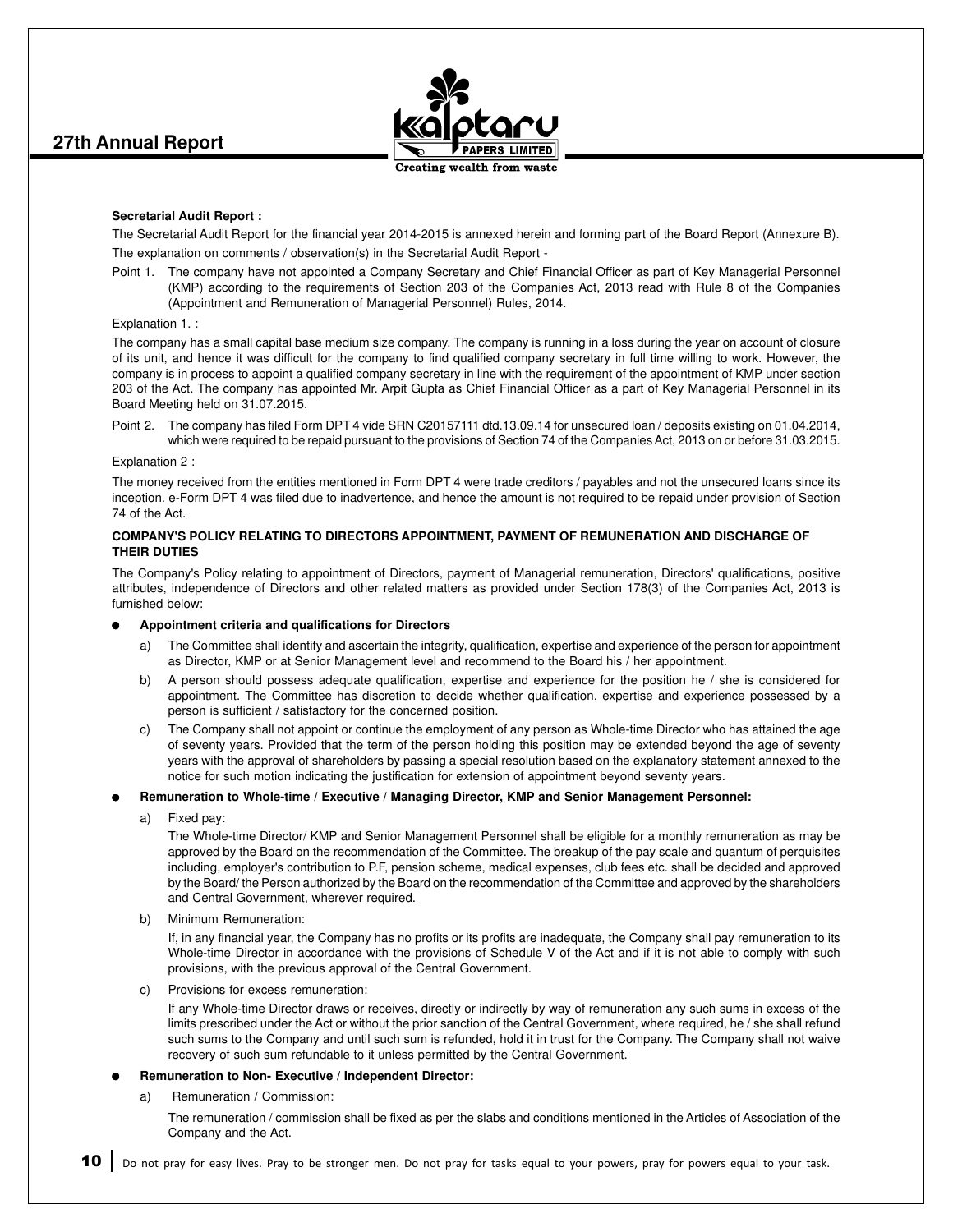

Creating wealth from waste

b) Sitting Fees:

The Non Executive / Independent Director may receive remuneration by way of fees for attending meetings of Board or Committee thereof. Provided that the amount of such fees shall not exceed Rs. One Lac per meeting of the Board or Committee or such amount as may be prescribed by the Central Government from time to time.

c) Commission:

Commission may be paid within the monetary limit approved by shareholders, subject to the limit not exceeding 1% of the profits of the Company computed as per the applicable provisions of the Act.

d) Stock Options:

An Independent Director shall not be entitled to any stock option of the Company.

## **ANNUAL RETURN**

The extracts of Annual Return pursuant to the provisions of Section 92 read with Rule 12 of the Companies (Management and administration) Rules, 2014 is furnished in "ANNEXURE C" and is attached to this Report.

## **NUMBER OF BOARD MEETINGS CONDUCTED DURING THE YEAR UNDER REVIEW**

The Company had 7 (Seven) Board meetings during the financial year under review. The details of which are given in the Corporate Governance Report. The intervening gap between the Meetings was within the period prescribed under the Companies Act, 2013.

## **DIRECTORS RESPONSIBILITY STATEMENT**

In accordance with the provisions of Section 134(5) of the Companies Act, 2013 the Board hereby submit its responsibility Statement that:-

- a) in the preparation of the annual accounts, the applicable accounting standards had been followed along with proper explanation relating to material departures;
- b) the directors had selected such accounting policies and applied them consistently and made judgments and estimates that are reasonable and prudent so as to give a true and fair view of the state of affairs of the company at the end of the financial year and of the profit and loss of the company for that period;
- c) the directors had taken proper and sufficient care for the maintenance of adequate accounting records in accordance with the provisions of this Act for safeguarding the assets of the company and for preventing and detecting fraud and other irregularities;
- d) the directors had prepared the annual accounts on a going concern basis; and
- e) the directors, in the case of a listed company, had laid down internal financial controls to be followed by the company and that such internal financial controls are adequate and were operating effectively.

Note: Internal financial control means the policies and procedures adopted by the Company for ensuring the orderly and efficient conduct of its business including adherence to Company's policies, the safeguarding of its assets, the prevention and detection of frauds and errors, the accuracy and completeness of the accounting records and the timely preparation of reliable financial information.

f) the directors had devised proper systems to ensure compliance with the provisions of all applicable laws and that such systems were adequate and operating effectively.

## **SUBSIDIARIES, JOINT VENTURES AND ASSOCIATE COMPANIES**

The Company does not have any Subsidiary, Joint venture or Associate Company.

## **PARTICULARS OF EMPLOYEES**

There was no employee drawing salary in excess of limits described under Section 134 of the Companies Act, 2013 read with Companies (Appointment & Remuneration of Managerial Personnel) Rules 2014.

## **DIRECTORS**

Mr. Naveen Gupta, Director retire at this Annual General Meeting and being eligible offer himself for re election. The Board of Directors recommended his re- appointment at the forthcoming Annual General Meeting.

Ms. Savita Gupta who was appointed as Additional Director on 26/03/2015 resigned as a director w.e.f. 30/05/2015. The Board expresses its appreciation for the services rendered by her during her tenure with the Company.

Mr. Paresh Pandya has resigned as Director of the Company w.e.f. 30/05/2015. The Board expresses its appreciation for the services rendered by him during his tenure with the Company.

Ms. Sudha Gupta who was appointed as Additional Director on 30/05/2015 and holds the said office till the date of the Annual General Meeting. A notice has been received from a member proposing her candidature for her reappointment.

Mr. Arpit Gupta appointed as CFO - Chief Financial Officer of the Company w.e.f. 31/07/2015.

Nothing is impossible, if you plan, prepare, perfect, pay efforts Accumulate.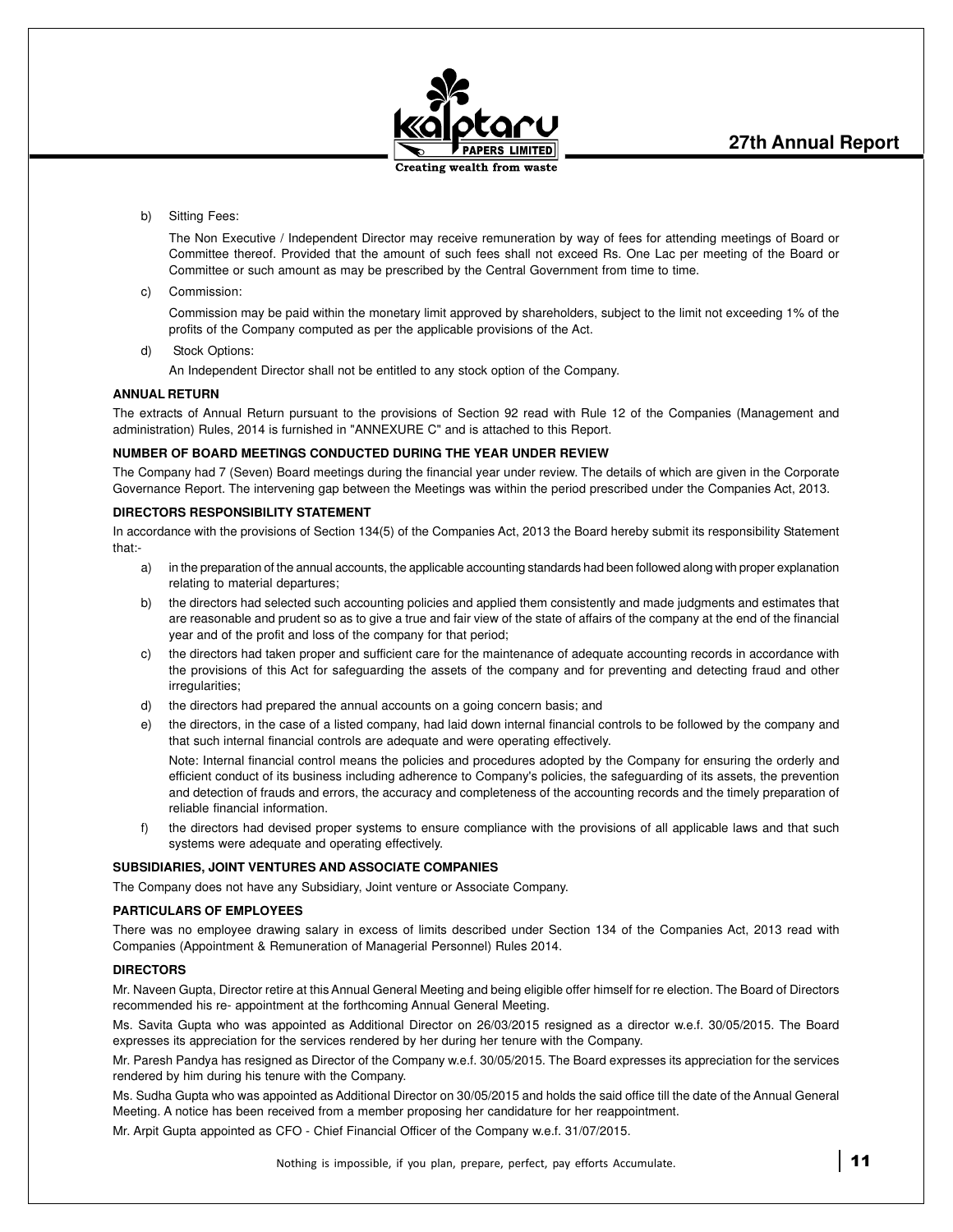

## **DECLARATION OF INDEPENDENT DIRECTORS**

The Independent Directors have submitted their disclosures to the Board that they fulfill all the requirements as stipulated in Section 149(6) of the Companies Act, 2013 so as to qualify themselves to be appointed as Independent Directors under the provisions of the Companies Act, 2013 and the relevant rules.

### **FORMAL ANNUAL BOARD EVALUATION**

Pursuant to the provisions of the Companies Act, 2013 and Clause 49 of the Listing Agreement, the Board has carried out an evaluation of its own performance and the Directors individually. A process of evaluation was followed by the Board for its own performance and that of its Committees and individual Directors.

A familiarization programme was conducted for Independent Directors to familiarize them with the Company, their roles, rights, responsibilities in the Company, nature of the industry in which the Company operates, business model of the Company and related matters and the said was updated on website of the Company. http://kalptaru.co.in/pdf/ Familiarisation Programme for the year 14 15.pdf

## **STATUTORY AUDITORS**

M/s. V D Aggarwal & Co., Chartered Accountants (ICAI Registration No. 008332N), Delhi were appointed as Statutory Auditors for a period of 1 (one) year in the Annual General Meeting held on30/09/2014. Their continuance of appointment and payment of remuneration are to be confirmed and approved in the ensuing Annual General Meeting. The Company has received a certificate from the above Auditors to the effect that if they are reappointed, it would be in accordance with the provisions of Section 141 of the Companies Act, 2013.

#### **DISCLOSURE OF COMPOSITION OF AUDIT COMMITTEE AND PROVIDING VIGIL MECHANISM**

The Audit Committee consists of the following members:

- a) Shri. Shivratan Jivaram Sharma- Chairman
- b) Shri. Ramesh Chand Member
- c) Smt. Sudha Gupta- Member

The above composition of the Audit Committee consists of all independent Directors.

The Company has established a vigil mechanism and overseas through the committee, the genuine concerns expressed by the employees and other Directors. The Company has also provided adequate safeguards against victimization of employees and Directors who express their concerns. The Company has also provided direct access to the chairman of the Audit Committee on reporting issues concerning the interests of co employees and the Company.

#### **GENERAL**

No significant or material orders were passed by the Regulators or Courts or Tribunals which impact the going concern status and Company's operations in future.

## **ACKNOWLEDGEMENTS**

Your Directors place on record their sincere thanks to bankers, business associates, consultants, and various Government Authorities for their continued support extended to your Companies activities during the year under review. Your Directors also acknowledges gratefully the shareholders for their support and confidence reposed on your Company.

#### **Regd. Office :**

Near Thaltej Chokdi, Ahmedabad - 380054. Gujarat **Jaikishan B. Gupta Date: 12th August, 2015 Chairman**

701, Avdhesh House, **By Order of the Board For, Kalptaru Papers Limited**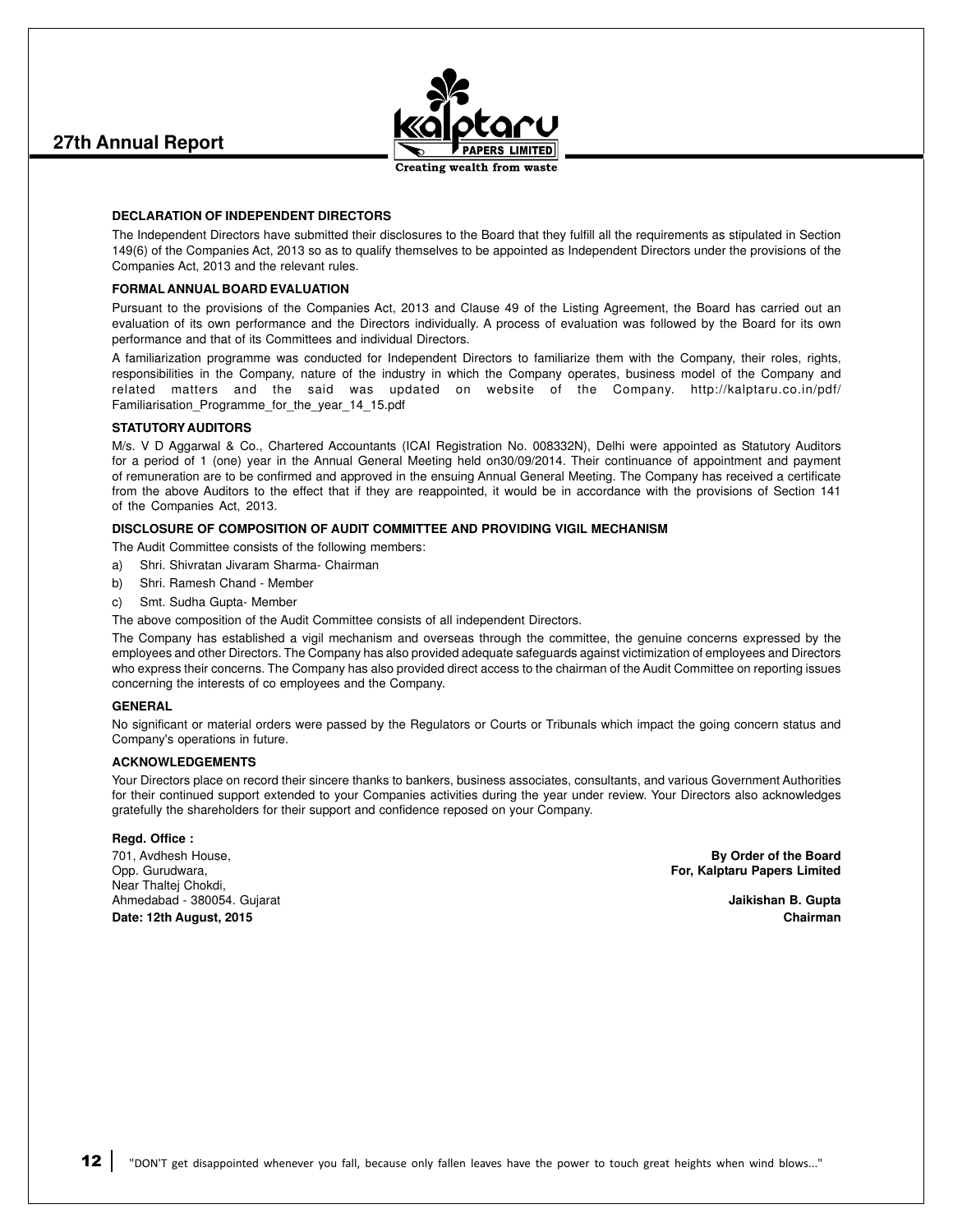

## Creating wealth from waste

## **ANNEXURE FORMING PART OF DIRECTOR' REPORT**

### **ANNEXURE A - TO THE DIRECTORS' REPORT**

Particulars of Energy Conservation, Technology Absorptionand Foreign Exchange Earnings and Outgo as required under Section 134 (3) (m) of the Companies Act, 2013 read with the Companies (Accounts) Rules, 2014

## **A. CONSERVATION OF ENERGY :**

(i) Steps taken for conservation of energy

The Company has adopted several energy conservation measures besides what had been carried out earlier. Periodical testing is being taken for each unit of power supply to verify that the energy consumed is minimized.

- (ii) Steps taken by the Company for utilizing alternate sources of energy : NIL
- (iii) The Capital investment on energy conservation equipments

No Capital Investment made on energy conversation equipments by the company.

## **II TECHNOLOGY ABSORPTION, ADOPTION AND INNOVATION:**

- (i) Efforts towards technology absorption : Continues Efforts
- (ii) The benefits derived like product improvement, cost reduction, product development or import Substitution : NIL
- (iii) Information regarding imported technology (Imported during last three years) : NIL
- (iv) Expenditure incurred on Research and Development : NIL

#### **III FOREIGN EXCHANGE EARNINGS AND OUTGO:**

|                           | 2014-15    | 2013-14       |
|---------------------------|------------|---------------|
| Foreign exchanges earned: | <b>NIL</b> | 43971.21      |
| Foreign Exchange used     | <b>NIL</b> | US\$216494.08 |

## **ANNEXURE B - TO THE DIRECTORS' REPORT FORM NO. MR.3**

#### **SECRETARIAL AUDIT REPORT**

#### FOR THE FINANCIAL YEAR ENDED ON 31ST MARCH, 2015

 [Pursuant to section 204(1) of the Companies Act, 2013 and Rule 9 of the Companies (Appointment and Remuneration of Managerial Personnel) Rules, 2014]

## **To,**

**The Members,**

#### **Kalptaru Papers Limited**

#### **701, Avdhesh House, Opp. Gurudwara, Near Thaltej Chokdi, Ahmedabad.380 054**

We have conducted the secretarial audit of the compliance of applicable statutory provisions and the adherence to good corporate practices by Kalptaru Papers Limited (hereinafter called "the Company"). Secretarial Audit was conducted in a manner that provided us a reasonable basis for evaluating the corporate conducts/statutory compliances and expressing our opinion thereon.

Based on our verification of the Kalptaru Papers Limited's books, papers, minute books, forms and returns filed and other records maintained by the company and also the information provided by the Company, its officers, agents and authorized representatives during the conduct of secretarial audit, we hereby report that in our opinion, the company has, during the audit period covering the financial year ended on 31st March, 2015 complied with the statutory provisions listed hereunder and also that the Company has proper Boardprocesses and compliance-mechanism in place to the extent, in the manner and subject to the reporting made hereinafter :

We have examined the books, papers, minute books, forms and returns filed and other records maintained by Kalptaru Papers Limited ("the Company") for the financial year ended on 31st March, 2015 according to the provisions of :

- (i) The Companies Act, 2013 (the Act) and the rules made thereunder;
- (ii) The Securities Contracts (Regulation) Act, 1956 ('SCRA') and the rules made thereunder;
- (iii) The Depositories Act, 1996 and the Regulations and Bye-laws framed thereunder;
- (iv) Foreign Exchange Management Act, 1999 and the rules and regulations made thereunder to the extent of Foreign Direct Investment, Overseas Direct Investment and External Commercial Borrowings;
- (v) The following Regulations and Guidelines prescribed under the Securities and Exchange Board of India Act, 1992 ('SEBI Act'):
	- (a) The Securities and Exchange Board of India (Substantial Acquisition of Shares and Takeovers) Regulations, 2011;
	- (b) The Securities and Exchange Board of India (Prohibition of Insider Trading) Regulations, 1992;
	- (c) The Securities and Exchange Board of India (Issue of Capital and Disclosure Requirements) Regulations, 2009;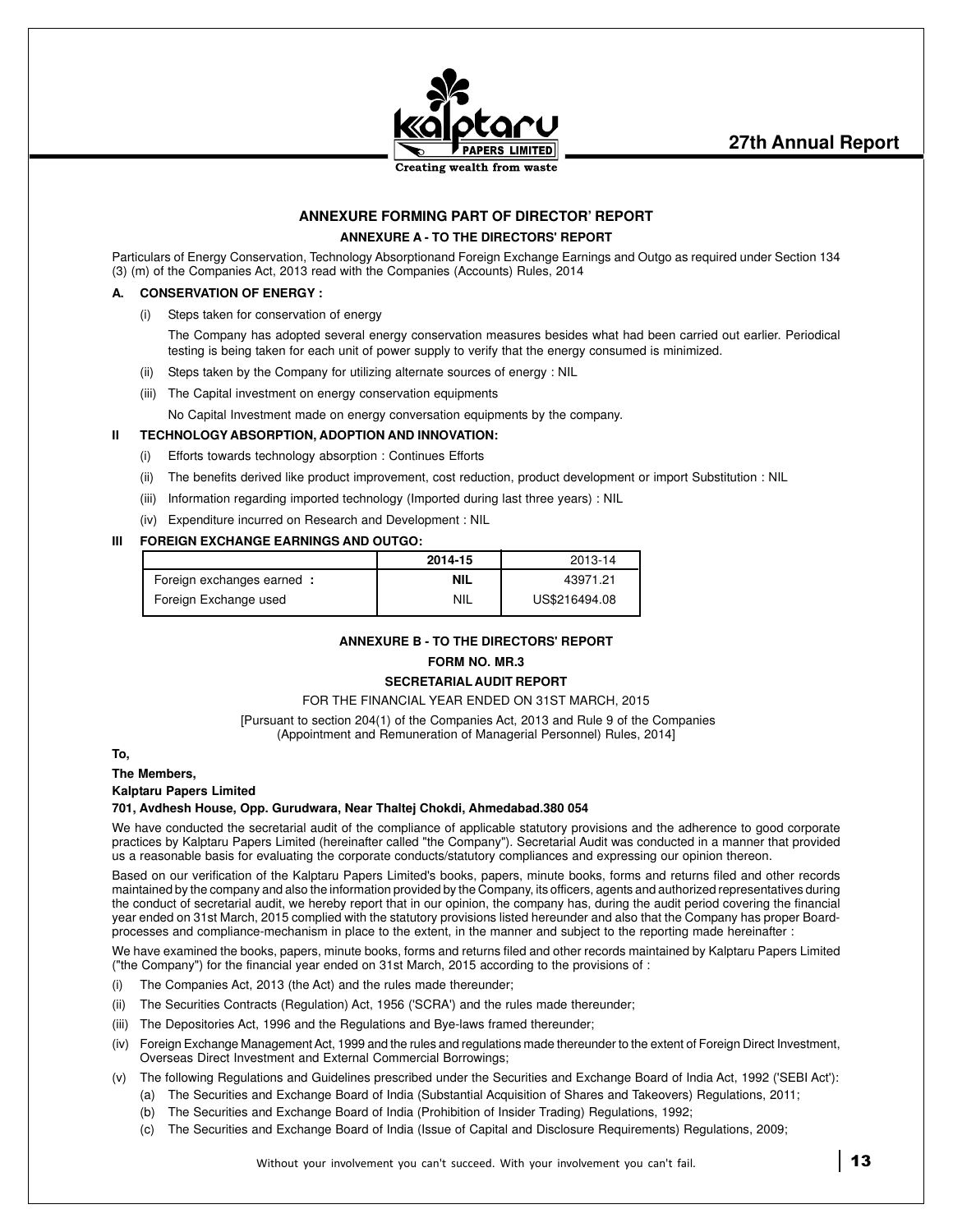

- (d) The Securities and Exchange Board of India (Employee Stock Option Scheme and Employee Stock Purchase Scheme) Guidelines, 1999;
- (e) The Securities and Exchange Board of India (Issue and Listing of Debt Securities) Regulations, 2008;
- (f) The Securities and Exchange Board of India (Registrars to an Issue and Share Transfer Agents) Regulations, 1993 regarding the Companies Act and dealing with client;
- (g) The Securities and Exchange Board of India (Delisting of Equity Shares) Regulations, 2009; and
- (h) The Securities and Exchange Board of India (Buyback of Securities) Regulations, 1998;
- (vi) The following are other laws specifically applicable to the company :
	- (a) Forest (Conservation) Act, 1980
	- (b) Chemical Accidents (Emergency Planning, Preparedness and Response) Rules, 1996
	- (c) Indian Boiler Act, 1923

We have been informed that as the manufacturing operations of the company were closed since September -2013, the compliances pertaining to this Acts are not applicable during the year.

We have also examined compliance with the applicable clauses of the following :

- (i) Secretarial Standards issued by The Institute of Company Secretaries of India. (Not notified and hence not applicable to the company during the audit period)
- (ii) The Listing Agreement entered into by the Company with the Bombay Stock Exchange Limited ; (The Equity Shares of the company was permitted / admitted to the Trade Category upto 06.01.2015 on the Bombay Stock Exchange Limited)

We hereby report that during the period under review, the company has complied with the provisions of the Act, Rules, Regulations, Guidelines, Standards, etc. mentioned above subject to the following observation(s) :

- (a) The company have not appointed a Company Secretary and Chief Financial Officer as part of Key Managerial Personnel (KMP) according to the requirements of Section 203 of the Companies Act, 2013 read with Rule 8 of the Companies (Appointment and Remuneration of Managerial Personnel) Rules, 2014.
- (b) The company has filed Form DPT 4 vide SRN C20157111 dtd.13.09.14 for unsecured loan / deposits existing on 01.04.2014, which were required to be repaid pursuant to the provisions of Section 74 of the Companies Act, 2013 on or before 31.03.2015.

#### **We further report that**

- (a) The company has defaulted in payment of dues to the Indian Overseas Bank so all accounts in the said bank have been converted to Non Performing Assets (NPA) during the financial year 2013-2014.
- (b) The Equity Shares of the company was already listed in the non-operational / Derecognized Stock Exchange i.e. DSE, and was permitted / admitted to Trade Category upto 06/01/2015 on the Bombay Stock Exchange Limited, which has now moved to Dissemination Board (DB) vide BSE Notice dated 09th July, 2015.
- (c) The company has received Order for unit closure / to close manufacturing process /operations and stoppage of the supply of electricity services from the Gujarat Pollution Control Board on 11/09/2013 under Section 33A of The Water Pollution (Prevention and Control) Act, 1974 on account of Water Pollution and non-use of water purification/ treatment plant according to proportion prescribed by the Board.
- (d) The company has applied for surrendering Factory Licence to the Department of Safety and Health vide its letter dated 18.10.2014 due to pollution and financial problems resulting into stoppage of manufacturing operations.

#### **We further report that**

The Board of Directors of the Company is duly constituted with proper balance of Executive Directors, Non-Executive Directors and Independent Directors. The changes in the composition of the Board of Directors that took place during the period under review were carried out in compliance with the provisions of the Act.

Adequate notice is given to all directors to schedule the Board Meetings, agenda and detailed notes on agenda were usually sent at least seven days in advance, and a system exists for seeking and obtaining further information and clarifications on the agenda items before the meeting and for meaningful participation at the meeting.

There were no dissenting views on any matter.

**We further report that** there are adequate systems and processes in the company commensurate with the size and operations of the company to monitor and ensure compliance with applicable laws, rules, regulations and guidelines.

**We further report that** during the audit period the company has passed Special Resolution pursuant to section 180(1)(c) of the Act, authorizing Board of Directors to borrow money (apart from the temporary loans obtained from the bankers in the ordinary course of business) exceeding its Paid up Capital and Free Reserves up to Rs.100 Crore.

> For, **Ashok P. Pathak & Co.** Company Secretaries

Place: Ahmedabad Date : 10/08/2015 C P No.: 2662

**Ashok P. Pathak**

Note: This report is to be read with our letter of even date which is annexed as **Annexure I** and forms an integral part of this report.

Goal is a dream with deadline. If your goal does not inspire you for action then you have not found the right goal...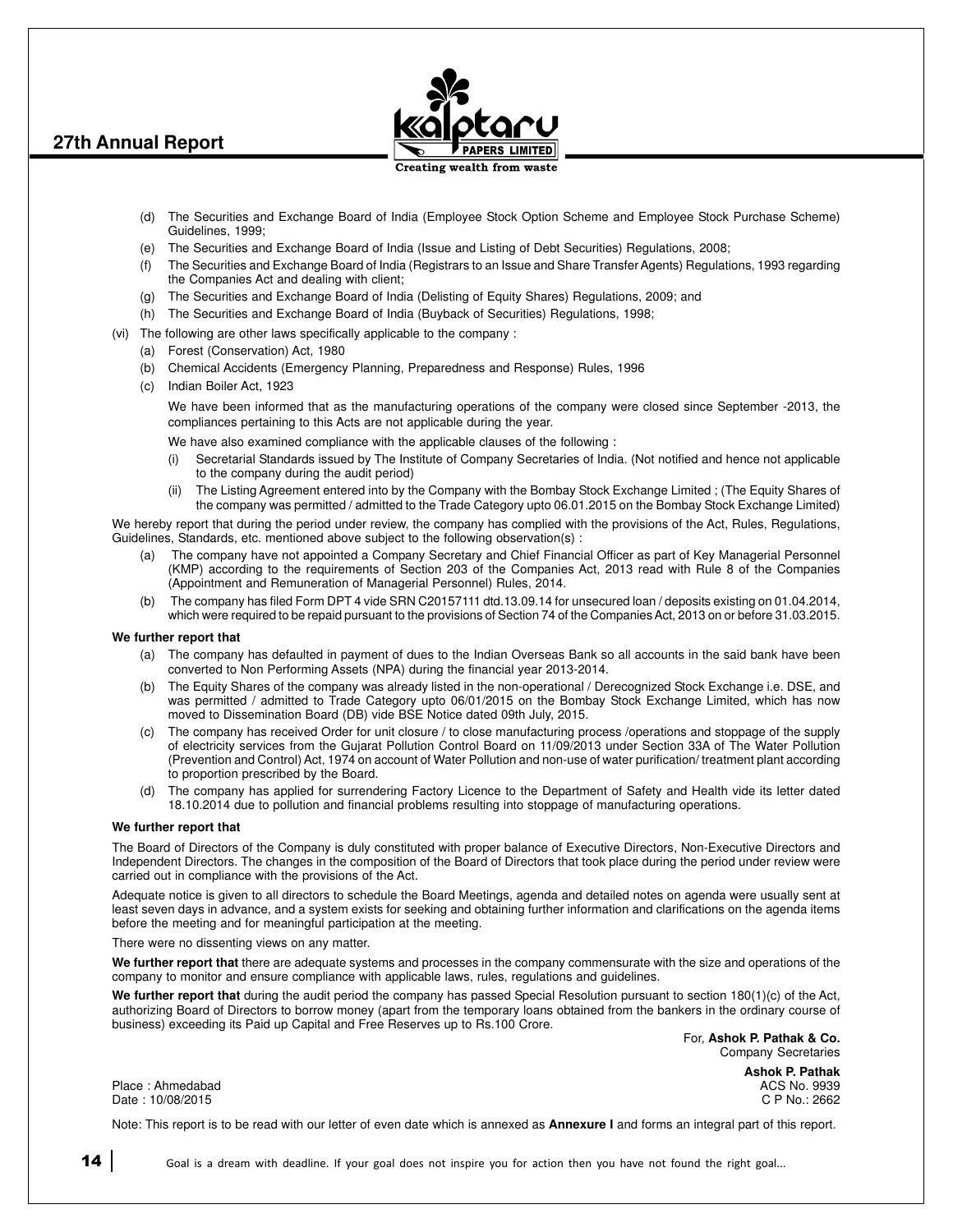

Creating wealth from waste

## **ANNEXURE- I**

## **To,**

#### **The Members Kalptaru Papers Limited**

## **701, Avdhesh House, Opp. Gurudwara, Near Thaltej Chokdi, Ahmedabad.380 054**

Our report of 10th August, 2015 is to be read along with this letter

- 1. Maintenance of Secretarial records is the responsibility of the management of the company. Our responsibility is to express an opinion on these secretarial records based on our audit.
- 2. We have followed the audit practices and processes as were appropriate to obtain responsible assurance about the correctness of the contents of secretarial records. The verification was done on test basis to ensure that correct facts are reflected in secretarial records. We believe that the processes and practices, we follow provide a responsible basis for our opinion.
- 3. We have not verified the correctness and appropriateness of financial records and books of accounts of the company.
- 4. Wherever required, we have obtained the management representation about the compliance of laws, rules and regulations and happening of events etc.
- 5. The compliance of the provision of corporate and other applicable laws, rules, regulations, standards is the responsibility of management. Our examination was limited to verification of procedures on test basis.
- 6. The secretarial audit report is neither an assurance as to the future viability of the company nor the efficacy or effectiveness with which the management has conducted the affairs of the company.

For, **Ashok P. Pathak & Co.** Company Secretaries

Place : Ahmedabad ACS No. 9939 Date: 10/08/2015

**Ashok P. Pathak**

**ANNEXURE C TO BOARD REPORT**

**Form No. MGT-9**

## **EXTRACT OF ANNUAL RETURN**

## **as on the financial year ended on 31st March, 2015**

[Pursuant to section 92(3) of the Companies Act, 2013 and rule 12(1) of the Companies (Management and Administration) Rules, 2014]

## **I. REGISTRATION AND OTHER DETAILS :**

- i) CIN : L21019GJ1988PLC040325
- ii) Registration Date : 28/11/1988
- iii) Name of the Company: **KALPTARU PAPERS LIMITED**
- iv) Category / Sub-Category of the Company: Company Limited by Shares
- v) Address of the Registered office and contact details:

701, AVDHESH HOUSE, OPP. GURUDWARA, NEAR THALTEJ CHOKDI, AHMEDABAD - 380054, GUJARAT.

- vi) Whether listed company: YES
- vii) Name, Address and Contact details of Registrar and Transfer Agent: **Link Intime India Pvt. Ltd.,** 13, Pannalal Silk Mills Compound, L.B.S. Marg, Bhandup (West), Mumbai - 400 078 Tel. No.91-22-2596 3838. Fax No.91-22-2594 6969. Email: mumbai@linkintime.co.in

## **II. PRINCIPAL BUSINESS ACTIVITIES OF THE COMPANY**

All the business activities contributing 10 % or more of the total turnover of the company shall be stated:-

| Name and Description of main products / services | NIC Code of the<br>Product / Service | % to total turnover<br>of the Company |  |  |
|--------------------------------------------------|--------------------------------------|---------------------------------------|--|--|
| Kraft Paper                                      | 48042900                             | 97                                    |  |  |

## **III. PARTICULARS OF HOLDING, SUBSIDIARY AND ASSOCIATE COMPANIES:**

| Sr.<br>No. | Name and Address of the Company | CIN/GLN   | Holding / Subsidiary<br>Associate | % of shares<br>held | Applicable<br>Section |
|------------|---------------------------------|-----------|-----------------------------------|---------------------|-----------------------|
|            |                                 | $-N.A. -$ |                                   |                     |                       |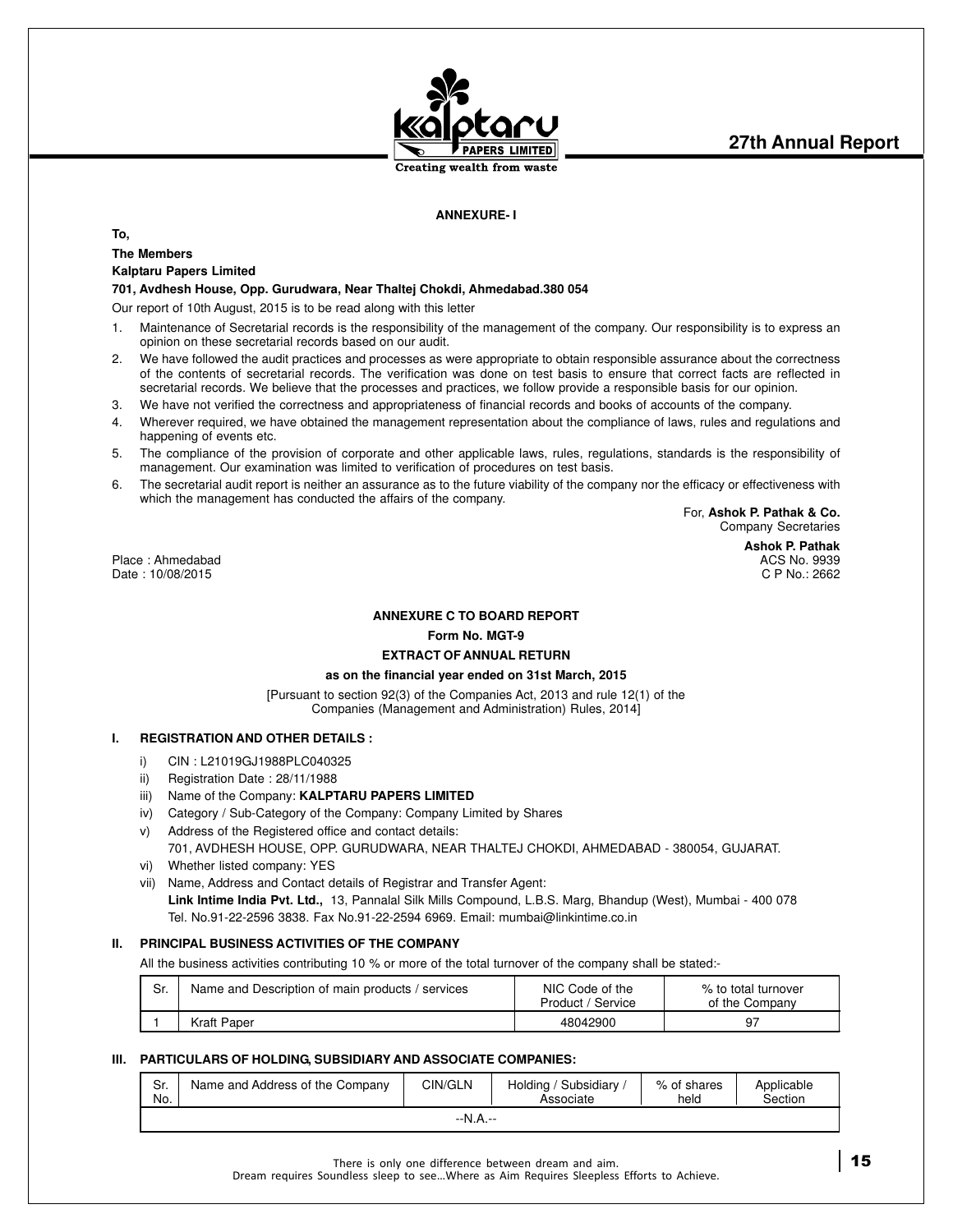

## **IV. SHARE HOLDING PATTERN (Equity Share Capital Breakup as percentage of Total Equity)**

**i) Category-wise Share Holding**

| Category of<br>Shareholders                                                                       |            |            | No. of Shares held at the beginning<br>of the year (As on 01-04-2014) |            |            |            | No. of Shares held at the end of the year<br>(As on 31-03-2015) |            | $\%$<br>Change |
|---------------------------------------------------------------------------------------------------|------------|------------|-----------------------------------------------------------------------|------------|------------|------------|-----------------------------------------------------------------|------------|----------------|
|                                                                                                   | Demat      | Physical   | Total                                                                 | %of Total  | Demat      | Physical   | Total                                                           | %of Total  | during         |
|                                                                                                   |            |            |                                                                       | Shares     |            |            |                                                                 | Shares     | the year       |
| A. Promoters                                                                                      |            |            |                                                                       |            |            |            |                                                                 |            |                |
| a) Individuals/HUF                                                                                | 1386815    | Nil        | 1386815                                                               | 31.04      | 1387415    | Nil        | 1387415                                                         | 31.05      | 0.01           |
| b) Central Govt.                                                                                  | Nil        | Nil        | Nil                                                                   | Nil        | Nil        | Nil        | Nil                                                             | Nil        | 0              |
| c) State Govt (s)                                                                                 | Nil        | Nil        | Nil                                                                   | Nil        | Nil        | Nil        | Nil                                                             | Nil        | 0              |
| d) Bodies Corporate                                                                               | 1297350    | Nil        | 1297350                                                               | 29.04      | 1297350    | Nil        | 1297350                                                         | 29.04      | $\pmb{0}$      |
| e) Banks / FI                                                                                     | Nil        | Nil        | Nil                                                                   | Nil        | Nil        | Nil        | Nil                                                             | Nil        | $\pmb{0}$      |
| f) Any Other                                                                                      | Nil        | Nil        | Nil                                                                   | Nil        | Nil        | Nil        | Nil                                                             | Nil        | $\pmb{0}$      |
| Sub Total (A)(1)                                                                                  | 2684165    | Nil        | 2684165                                                               | 60.08      | 2684765    | <b>Nil</b> | 2684765                                                         | 60.09      | 0.01           |
| 2. Foreign                                                                                        |            |            |                                                                       |            |            |            |                                                                 |            |                |
| a) NRI - Individual                                                                               | Nil        | Nil        | Nil                                                                   | Nil        | Nil        | Nil        | Nil                                                             | Nil        | Nil            |
| b) Other - Individual                                                                             | Nil        | Nil        | Nil                                                                   | Nil        | Nil        | Nil        | Nil                                                             | Nil        | Nil            |
| c) Bodies Corp.                                                                                   | Nil        | Nil        | Nil                                                                   | Nil        | Nil        | Nil        | Nil                                                             | Nil        | Nil            |
| d) Banks / Fl                                                                                     | Nil        | Nil        | Nil                                                                   | Nil        | Nil        | Nil        | Nil                                                             | Nil        | Nil            |
| e) Any Other                                                                                      | Nil        | Nil        | Nil                                                                   | Nil        | Nil        | Nil        | Nil                                                             | Nil        | Nil            |
| Sub Total(A)(2)                                                                                   | <b>Nil</b> | <b>Nil</b> | <b>Nil</b>                                                            | <b>Nil</b> | Nil        | <b>Nil</b> | <b>Nil</b>                                                      | <b>Nil</b> | <b>Nil</b>     |
| <b>Total shareholding of</b><br>Promoter (A)=                                                     |            |            |                                                                       |            |            |            |                                                                 |            |                |
| $(A)(1)+(A)(2)$                                                                                   | 2684165    | Nil        | 2684165                                                               | 60.08      | 2684765    | Nil        | 2684765                                                         | 60.09      | 0.01           |
| <b>B. Public Shareholding</b>                                                                     |            |            |                                                                       |            |            |            |                                                                 |            |                |
| a) Mutual Fund/Banks/FI                                                                           | Nil        | Nil        | Nil                                                                   | Nil        | Nil        | Nil        | Nil                                                             | Nil        | Nil            |
| b) Central Govt.                                                                                  | Nil        | Nil        | Nil                                                                   | Nil        | Nil        | Nil        | Nil                                                             | Nil        | Nil            |
| c) State Govt.                                                                                    | Nil        | Nil        | Nil                                                                   | Nil        | Nil        | Nil        | Nil                                                             | Nil        | Nil            |
| d) Venture Capital Fund                                                                           | Nil        | Nil        | Nil                                                                   | Nil        | Nil        | Nil        | Nil                                                             | Nil        | Nil            |
| e) Insurance Cos.                                                                                 | Nil        | Nil        | Nil                                                                   | Nil        | Nil        | Nil        | Nil                                                             | Nil        | Nil            |
| f) Flls                                                                                           | Nil        | Nil        | Nil                                                                   | Nil        | Nil        | Nil        | Nil                                                             | Nil        | Nil            |
| g) Foreign Venture                                                                                |            |            |                                                                       |            |            |            |                                                                 |            |                |
| Capital Investors                                                                                 | Nil        | Nil        | Nil                                                                   | Nil        | Nil        | Nil        | Nil                                                             | Nil        | Nil            |
| h) Others(specify)                                                                                | Nil        | Nil        | Nil                                                                   | Nil        | Nil        | Nil        | Nil                                                             | Nil        | Nil            |
| Sub Total (B)(1)                                                                                  | <b>Nil</b> | <b>Nil</b> | <b>Nil</b>                                                            | <b>Nil</b> | <b>Nil</b> | <b>Nil</b> | Nil                                                             | Nil        | <b>Nil</b>     |
| <b>B2 Non-Institutions</b>                                                                        |            |            |                                                                       |            |            |            |                                                                 |            |                |
| a) Bodies Corporate                                                                               | 134272     | 900        | 135172                                                                | 3.03       | 136106     | 900        | 137006                                                          | 3.07       | 0.04           |
| b) Individuals                                                                                    |            |            |                                                                       |            |            |            |                                                                 |            |                |
| i) Individual shareholders<br>holding nominal share<br>capital upto Rs. 1 lakh                    | 802135     | 131900     | 934035                                                                | 20.90      | 810218     | 130700     | 940918                                                          | 21.06      | 0.16           |
| ii) Individual shareholders 653477<br>holding nominal share<br>capital in excess of<br>Rs. 1 lakh |            | 14300      | 667777                                                                | 14.95      | 643310     | 14300      | 657610                                                          | 14.72      | $-0.23$        |
| c) Trusts                                                                                         | Nil        | Nil        | Nil                                                                   | Nil        | Nil        | Nil        | Nil                                                             | Nil        | Nil            |
| c-i) Clearing Member                                                                              | 5416       | Nil        | 5416                                                                  | 0.12       | 6266       | Nil        | 6266                                                            | 0.14       | 0.02           |
| c-ii) NRI (Repat)                                                                                 | 41555      | Nil        | 41555                                                                 | 0.93       | 41555      | Nil        | 41555                                                           | 0.93       | 0              |
| Sub-Total (B)(2)                                                                                  | 1636855    | 147100     | 1783955                                                               | 39.93      | 1637455    | 145900     | 1783355                                                         | 39.91      | $-0.02$        |
| (B) Total Public<br>Shareholding (B)=                                                             |            |            |                                                                       |            |            |            |                                                                 |            |                |
| $(B)(1)+(B)(2)$                                                                                   | 1636855    | 147100     | 1783955                                                               | 39.93      | 1637455    | 145900     | 1783355                                                         | 39.91      | $-0.02$        |
| TOTAL $(A)+(B)$                                                                                   | 4321020    | 147100     | 4468120                                                               | 100        | 4322220    | 145900     | 4468120                                                         | 100        | 0              |

2 great days in human life "the day we were born" & "the day we prove why we were born" BELIEVE IN URSELF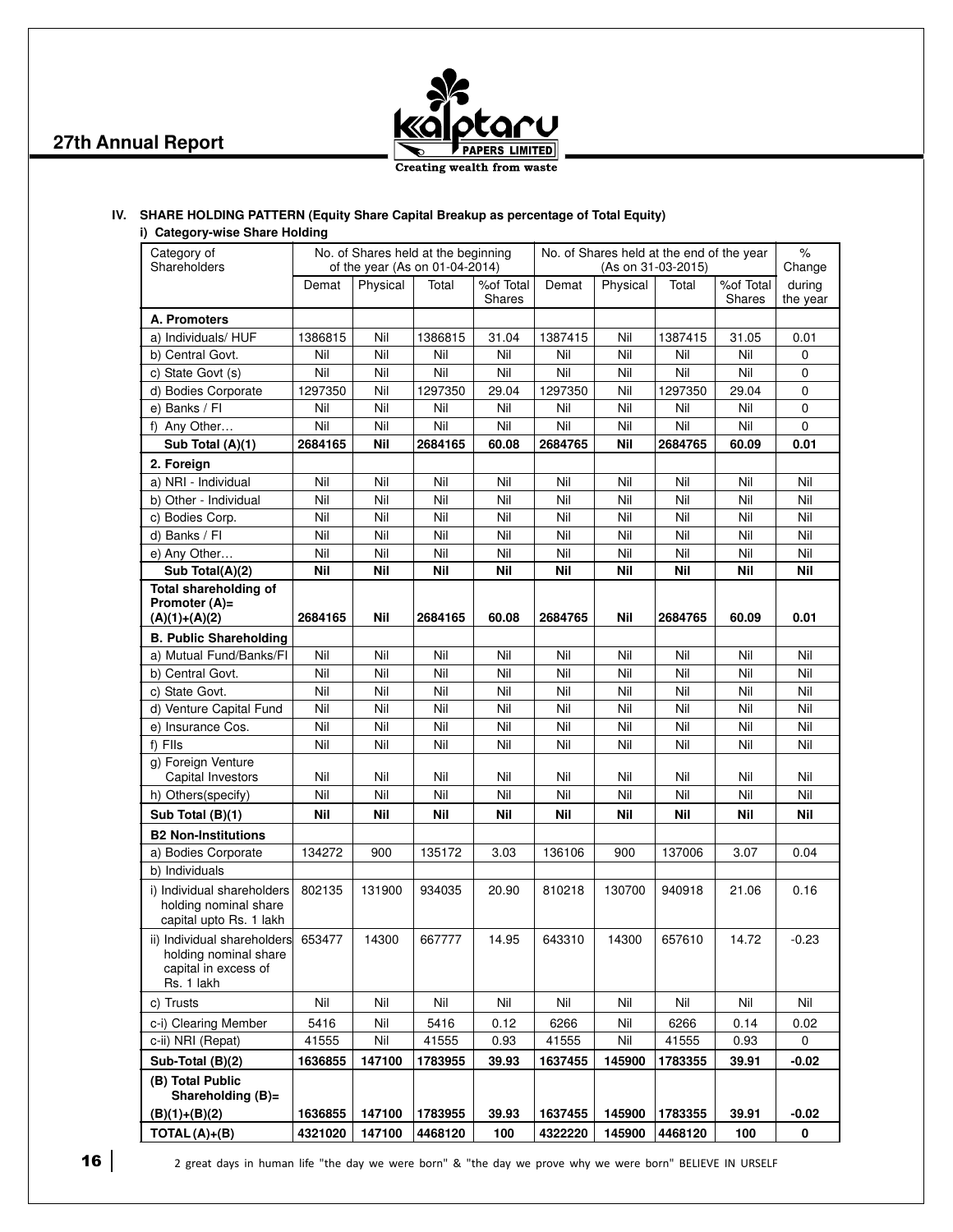

Creating wealth from waste

| (C) Shares held by<br>Custodians and<br>against which<br><b>Depository Receipts</b><br>have been issued |         |        |         |     |         |        |         |     |     |
|---------------------------------------------------------------------------------------------------------|---------|--------|---------|-----|---------|--------|---------|-----|-----|
| I) Promoter and                                                                                         | Nil     | Nil    | Nil     | Nil | Nil     | Nil    | Nil     | Nil | Nil |
| Promoter Group                                                                                          |         |        |         |     |         |        |         |     |     |
| 2) Public                                                                                               | Nil     | Nil    | Nil     | Nil | Nil     | Nil    | Nil     | Nil | Nil |
| Sub-Total (C)                                                                                           | Nil     | Nil    | Nil     | Nil | Nil     | Nil    | Nil     | Nil | Nil |
| <b>GRAND TOTAL</b>                                                                                      |         |        |         |     |         |        |         |     |     |
| $(A)+(B)+(C)$                                                                                           | 4321020 | 147100 | 4468120 | 100 | 4322220 | 145900 | 4468120 | 100 | 0   |

## **(ii) Shareholding of Promoters**

| Sr.<br>No. | Shareholder's Name                                 |                         | Shareholding at the<br>beginning of the year |                                                                            | Shareholding at the |                                                                     |                                                                    |                                                             |
|------------|----------------------------------------------------|-------------------------|----------------------------------------------|----------------------------------------------------------------------------|---------------------|---------------------------------------------------------------------|--------------------------------------------------------------------|-------------------------------------------------------------|
|            |                                                    | No. of<br><b>Shares</b> | % of total<br><b>Shares</b><br>of the        | $%$ of<br>Shares<br>Pledged/<br>Company encumber-<br>ed to total<br>shares | No. of<br>Shares    | end of the year<br>% of total<br><b>Shares</b><br>of the<br>Company | $%$ of<br>Shares<br>Pledged/<br>encumber-<br>ed to total<br>shares | $\%$<br>change<br>in share<br>holding<br>during<br>the year |
| 1.         | N. N. PAPERS PRIVATE LIMITED                       | 750700                  | 16.8012                                      | Nil                                                                        | 750700              | 16.8012                                                             | Nil                                                                | 0                                                           |
| 2.         | <b>KALPTARU FINCAP LIMITED</b>                     | 546650                  | 12.2345                                      | Nil                                                                        | 546650              | 12.2345                                                             | Nil                                                                | $\mathbf 0$                                                 |
| 3.         | <b>JAI KISHAN GUPTA</b>                            | 420670                  | 9.4149                                       | Nil                                                                        | 420670              | 9.4149                                                              | Nil                                                                | $\mathbf 0$                                                 |
| 4.         | NAVEEN JAI KISHAN GUPTA                            | 311820                  | 6.9788                                       | Nil                                                                        | 311820              | 6.9788                                                              | Nil                                                                | $\mathbf 0$                                                 |
| 5.         | <b>USHA GUPTA</b>                                  | 209920                  | 4.6982                                       | Nil                                                                        | 209920              | 4.6982                                                              | Nil                                                                | $\mathbf 0$                                                 |
| 6.         | <b>SAVITA GUPTA</b>                                | 138264                  | 3.0945                                       | Nil                                                                        | 138264              | 3.0945                                                              | Nil                                                                | $\mathbf 0$                                                 |
| 7.         | RUBY RAJENDRA PATAWARI                             | 89707                   | 2.0077                                       | Nil                                                                        | 89707               | 2.0077                                                              | Nil                                                                | $\mathbf 0$                                                 |
| 8.         | <b>JAI KISHN GUPTA</b><br>ARPIT GUPTA HUF          | 77050                   | 1.7244                                       | Nil                                                                        | 77050               | 1.7244                                                              | Nil                                                                | 0                                                           |
| 9.         | <b>JAI KISHAN GUPTA</b><br><b>NAVEEN GUPTA HUF</b> | 44850                   | 1.0038                                       | Nil                                                                        | 44850               | 1.0038                                                              | Nil                                                                | $\mathbf 0$                                                 |
| 10.        | <b>ARPIT GUPTA</b>                                 | 29134                   | 0.6520                                       | Nil                                                                        | 29134               | 0.6520                                                              | Nil                                                                | $\mathbf 0$                                                 |
| 11.        | NIMIT NAVEEN GUPTA                                 | 18750                   | 0.4196                                       | Nil                                                                        | 19350               | 0.4331                                                              | Nil                                                                | 0.0135                                                      |
| 12.        | <b>JAIKISHAN &amp; SONS HUF</b>                    | 15600                   | 0.3491                                       | Nil                                                                        | 15600               | 0.3491                                                              | Nil                                                                | 0                                                           |
| 13.        | <b>NAVEEN GUPTA - HUF</b>                          | 12550                   | 0.2809                                       | Nil                                                                        | 12550               | 0.2809                                                              | Nil                                                                | $\mathbf 0$                                                 |
| 14.        | RAJENDRA VIJAYKUMAR<br><b>PATAWARI</b>             | 12050                   | 0.2697                                       | Nil                                                                        | 12050               | 0.2697                                                              | Nil                                                                | 0                                                           |
| 15.        | ASHKA A GUPTA                                      | 5800                    | 0.1298                                       | Nil                                                                        | 5800                | 0.1298                                                              | Nil                                                                | $\mathbf 0$                                                 |
| 16.        | PREETY AGGARWAL                                    | 350                     | 0.0078                                       | Nil                                                                        | 350                 | 0.0078                                                              | Nil                                                                | $\mathbf 0$                                                 |
| 17.        | SANJAY AGGARWAL                                    | 300                     | 0.0067                                       | Nil                                                                        | 300                 | 0.0067                                                              | Nil                                                                | $\mathbf 0$                                                 |
|            | <b>Total</b>                                       | 2684165                 | 60.08                                        | <b>Nil</b>                                                                 | 2684765             | 60.09                                                               | <b>Nil</b>                                                         | 0.01                                                        |

## **(iii) Change in Promoters' Shareholding (please specify, if there is no change)**

|                                                                                                                                                                                  |                  | Shareholding at the beginning<br>of the year (As on 01-04-2014) |                  | Cumulative Shareholding during the<br>year (01-04-2014 to 31-03-2015) |
|----------------------------------------------------------------------------------------------------------------------------------------------------------------------------------|------------------|-----------------------------------------------------------------|------------------|-----------------------------------------------------------------------|
|                                                                                                                                                                                  | No. of<br>Shares | % of total shares<br>of the company                             | No. of<br>Shares | % of total shares<br>of the company                                   |
| At the beginning of the year                                                                                                                                                     | 2684165          | 60.07                                                           |                  |                                                                       |
| Date wise Increase / Decrease in Promoters<br>Shareholding during the year specifying the<br>reasons for increase / decrease (e.g.<br>allotment/transfer/bonus/sweat equity etc) | #                |                                                                 | #                |                                                                       |
| At the End of the year                                                                                                                                                           |                  |                                                                 | 2684765          | 60.09                                                                 |

**# Details of Purchase / Transfer / Inter-se Transfer**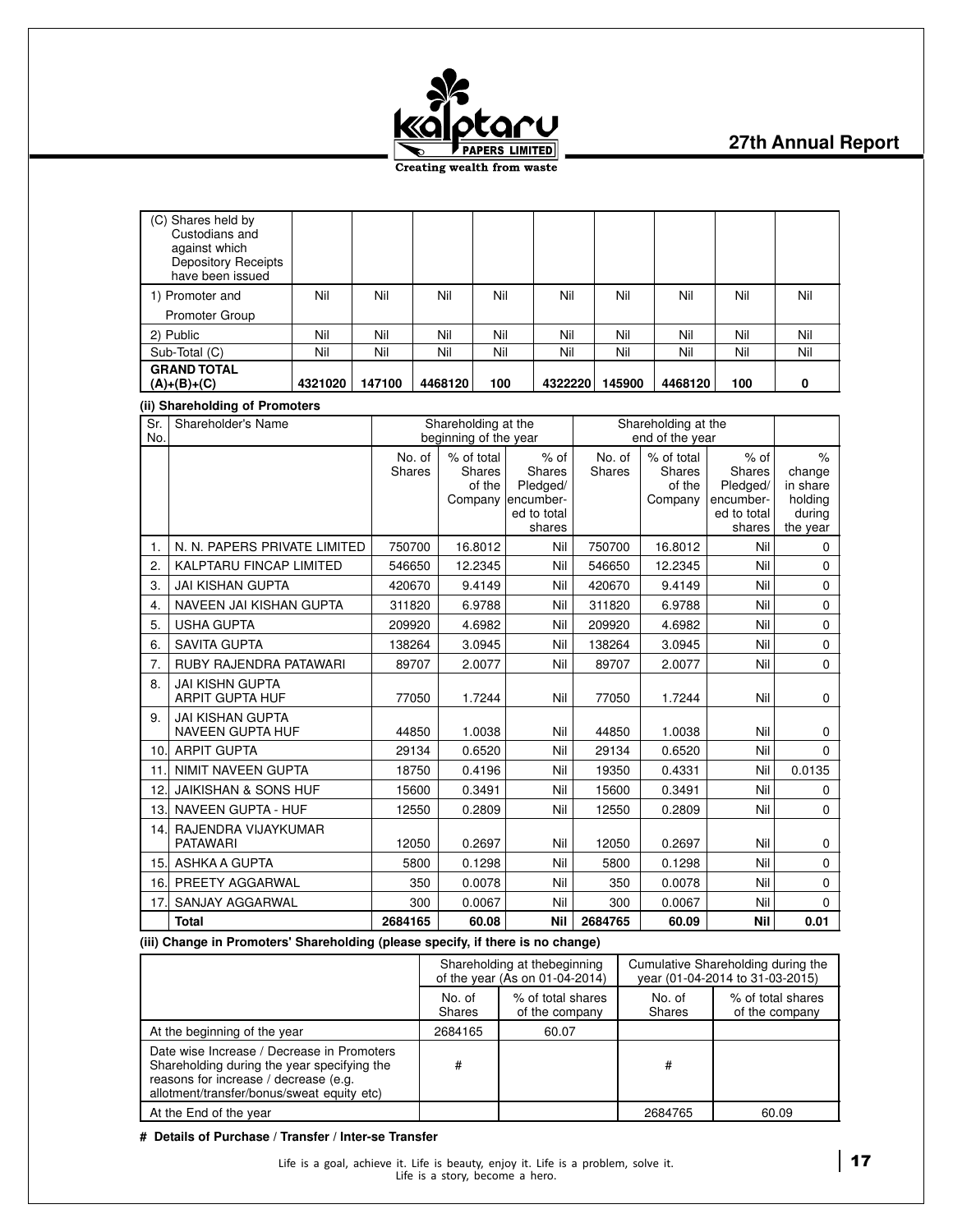

Creating wealth from waste

| Sr.<br>No.     | Name                                               | Shareholding                                                                                    |                                                | Date                 | Increase/<br>Decrease<br>in<br>shareholding | Reason     |                  | Cumulative<br>Shareholding during<br>the year<br>(01-04-14 to 31-03-15) |
|----------------|----------------------------------------------------|-------------------------------------------------------------------------------------------------|------------------------------------------------|----------------------|---------------------------------------------|------------|------------------|-------------------------------------------------------------------------|
|                |                                                    | No. of<br>Shares at<br>the<br>beginning<br>$(01-04-14)$ /<br>end of<br>the year<br>$(31-03-15)$ | $%$ of<br>total<br>shares of<br>the<br>Company |                      |                                             |            | No. of<br>Shares | $%$ of<br>total<br>shares<br>of the<br>Company                          |
| $\mathbf{1}$   | N. N. PAPERS<br>PRIVATE LIMITED                    | 750700                                                                                          | 16.8012                                        | <b>NIL</b>           | <b>NIL</b>                                  | <b>NIL</b> | 750700           | 16.8012                                                                 |
| 2              | <b>KALPTARU FINCAP</b><br><b>LIMITED</b>           | 546650                                                                                          | 12.2345                                        | <b>NIL</b>           | <b>NIL</b>                                  | <b>NIL</b> | 546650           | 12.2345                                                                 |
| 3              | <b>JAI KISHAN GUPTA</b>                            | 420670                                                                                          | 9.4149                                         | <b>NIL</b>           | <b>NIL</b>                                  | <b>NIL</b> | 420670           | 9.4149                                                                  |
| 4              | NAVEEN JAI KISHAN<br><b>GUPTA</b>                  | 311820                                                                                          | 6.9788                                         | <b>NIL</b>           | <b>NIL</b>                                  | <b>NIL</b> | 311820           | 6.9788                                                                  |
| 5              | <b>USHA GUPTA</b>                                  | 209920                                                                                          | 4.6982                                         | <b>NIL</b>           | <b>NIL</b>                                  | <b>NIL</b> | 209920           | 4.6982                                                                  |
| 6              | <b>SAVITA GUPTA</b>                                | 138264                                                                                          | 3.0945                                         | <b>NIL</b>           | <b>NIL</b>                                  | <b>NIL</b> | 138264           | 3.0945                                                                  |
| $\overline{7}$ | <b>RUBY RAJENDRA</b><br><b>PATAWARI</b>            | 89707                                                                                           | 2.0077                                         | <b>NIL</b>           | <b>NIL</b>                                  | <b>NIL</b> | 89707            | 2.0077                                                                  |
| 8              | <b>JAI KISHN GUPTA</b><br>ARPIT GUPTA HUF          | 77050                                                                                           | 1.7244                                         | <b>NIL</b>           | <b>NIL</b>                                  | <b>NIL</b> | 77050            | 1.7244                                                                  |
| 9              | <b>JAI KISHAN GUPTA</b><br><b>NAVEEN GUPTA HUF</b> | 44850                                                                                           | 1.0038                                         | <b>NIL</b>           | <b>NIL</b>                                  | <b>NIL</b> | 44850            | 1.0038                                                                  |
| 10             | <b>ARPIT GUPTA</b>                                 | 29134                                                                                           | 0.6520                                         | <b>NIL</b>           | <b>NIL</b>                                  | <b>NIL</b> | 29134            | 0.6520                                                                  |
| 11             | NIMIT NAVEEN GUPTA                                 | 18750                                                                                           | 0.42                                           | 05/01/15<br>06/01/15 | 100<br>500                                  | Purchase   | 19350            | 0.43                                                                    |
| 12             | <b>JAIKISHAN &amp; SONS HUF</b>                    | 15600                                                                                           | 0.3491                                         | <b>NIL</b>           | <b>NIL</b>                                  | <b>NIL</b> | 15600            | 0.3491                                                                  |
| 13             | NAVEEN GUPTA - HUF                                 | 12550                                                                                           | 0.2809                                         | <b>NIL</b>           | <b>NIL</b>                                  | <b>NIL</b> | 12550            | 0.2809                                                                  |
| 14             | RAJENDRA VIJAYKUMAR<br><b>PATAWARI</b>             | 12050                                                                                           | 0.2697                                         | <b>NIL</b>           | <b>NIL</b>                                  | <b>NIL</b> | 12050            | 0.2697                                                                  |
| 15             | ASHKA A GUPTA                                      | 5800                                                                                            | 0.1298                                         | <b>NIL</b>           | <b>NIL</b>                                  | <b>NIL</b> | 5800             | 0.1298                                                                  |
| 16             | PREETY AGGARWAL                                    | 350                                                                                             | 0.0078                                         | <b>NIL</b>           | <b>NIL</b>                                  | <b>NIL</b> | 350              | 0.0078                                                                  |
| 17             | SANJAY AGGARWAL                                    | 300                                                                                             | 0.0067                                         | <b>NIL</b>           | <b>NIL</b>                                  | <b>NIL</b> | 300              | 0.0067                                                                  |
|                | <b>Total</b>                                       | 2684165                                                                                         | 60.08                                          |                      |                                             |            | 2684765          | 60.09                                                                   |

## **(iv) Shareholding Pattern of top ten Shareholders (other than Directors, Promoters and Holders of GDRs and ADRs) :**

|    | <b>AJAY GOENKA</b>                            | 67122 | 1.50 |                              |       |          | 67122 | 1.50 |
|----|-----------------------------------------------|-------|------|------------------------------|-------|----------|-------|------|
| 2  | <b>HEMANG OMPRAKASH</b><br><b>MEHTA</b>       | 58000 | 1.30 | ۰                            | -     |          | 58000 | 1.30 |
| 3  | <b>RANI SINGHAL</b>                           | 18821 | 0.42 | 05/09/14                     | 37421 | Purchase | 56242 | 1.26 |
| 4  | <b>PAWAN GUPTA</b>                            | 46000 | 1.03 | ۰                            |       |          | 46000 | 1.03 |
| 5  | <b>HEMENDRA MEHTA</b>                         | 39189 | 0.87 | ۰                            |       |          | 39189 | 0.87 |
| 6  | AASHKA K SHAH                                 | 37233 | 0.83 | 02/01/15                     | 930   | Purchase | 38163 | 0.85 |
|    | <b>MAHESHKUMAR</b><br><b>MANGERAM AGARWAL</b> | 37834 | 0.84 | ۰.                           | ٠     | ۰        | 37834 | 0.84 |
| 8  | <b>ISHAAN SHAH</b>                            | 33070 | 0.74 | $\qquad \qquad \blacksquare$ | ٠     | ۰        | 33070 | 0.74 |
| 9  | <b>MAMATA MAHESHKUMAR</b><br>AGRAWAL          | 32179 | 0.72 | ۰                            | ٠     | -        | 32179 | 0.72 |
| 10 | SHIKHAR KUCHHAL                               | 30000 | 0.67 | ۰                            |       | ۰        | 30000 | 0.67 |

There are things known, and there are things unknown. And in between are the doors.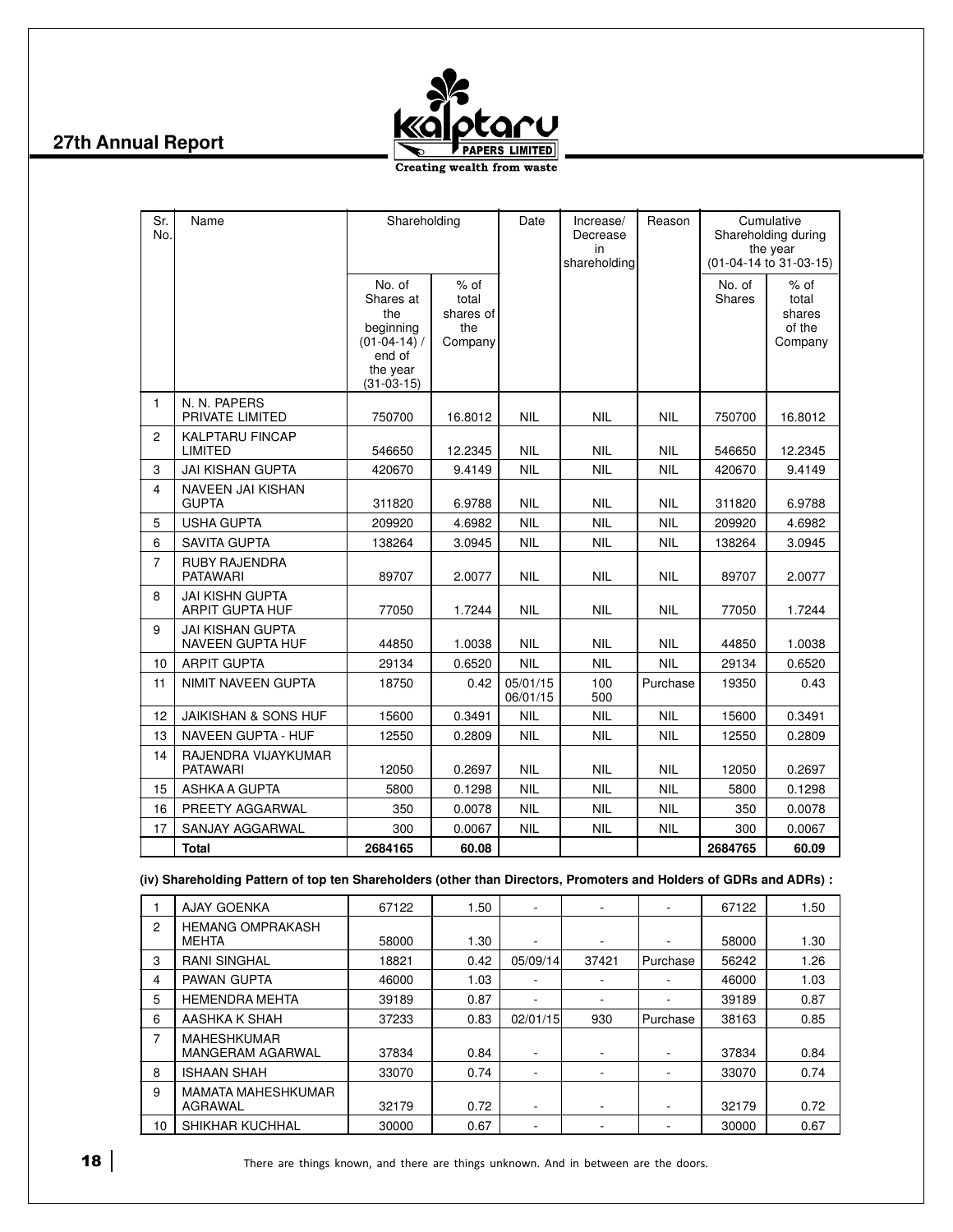

Creating wealth from waste

## **(v) Shareholding of Directors and Key Managerial Personnel :**

| Sr.<br>No.     | Name                    | Shareholding at the<br>beginning of the year |                                                | Date | Increase/<br>Decrease<br>in<br>shareholding | Reason |                         | Cumulative<br>Shareholding during<br>the year<br>$(01-04-14$ to $31-03-15)$ |
|----------------|-------------------------|----------------------------------------------|------------------------------------------------|------|---------------------------------------------|--------|-------------------------|-----------------------------------------------------------------------------|
|                |                         | No. of<br><b>Shares</b>                      | $%$ of<br>total<br>shares of<br>the<br>Company |      |                                             |        | No. of<br><b>Shares</b> | $%$ of<br>total<br>shares<br>of the<br>Company                              |
|                | <b>JAI KISHAN GUPTA</b> | 420670                                       | 9.41                                           | -    |                                             |        | 420670                  | 9.41                                                                        |
| $\overline{c}$ | NAVEEN JAI KISHAN GUPTA | 311820                                       | 6.98                                           | ۰    |                                             | -      | 311820                  | 6.98                                                                        |
| 3              | <b>SAVITA GUPTA</b>     | 138264                                       | 3.09                                           | -    |                                             | ۰      | 138264                  | 3.09                                                                        |
| 4              | PARESH PANDYA           | 1000                                         | 0.02                                           | ۰    |                                             | -      | 1000                    | 0.02                                                                        |
| 5              | <b>RAMESH CHAND</b>     | 500                                          | 0.01                                           | ۰    |                                             |        | 500                     | 0.01                                                                        |

## **V. INDEBTNESS (Rs. in Lacs)**

Indebtness of the Company including interest outstanding/accrued but not due for payment

|                                                   | Secured Loans<br>excluding deposits | Unsecured<br>Loans | Deposits | Total<br>Indebtness |
|---------------------------------------------------|-------------------------------------|--------------------|----------|---------------------|
| Indebtness at the beginning of the financial year |                                     |                    |          |                     |
| i) Principal Amount                               | 321868892                           | 82574381           | 0        | 404443273           |
| ii) Interest due but not paid                     | 30824230                            | 0                  | 0        | 30824230            |
| iii) Interest accrued but not due                 | $\Omega$                            | 0                  | 0        |                     |
| Total (i+ii+iii)                                  | 352693122                           | 82574381           | $\Omega$ | 435267503           |
| Change in Indebtness during the financial year    |                                     |                    |          |                     |
| Addition                                          | 18023720                            | 39330547           | 0        | 57354267            |
| Reduction                                         | 36063113                            | 11692555           | 0        | 47755668            |
| Net Change Indebtness                             | -18039393                           | 27637992           | 0        | 9598599             |
| At the end of the financial year                  |                                     |                    |          |                     |
| i) Principal Amount                               | 318861275                           | 110212373          | 0        | 429073648           |
| ii) Interest due but not paid                     | 15792454                            | 0                  | 0        | 15792454            |
| iii) Interest accrued but not due                 | $\Omega$                            | 0                  | $\Omega$ | Ω                   |
| Total (i+ii+iii)                                  | 334653729                           | 110212373          | 0        | 444866102           |

## **VI. REMUNERATION OF DIRECTORS AND KEY MANAGERIAL PERSONNEL**

A. Remuneration to Managing Director, Whole-time Directors and/or Manager (Rs. In Lacs)

| Sr.No. | Particulars of Remuneration                                                        | Name of MD/WTD/Manager  | <b>Total Amount</b> |
|--------|------------------------------------------------------------------------------------|-------------------------|---------------------|
|        |                                                                                    | NAVEEN JAI KISHAN GUPTA |                     |
|        | Salary as per provisions contained in section 17(1)<br>of the Income-tax Act, 1961 | 550000                  | 550000              |
| 2      | Commission                                                                         | 0.00                    | 0.00                |
|        | Total                                                                              | 550000                  | 550000              |

B. Remuneration to other Directors (Amount in Rs.)

| S.No. | Particulars of Remuneration I |                                   | Name of MD/WTD/Manager        |                                |                            |                        |      |  |  |
|-------|-------------------------------|-----------------------------------|-------------------------------|--------------------------------|----------------------------|------------------------|------|--|--|
|       |                               | <b>JAI KISHAN</b><br><b>GUPTA</b> | <b>SAVITA</b><br><b>GUPTA</b> | <b>PARESH</b><br><b>PANDYA</b> | SHIVRATAN<br><b>SHARMA</b> | <b>RAMESH</b><br>CHAND |      |  |  |
|       | <b>Sitting Fees</b>           | 0.00                              | 0.00                          | 0.00                           | 0.00                       | 0.00                   | 0.00 |  |  |
|       | Total                         | 0.00                              | 0.00                          | 0.00                           | 0.00                       | 0.00                   | 0.00 |  |  |

Behind every successful man, there is an untold pain in his heart.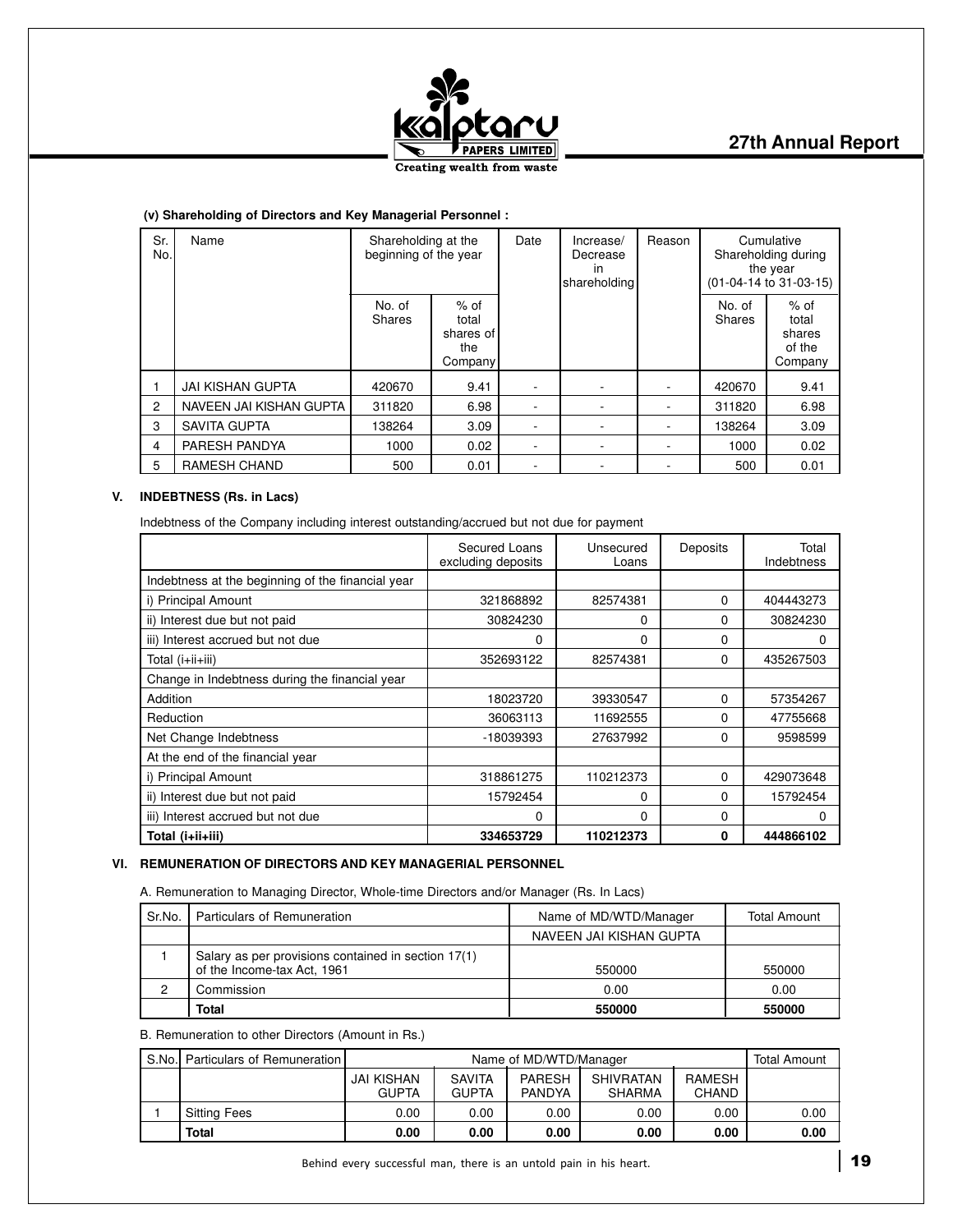

Creating wealth from waste

C. Remuneration to KMP other than MD/MANAGER/WTD (Rs. IN Lacs)

| l Sr. I | Particulars of Remuneration                                                        | Key Managerial Personnel |            | Total      |
|---------|------------------------------------------------------------------------------------|--------------------------|------------|------------|
| l No.   |                                                                                    | Company Secretary        | CFO        | Amount     |
|         | Salary as per provisions contained in section 17(1)<br>of the Income-tax Act, 1961 | <b>NIL</b>               | <b>NIL</b> | <b>NIL</b> |
|         | Total                                                                              | <b>NIL</b>               | <b>NIL</b> | <b>NIL</b> |

## **VII. PENALTIES / PUNISHMENT / COMPOUNDING OF OFFENCES :**

| Type                                   | Section of the<br>Companies Act | <b>Brief</b><br>Description | Details of Penalty /<br>Punishment / Compounding<br>fees imposed | Authority<br>[RD / NCLT /<br><b>COURTI</b> | Appeal made,<br>if any<br>(give Details) |
|----------------------------------------|---------------------------------|-----------------------------|------------------------------------------------------------------|--------------------------------------------|------------------------------------------|
| A. COMPANY                             |                                 |                             |                                                                  |                                            |                                          |
| Penalty                                |                                 |                             |                                                                  |                                            |                                          |
| Punishment                             |                                 |                             |                                                                  |                                            |                                          |
| Compounding                            |                                 |                             |                                                                  |                                            |                                          |
| <b>DIRECTORS</b><br>B.                 |                                 |                             |                                                                  |                                            |                                          |
| Penalty                                |                                 |                             |                                                                  |                                            |                                          |
| Punishment                             |                                 |                             |                                                                  |                                            |                                          |
| Compounding                            |                                 |                             |                                                                  |                                            |                                          |
| C. OTHER OFFICERS<br><b>IN DEFAULT</b> |                                 |                             |                                                                  |                                            |                                          |
| Penalty                                |                                 |                             |                                                                  |                                            |                                          |
| Punishment                             |                                 |                             |                                                                  |                                            |                                          |
| Compounding                            |                                 |                             |                                                                  |                                            |                                          |

## **MANAGEMENT DISCUSSION AND ANALYSIS REPORT**

### **A. FINANCIAL HIGHLIGHTS :**

#### **Turnover :**

Kalptaru Papers Limited has achieved a turnover of 23.85Lacs in 2014-2015 as against 3622.90Lacs during the previous year recording decrease of over 99%.

#### **Other Income:**

Other income mainly consists of sales of scrap, Insurance claim, Miscellaneous etc. Other income for the year amounted to 54.00 Lacs as against 11.18Lacs during the previous year.

### **Material Costs :**

Purchase costs include Raw Material consumption for the year was 3.29Lacs as against 1251.41Lacs during the previous year. Inventory of Raw Materials has decreased during the year by 57.35Lacs.

## **Manufacturing Expenses :**

Purchase Cost also includes Manufacturing Expenses mainly comprises Power & Fuel 12.74Lacs, Repairs & Maintenance and others 7.13Lacs, as against 370.72 Lacs and 48.33Lacs respectively during the previous year.

#### **Employee Emoluments:**

Employee's emoluments (other than managerial remuneration) have decreased to 0.75 Lacs during the year as against 183.90Lacs during the previous year.

#### **Administrative, Selling and Other Expenses:**

Major components of administrative, selling and other expenses include managerial remuneration, rent, postage, stationary, audit fees, traveling, commission on sales etc. Administrative, selling and other expenses for the year amounted to 86.35Lacs as against 242.65Lacs during the previous year.

## **Interest and Finance Charges:**

Interest and finance charges during the year come to 379.76Lacs as against 474.42Lacs during the previous year.

## **Depreciation:**

Depreciation charge for the current year came to 389.64Lacs as against 261.16Lacs during the previous year.

#### **Provision for Tax :**

Provision made during the year towards current tax as Nil against Ni lLacs during the previous year. The deferred tax for current year was (185.13) Lac.

You are not responsible for what people think about you. But you are responsible for what you give them to think about you.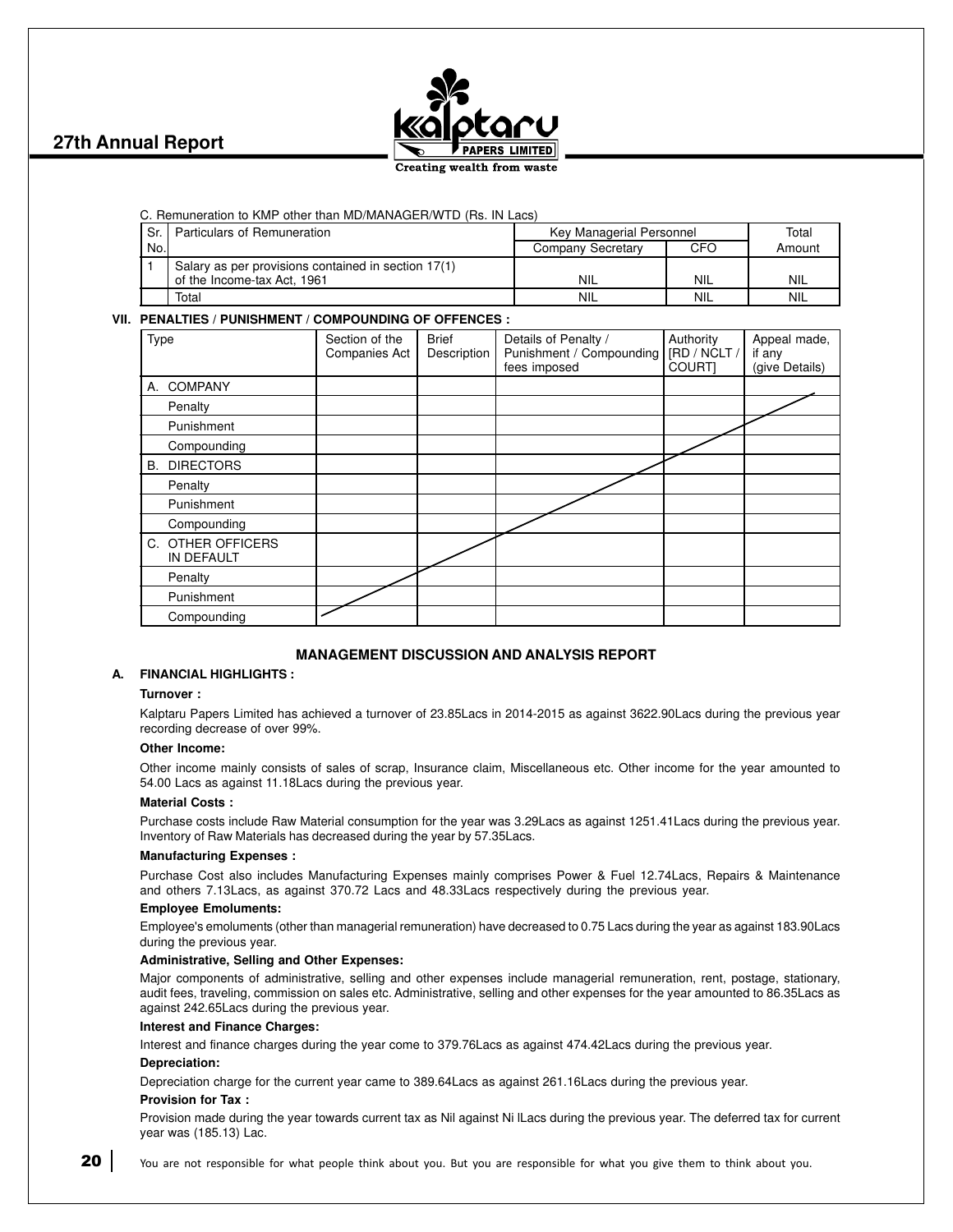Creating wealth from waste

## **Profit after Tax :**

Net profit during the year was (676.34) Lacs as against (887.60)Lacs during the previous year.

## **Financial Condition:**

## **Secured loans:**

Secured loans stood at 3346.54Lacs as at 31st March, 2015 as against 3526.93Lacs as at 31st March, 2014.

## **Unsecured Loans :**

Unsecured loans as on 31st March, 2015 were at 1098.33Lacs as against 940.25Lacs as on 31st March, 2014.

## **Inventories :**

Major items of inventories as of 31st March, 2015 are as under :

|                      |                | (Rs. in Lac) |
|----------------------|----------------|--------------|
| <b>Particulars</b>   | 2014-2015      | 2013-2014    |
| <b>Raw Materials</b> | 32.62          | 93.20        |
| Work in process      | $\blacksquare$ |              |
| Finished goods       | 3.66           | 5.98         |

## **Debtors :**

Debtors as on 31st March, 2015 amounted to 190.43Lacs as against 905.95Lacs during the previous year.

## **Fixed Assets :**

Net block of the fixed assets at the end of the year increased to 3809.79Lacs compared to previous year's figure of 4207.15 Lacs.

## **B. SEGMENT WISE PERFORMANCE :**

The company is operating in only one segment i.e. paper. However, there was not any production during the year under consideration.

## **C. AN INDUSTRY OVERVIEW:**

The paper industry in India is having shortage of raw materials, as we do not have enough forests to meet the industry requirement of pulpable wood, hence the dependence on waste paper is on higher scale. The central pulp and papers research institute and many other organizations are actively involve to find out ways to increase collection of waste papers to reduce dependence on imports.

The scenario of the paper industry and economy in general is buoyant even after the industry is exposed to global competition with globalization policy of the government. The industry is facing problems for availability of raw materials and high cost of power and steam.

## **D. SWOT ANALYSIS OF THE COMPANY :**

## **Strength:**

- $\bullet$  Management depth and ability to manage client relationships.
- l R & D capabilities to develop efficient and cost effective process at short notice having a State of the Art dedicated R & D Center.
- $\bullet$  Multi-purpose and multi-production facilities having Quality Certifications.
- $\bullet$  Enhanced presence in the market through clientele basis.

## **Opportunities:**

The paper industry in subject to tough competition amongst various segments of manufactures within and outside the country. The threat of competition is comparatively less in the product which your company is manufacturing viz. Absorbent paper and news print. Your company is exclusively manufacturing Absorbent paper which is being supplied to almost all the decorative and Industrial Laminate manufactures, and the products have been well approved by them. The company is market leader in absorbent paper. The increase in demand from this sector will provide opportunity to your company to increase its sale and capture more market share. Moreover, Indian paper industry witnessing changes in business dynamics.

## **Threats:**

l Competition from other Indian companies operating in similar segments.

## **E. RISKS AND CONCERNS :**

Your company is mainly focusing on R & D and manpower and the intelligence. Apart from the risk on account of interest rate and regulatory changes, business of the company are exposed to certain operating business risks, which is mitigated by regular monitoring and corrective actions.

## **F. INTERNAL CONTROL SYSTEMS AND THEIR ADEQUACY :**

The company has proper and adequate system of internal controls commensurate with its size and nature of operations to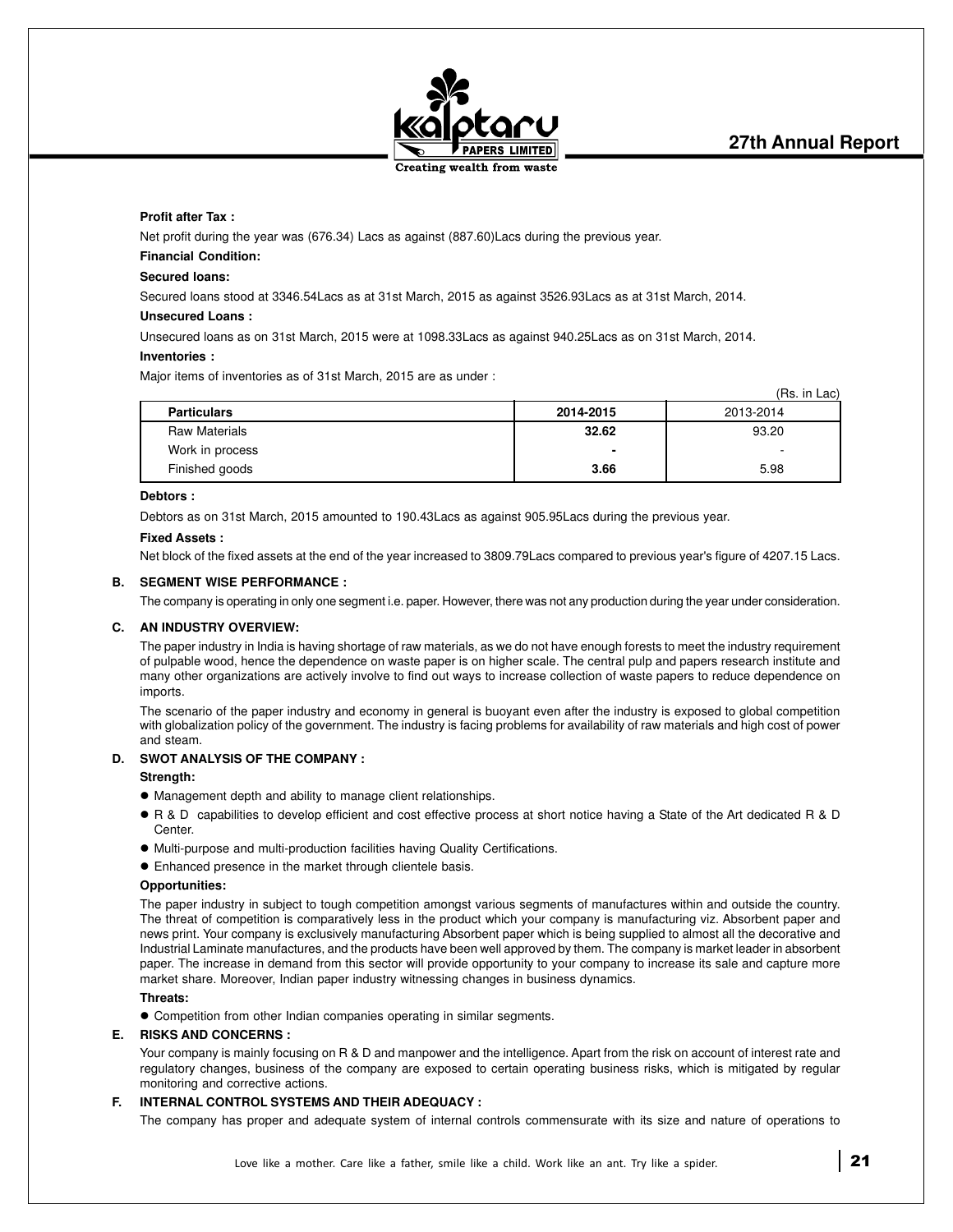

provide reasonable assurance that all assets are safeguarded, transactions are authorized, recorded and reported properly and to monitor internal business process, financial reporting and compliance with applicable laws.

The internal control system has been designed so as to ensure that the financial and other records are reliable and reflects a true and fair view of the state of the Company's business.

To further strengthen the Internal Audit system, including internal control systems and MIS, your company has appointed an experienced firm of Chartered Accountants as Internal Auditors.

#### **G. INDUSTRIAL RELATIONS & HUMAN RESOURCE MANAGEMENT :**

The Company believes that human resource is the most important assets of the organization. It is not shown in the corporate balance sheet, but influences appreciably the growth, progress, profits and the shareholders' values. Unfortunately due to close down of manufacturing activity of the Company, the company as at year end has NIL employees on its role.

#### **Cautionary Statement:**

Statement made in the Management Discussion & Analysis describing the company's objectives, projections, estimates, expectations may be "Forward-looking statements" within the meaning of applicable securities laws & regulations. Actual results could differ from those expressed or implied. Important factors that could make a difference to the Company's operations include economic conditions affecting demand supply and price conditions in the markets in which the company operates, changes in the government regulations, tax laws & other statutes & other incidental factors.

## **CORPORATE GOVERNANCE REPORT**

#### **Corporate Governance and practices in accordance with the provisions of the Revised Clause 49 of the Listing Agreement:**

#### **1. Company's philosophy on Code of Governance :**

The company is committed to ensure high standards of transparency and accountability in all its activities. The best management practices and high levels of integrity in decision making are followed to ensure long term wealth generation and creation of value for all the stakeholders. The company follows all the principles of corporate governance in its true spirit and at all times.

#### **2. Board of Directors :**

#### **Composition:**

The Board of Directors of the Company (hereinafter referred as 'Board') comprises of a combination of executive and non executive Directors. The Chairman of the Board is an Executive Director and more than half of the Board Members (excluding Alternate Director) are Independent. The composition of the Board of Directors is as per Clause 49(II)(A) of BSE Listing Agreement.

The present Board of Directors consists of 3(three) non-executive / independent directors. As of date, the Board Comprises of 1(one) promoter and whole time executive director and 1(one) promoter and executive directors and 3(three) independent / Non-Executive directors.

The number of non-executive/independent directors is 60% of the total number of directors. The Company, therefore, meets with the requirements relating to the composition of the Board of Directors.

| Name                               | Category                    | No. of Board<br>Meetings Held /<br>Attended |          | Attendance<br>at the<br>last AGM | <b>Directorships</b><br>in other<br>Indian Public<br>Companies* as at<br>31st March 2015 | <b>Other Mandatory</b><br>Committee**<br>membership as at<br>31st March 2015 |            |
|------------------------------------|-----------------------------|---------------------------------------------|----------|----------------------------------|------------------------------------------------------------------------------------------|------------------------------------------------------------------------------|------------|
|                                    |                             | Held                                        | Attended |                                  |                                                                                          | Chairman                                                                     | Member     |
| Jai Kishan Gupta<br>DIN: 00148067  | Executive<br>(Promoter)     | 7                                           | 7        | Yes                              | 2                                                                                        | <b>NIL</b>                                                                   | <b>NIL</b> |
| Naveen Gupta<br>DIN: 00148096      | MD-Executive<br>(Promoter)  | 7                                           | 7        | Yes                              |                                                                                          | <b>NIL</b>                                                                   | <b>NIL</b> |
| Savita Gupta#<br>DIN: 00148102     | Non-Executive<br>(Promoter) | 7                                           |          | <b>Yes</b><br>(as Shareholder)   | $\overline{c}$                                                                           | <b>NIL</b>                                                                   | <b>NIL</b> |
| Shivratan Sharmal<br>DIN: 05125991 | Independent                 | 7                                           | 6        | Yes                              | <b>NIL</b>                                                                               | <b>NIL</b>                                                                   | <b>NIL</b> |
| Ramesh Chand<br>DIN: 03592668      | Independent                 | 7                                           | 6        | No                               | <b>NIL</b>                                                                               | <b>NIL</b>                                                                   | <b>NIL</b> |
| Paresh Pandya##<br>DIN: 01415525   | Independent                 | 7                                           | 4        | No                               | <b>NIL</b>                                                                               | <b>NIL</b>                                                                   | <b>NIL</b> |

Other required details are given below :

"We are what we repeatedly do. Excellence, therefore, is not an act but a habit."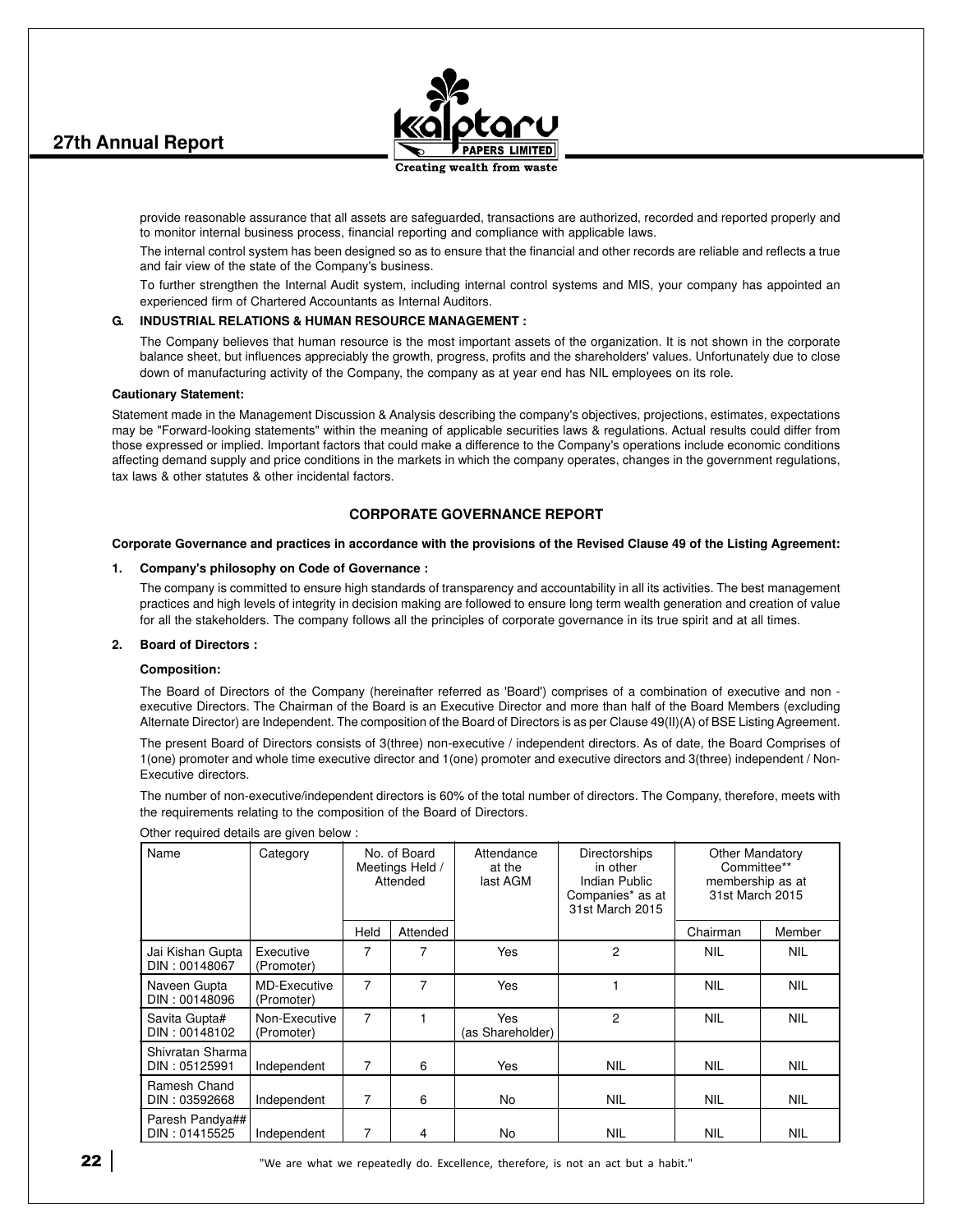

| raating waalth fram waat |  |  |  |  |  |
|--------------------------|--|--|--|--|--|

| $ + - + + + +$<br>Sudha<br>Gubta###   |                       |    |    |    |    |           |    |
|---------------------------------------|-----------------------|----|----|----|----|-----------|----|
| <b>DIN</b><br>170000<br>071<br>ن 28 ک | Independent<br>$\sim$ | ΝA | NA | ΝA | NA | <b>NA</b> | NΑ |

\* Excludes Directorships in private/foreign companies and companies incorporated under Section 8 of the Companies Act, 2013.

- Only membership and chairmanship in Audit Committee and Stakeholders' Relationship Committee have been reckoned for other committee memberships and Chairmanships.
- # Savita Gupta Appointed as Additional Independent Director w.e.f. 26.03.2015 and resigned as Director w.e.f. 30.05.2015.
- ## Paresh Pandya resigned as Director w.e.f. 30.05.2015
- ### Sudha Gupta Appointed as Additional Independent Director w.e.f. 30.05.2015.
- l MD Managing Director, WTD Whole Time Director, NE Non Executive.

Minimum four Board meetings are held in each year. Apart from the four prescheduled Board meetings, the meetings are also convened by giving appropriate notice to address the specific needs of the Company.

#### **Disclosure of relationships between Directors inter-se :**

| <b>Name of Directors</b> | <b>Relationship with other Director</b>                                                                                  |
|--------------------------|--------------------------------------------------------------------------------------------------------------------------|
| Shri Jaikishan B. Gupta  | Father of Shri Naveen Gupta, Managing Director of the Company.                                                           |
| Shri Naveen J. Gupta     | Son of Shri. Jai Kishan Gupta, Chairman of the Company.                                                                  |
| Smt. Savita Gupta        | wife of Shri. Naveen Gupta, Managing Director and daughter in law of Shri. Jai Kishan<br>Gupta, Chairman of the Company. |
| Shri Paresh Pandya       | Not, in any way, concern / interested / related with any of the other directors of the<br>company.                       |
| Shri Ramesh Chand        | Not, in any way, concern / interested / related with any of the other directors of the<br>company.                       |
| Shri Shivratan Sharma    | Not, in any way, concern / interested / related with any of the other directors of the<br>company.                       |
| Smt. Sudha Gupta         | Not, in any way, concern / interested / related with any of the other directors of the<br>company.                       |

### **Number of Board Meetings held and the dates on which held**

During the Financial Year ended on 31st March, 2015, 7 (Seven) meetings of the Board of Directors were held on the following dates :-

28/05/2014, 13/08/2014, 30/09/2014, 12/11/2014, 19/12/2014, 11/02/2015 and 26/03/2015.

The time gap between any two board meetings was not more than 4 months.

## **3. Audit Committee**

The audit committee assists the board in the dissemination of financial information and in overseeing the financial and accounting processes in the company. The terms of reference of the audit committee covers all matters specified in clause 49 of the listing agreement and also those specified in section 177 of the Companies Act 2013. The terms of reference broadly include review of internal audit reports and action taken reports, assessment of the efficacy of the internal control systems/ financial reporting systems and reviewing the adequacy of the financial policies and practices followed by the company. The audit committee reviews the compliance with legal and statutory requirements, the quarterly and annual financial statements and related party transactions and reports its findings to the Board. The committee also recommends the appointment of internal auditor, statutory auditor and cost auditor. The audit committee takes note of any default in the payments to creditors and shareholders. The committee also looks into those matters specifically referred to it by the Board.

During the financial year 2014-15, the Committee met 4 (four) times on 28/05/2014, 13/08/2014, 12/11/2014 and 11/02/2015.

| Sr. No. | Name                 | Designation | Number of audit committee meetings attended |
|---------|----------------------|-------------|---------------------------------------------|
|         | Mr. Shivratan Sharma | Chairman    |                                             |
|         | Mr. Ramesh Chand     | Member      |                                             |
|         | Mr. Paresh Pandya    | Member      |                                             |

The attendance and composition of audit committee is as follow for the year ended 31st March 2015:

As on 31st March 2015 the committee comprised of three independent directors, all of whom are financially literate and have relevant finance / audit exposure. The managing director is permanent invitee to the meetings of the committee. The other directors are invited to attend the audit committee meetings as and when required. The company secretary acts as the secretary to the committee. The composition of the audit committee is as per clause 49 of the listing agreement.

23 "Champions aren't made in the gym. Champions are made from something they have deep inside. a Desire , a Dream, a Vision "

Shri Ramesh Chand - Director Shri S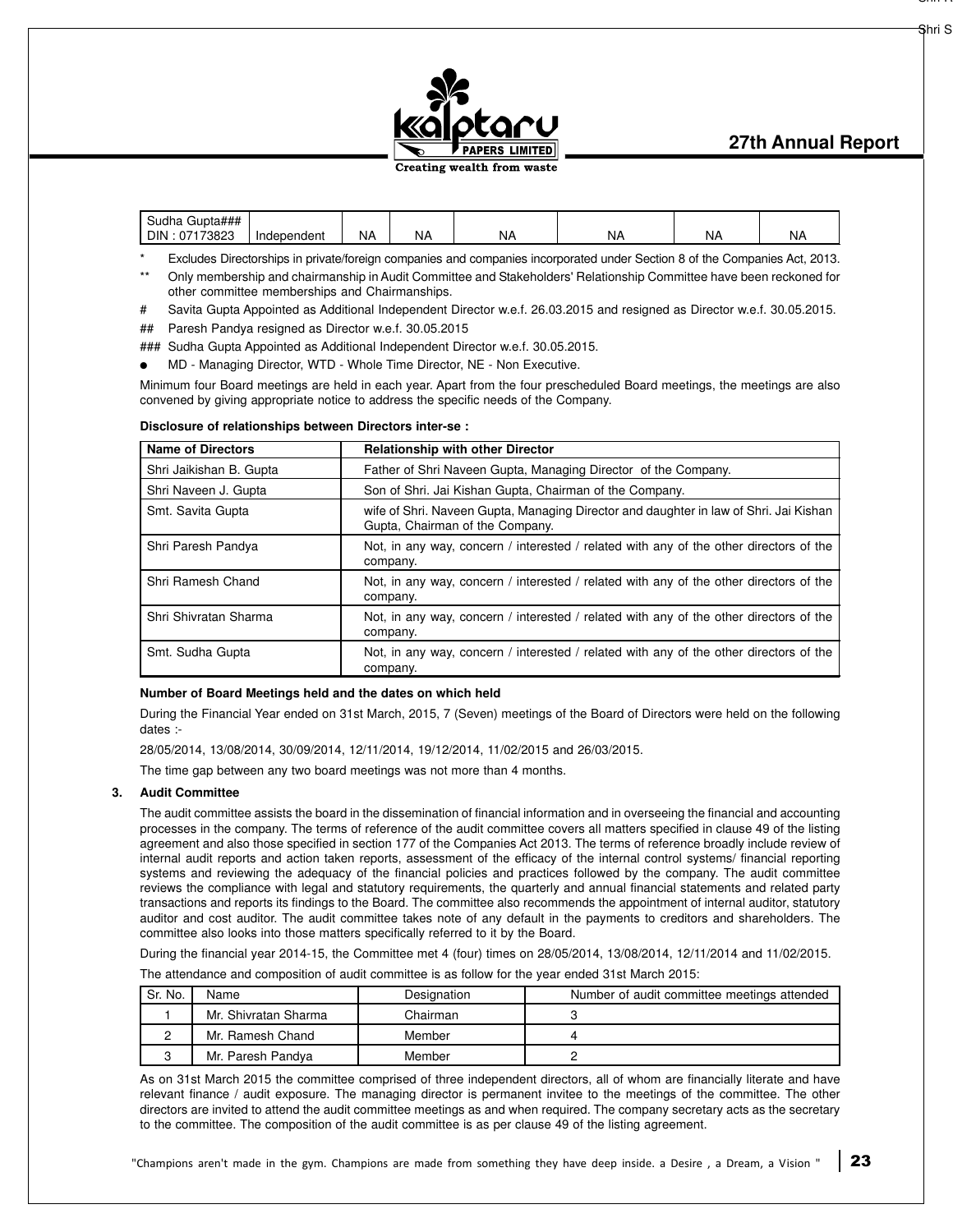

## **RECONSTITUTION OF AUDIT COMMITTEE:**

The Board of Directors of the company at its meeting held on 28th May, 2015 has re-constituted an Audit Committee comprising three Independent Non-Executive Directors viz. Shri Shivaratan Sharma - Chairman, Shri Paresh Pandya and Shri Ramesh Chand as Mr. Paresh Pandya showed their unwillingness to continue as Chairman of the committee.

The Board of Directors of the company at its meeting held on 30th May, 2015 has again re-constituted an Audit Committee comprising three Independent Non-Executive Directors viz. Shri Shivaratan Sharma - Chairman, Smt. Sudha Gupta and Shri Ramesh Chand as Mr. Paresh Pandya has resigned from the post of Director w.e.f. 30/05/2015 and Smt. Sudha Gupta appointed as Additional Independent Director w.e.f. 30/05/2015. Committee welcomes Smt. Sudha Gupta as a member and appreciated the services rendered by Mr. Paresh Pandya.

The constitution of Audit Committee meets with the requirements under Section 177(2) of the Companies Act, 2014 and Clause 49 of the Listing agreement of the Stock Exchanges as well.

#### **4. Nomination and Remuneration Committee (NRC)**

## **(I) Brief description of terms of reference is for :**

- (A) appointment of the directors, and key managerial personnel of the Company; and
- (B) fixation of the remuneration of the directors, key managerial personnel and other employees of the Company.

### **(II) Composition of committee and attendance of members as on 31st March, 2015:**

During the financial year 2014-15, the Committee met 4 (four) times on 13/08/2014, 12/11/2014, 11/02/2015 and 26/03/2015.

| Sr.No. | Name of Director     | Designation | Attendance of Director |
|--------|----------------------|-------------|------------------------|
|        | Mr. Shivratan Sharma | Chairman    |                        |
|        | Mr. Ramesh Chand     | Member      |                        |
|        | Mr. Paresh Pandya    | Member      |                        |

This committee recommends the appointment/reappointment of executive directors and the appointments of employees from the level of vice-president and above along with the remuneration to be paid to them. The remuneration is fixed keeping in mind the persons track record, his/her potential individual performance, the market trends and scales prevailing in the similar industry. The Remuneration Committee comprises of non-executive and independent directors.

#### **(III) REMUNERATION POLICY:**

The Policy inter alia provides for the following:

- (a) attract, recruit, and retain good and exceptional talent;
- (b) list down the criteria for determining the qualifications, positive attributes, and independence of the directors of the Company;
- (c) ensure that the remuneration of the directors, key managerial personnel and other employees is performance driven, motivates them, recognises their merits and achievements and promotes excellence in their performance;
- (d) motivate such personnel to align their individual interests with the interests of the Company, and further the interests of its stakeholders;
- (e) ensure a transparent nomination process for directors with the diversity of thought, experience, knowledge, perspective and gender in the Board; and
- (f) fulfill the Company's objectives and goals, including in relation to good corporate governance, transparency, and sustained long-term value creation for its stakeholders.

#### **(IV) CRITERIA FOR MAKING PAYMENTS TO NON-EXECUTIVE DIRECTORS:**

The Company has laid down the criteria for making payments to the Non- Executive Directors. The details of such criteria are available in the Remuneration Policy disseminated on the website of the Company www.kalptaru.co.in

#### **DETAILS PERTAINING TO EMPLOYEES AS**

## **REQUIRED UNDER SECTION 197(12) OF THECOMPANIES ACT 2013**

DETAILS PERTAINING TO REMUNERATION AS REQUIRED UNDER SECTION 197(12) OF THE COMPANIES ACT, 2013 READ WITH RULE 5(1) OF THE COMPANIES (APPOINTMENTAND REMUNERATION OF MANAGERIAL PERSONNEL) RULES, 2014

(i) The percentage increase in remuneration of each Director, Chief Financial Officer and Company Secretary during the financial year 2014-15, ratio of the remuneration of each Director to the median remuneration of the employees of the company for the financial year 2014-15 and the comparison of remuneration of each Key Managerial Personnel (KMP) against the performance of the Company are as under:

| Sr.<br>No. I | Name of Director/<br><b>KMP</b> and Designation    | Remuneration of<br>Director/KMP for<br>FY 2014-15<br>(Rs. in Lacs) | % increase in<br>Remuneration<br>in the FY<br>2014-15 | Ratio of remuneration<br>of each Director / to<br>median remuneration<br>of employees | Comparison of the<br>Remuneration of the<br>KMP against the performance<br>of the Company |
|--------------|----------------------------------------------------|--------------------------------------------------------------------|-------------------------------------------------------|---------------------------------------------------------------------------------------|-------------------------------------------------------------------------------------------|
|              | Mr. Naveen Gupta,<br><b>Managing Diector</b>       | 5.5                                                                | $-38.88\%$                                            |                                                                                       | Loss of the current year is<br>decreased by 27.28% before tax                             |
| 2            | Mr. Jai Kishan Gupta,<br><b>Executive Director</b> | 0.00                                                               | 0.00                                                  | 0.00                                                                                  | and Loss after Tax decreased by<br>23.79% in financial year 2014-15                       |

"If you shut the door to all errors, truth will be shut out."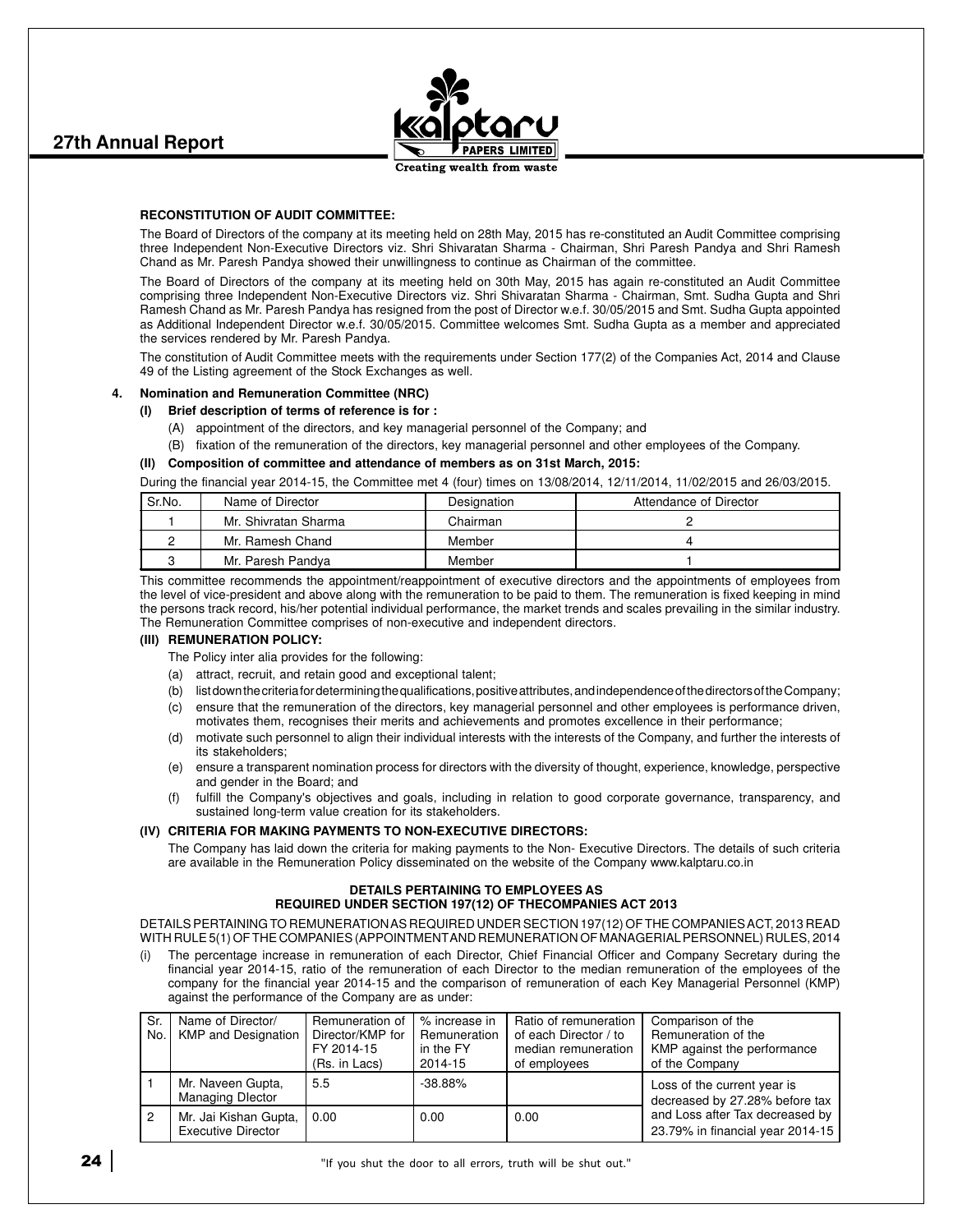

- i) The median remuneration of employees of the Company during the financial year was Rs. 5.5 lakh
- ii) In the financial year, there was a decrease of 100% in the median remuneration of employees;
- iii) There were NIL permanent employees on the rolls of Company as on March 31, 2015;
- iv) Relationship between average increase in remuneration and company performance:- The Profit before Tax (loss) for the financial year ended March 31, 2015 decreased by 2.94%. The average increase in median remuneration was in line with the performance of the Company.
- v) Comparison of Remuneration of the Key Managerial Personnel(s) against the performance of the Company : The total remuneration of Key Managerial Personnel decrease by 38.89% from 9.00 Lacs in 2013-14 to 5.5 Lacs in 2014-15 whereas the Profit before Tax (loss) decreased by 27.24% to Rs. -861.48 Lacs in 2014-15 (Rs. -1184.05 Lacs in 2013-14).
- vi) a) Variations in the market capitalisation of the Company : The market capitalisation as on March 31, 2015 was Rs. 156.38 Lacs (Rs. 178.72 Lacs as on March 31, 2014)
	- b) Price Earnings ratio of the Company was -0.23 as at March 31, 2015 and was -0.20 as at March 31, 2014
- vii) Average percentage decrease made in the salaries of employees other than the managerial personnel in the last financial year i.e. 2014-15 was -100%.
- viii) The key parameters for the variable component of remuneration availed by the directors are considered by the Board of Directors based on the recommendations of the Human Resources, Nomination and Remuneration Committee as per the Remuneration Policy for Directors, Key Managerial Personnel and other Employees.
- ix) The ratio of the remuneration of the highest paid director to that of the employees who are not directors but receive remuneration in excess of the highest paid director during the year - Not Applicable; and
- x) It is hereby affirmed that the remuneration paid is as per the as per the Remuneration Policy for Directors, Key Managerial Personnel and other Employees.

#### **5. Stakeholders Relationship Committee**

The Board of Directors of the company at its meeting held on 28th May, 2014 has re-constituted a Stakeholders' Relationship Committee comprising three Directors viz. Shri Shivaratan Sharma - Chairman, Shri Naveen Gupta and Shri Jai Kishan Gupta. Shri Shivaratan Sharma, Independent Non Executive Direcor was appointed as Chairman as well as Member of the Stakeholders' Relationship Committee as Shri Paresh Pandya has shown his unwillingness to act as a Chairman and Member of the Stakeholders' Relationship Committee. The constitution of Stakeholders' Relationship Committee meets with the requirements under Section 178(5) of the Companies Act, 2014 and Clause 49 of the Listing agreement of the Stock Exchanges as well.

|  |  |  | Details of Members and No. of meeting attended by Members as mentioned below: |  |
|--|--|--|-------------------------------------------------------------------------------|--|
|  |  |  |                                                                               |  |

| Sr.No. | Name of the Member     | Designation | No. of meeting attended |
|--------|------------------------|-------------|-------------------------|
|        | Shri Shivratan Sharma* | Chairman    |                         |
|        | Shri Jai Kishan Gupta  | Member      |                         |
|        | Shri Naveen Gupta      | Member      |                         |

\*Appointed as Chairman as well as Member w.e.f. 28/05/2015

During the financial year 2014-15, the Committee met 4 (four) times on 28/05/2014, 13/08/2014, 12/11/2014 and 11/02/2015 at registered office of the Company.

During the financial year, 0 complaints were received as there is no complaint was unresolved. As of 31st March, 2015, NIL complaints were pending.

Quarter-wise Summary of Investors' Complaints received and resolved to the satisfaction of the shareholders during the financial year 2014-2015.

| <b>Quarter Period</b>                    |                                            | <b>Complaints</b>                                    | <b>Complaints</b>                 | <b>Complaints</b>                 | <b>Complaints</b>                       |
|------------------------------------------|--------------------------------------------|------------------------------------------------------|-----------------------------------|-----------------------------------|-----------------------------------------|
| <b>From</b>                              | To                                         | <b>Position at</b><br>the begining<br>of the quarter | received<br>during the<br>quarter | resolved<br>during the<br>quarter | pending at<br>the end of<br>the quarter |
| 01/04/2014                               | 30/06/2014                                 | <b>NIL</b>                                           | <b>NIL</b>                        | <b>NIL</b>                        | <b>NIL</b>                              |
| 01/07/2014                               | 30/09/2014                                 | <b>NIL</b>                                           | <b>NIL</b>                        | <b>NIL</b>                        | <b>NIL</b>                              |
| 01/10/2014                               | 31/12/2014                                 | <b>NIL</b>                                           | <b>NIL</b>                        | <b>NIL</b>                        | <b>NIL</b>                              |
| 01/01/2015                               | 31/03/2015                                 | <b>NIL</b>                                           | <b>NIL</b>                        | <b>NIL</b>                        | <b>NIL</b>                              |
|                                          | Total                                      | <b>NIL</b>                                           | <b>NIL</b>                        | <b>NIL</b>                        | <b>NIL</b>                              |
|                                          | Complaint pending at beginning of the year | $=$                                                  | <b>NIL</b>                        |                                   |                                         |
| Complaint received during the year       |                                            | $=$                                                  | <b>NIL</b>                        |                                   |                                         |
| Complaint resolved during the year       |                                            | $=$                                                  | <b>NIL</b>                        |                                   |                                         |
| Complaint pending at the end of the year |                                            | $=$                                                  | <b>NIL</b>                        |                                   |                                         |

SEBI vide Circular Ref:CIR/OIAE/2/2011 dated June 3, 2011 informed the company that they had commenced processing of investor complaints in a web based complaints redress system "SCORES". Under this system, all complaints pertaining to

"Education is the best friend. An educated person is respected everywhere. Education beats the beauty and the youth."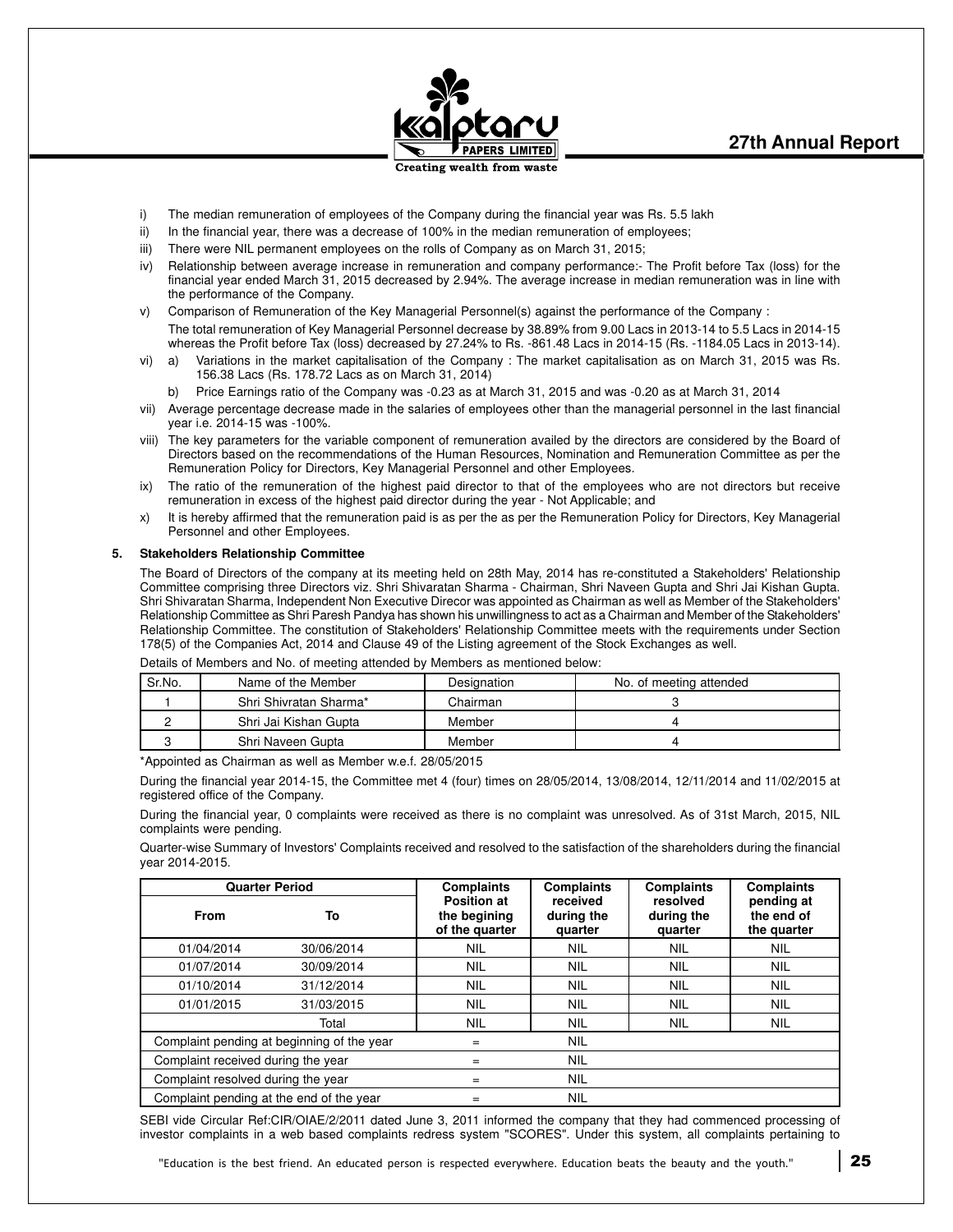

companies are electronically sent through SCORES and the companies are required to view the complaints pending against them and submit Action Taken Report (ATRs) alongwith supporting documents electronically in SCORES.

NIL requests and complaints received from the shareholders so nothing was pending for disposal at the end of the year. Mr. Naveen Gupta, Managing Director is the compliance officer of the company. For any clarification / complaint the shareholders may contact Mr. Naveen Gupta, Managing Director at the registered office of the company

## **6. MEETING OF INDEPENDENT DIRECTORS:**

The Independent Directors of the Company had met during the year on 14/08/2014 to review the performance of non- Independent Directors and the Board as a whole, review the performance of the Chairperson of the Company and had accessed the quality , quantity and timeliness of flow of information between the company management and the Board.

## **7. Familiarisation programmes for Board Members**

The Board members are provided with necessary documents/brochures, reports and internal policies to enable them to familiarise with the Company's procedures and practices. Periodic presentations are made at the Board and Board Committee Meetings, on business and performance updates of the Company, global business environment, business strategy and risks involved. Detailed presentations on the Company's business segments were made at the separate meeting of the Independent Directors held during the year. The details of such familiarization programmes for Independent Directors are posted on the website of the Company. (www.kalptaru.co.in)

## **8. Vigil Mechanism and Whistle Blower Policy**

The Company promotes ethical behavior in all its business activities and has put in place a mechanism for reporting illegal or unethical behavior. The Company has a Vigil mechanism and Whistle Blower Policy under which the employees are free to report violations of applicable laws and regulations and the Code of Conduct. During the year under review, no employee was denied access to the Audit Committee.

## **9. REMUNERATION PAID TO DIRECTORS**

## **Non - Executive Directors:**

The Non Executive Directors do not draw any remuneration from the Company including the Sitting Fees.

## **Executive Directors:**

The salary, perquisites and allowances paid for the year ended March, 31 2015 to Executive Directors are:

|                                        |            |                          | ו.פח ווו ווווטשוואן |
|----------------------------------------|------------|--------------------------|---------------------|
| Name of Director                       | Salary     | Perquisites & Allowances | Total               |
| Shri Jai Kishan Gupta                  | <b>NIL</b> | <b>NIL</b>               | <b>NIL</b>          |
| Shri Naveen Gupta (Managing Director)* | 5,50,000   | <b>NIL</b>               | 5,50,000            |

 $(Amount in Den)$ 

## **10. Details of shareholding of Directors as on 31st March 2015**

Following are the details of shareholding of Directors as on 31st March, 2015 :

| Sr. No. | Name of Director     | Designation               | No. of shares held |
|---------|----------------------|---------------------------|--------------------|
|         | Mr. Jai Kishan Gupta | <b>Executive Director</b> | 420670             |
|         | Mr. Naveen Gupta     | <b>Managing Director</b>  | 311820             |
| ◠       | Mr. Paresh Pandya    | Independent Director      | 1000               |
|         | Mr. Ramesh Chand     | Independent Director      | 500                |
|         | Mr. Shivratan Sharma | Independent Director      |                    |
|         | Smt. Savita Gupta    | Non Executive Director    | 138264             |

## **11. General Body Meeting**

(a) Annual General Meetings

The date, time and venue of the last three Annual General Meetings and special resolutions passed at the meetings are given below :

| Year        | Category - Date and Time                              | Venue                                                                         | Special Resolutions passed                                                                 |
|-------------|-------------------------------------------------------|-------------------------------------------------------------------------------|--------------------------------------------------------------------------------------------|
| 2013-14     | Annual General Meeting<br>30/09/2014<br>at 10.00 a.m. | 701, Avdhesh House, Opp: Gurudwara,<br>Nr. Thaltej Chokdi, Ahmedabad - 380054 | Borrowing Limits of the Company<br>under Section $180(1)(c)$ of the<br>Companies Act, 2013 |
|             |                                                       |                                                                               | Investment Limits of the Company<br>2.<br>under Section 186 of the<br>Companies Act, 2013  |
|             |                                                       |                                                                               | 3. Adoption of new Articles of<br>Association of the Company                               |
| 2012-13     | Annual General Meeting<br>25/09/2013 at 10.00 a.m.    | 701, Avdhesh House, Opp: Gurudwara,<br>Nr. Thaltej Chokdi, Ahmedabad - 380054 | No                                                                                         |
| $2011 - 12$ | Annual General Meeting<br>26/09/2012 at 10.00 a.m.    | 701, Avdhesh House, Opp: Gurudwara,<br>Nr. Thaltej Chokdi, Ahmedabad - 380054 | No.                                                                                        |

During the year under review no resolution(s) were transacted through Postal Ballot.

"Opportunity is missed by most people because it comes dressed in overalls and looks like work."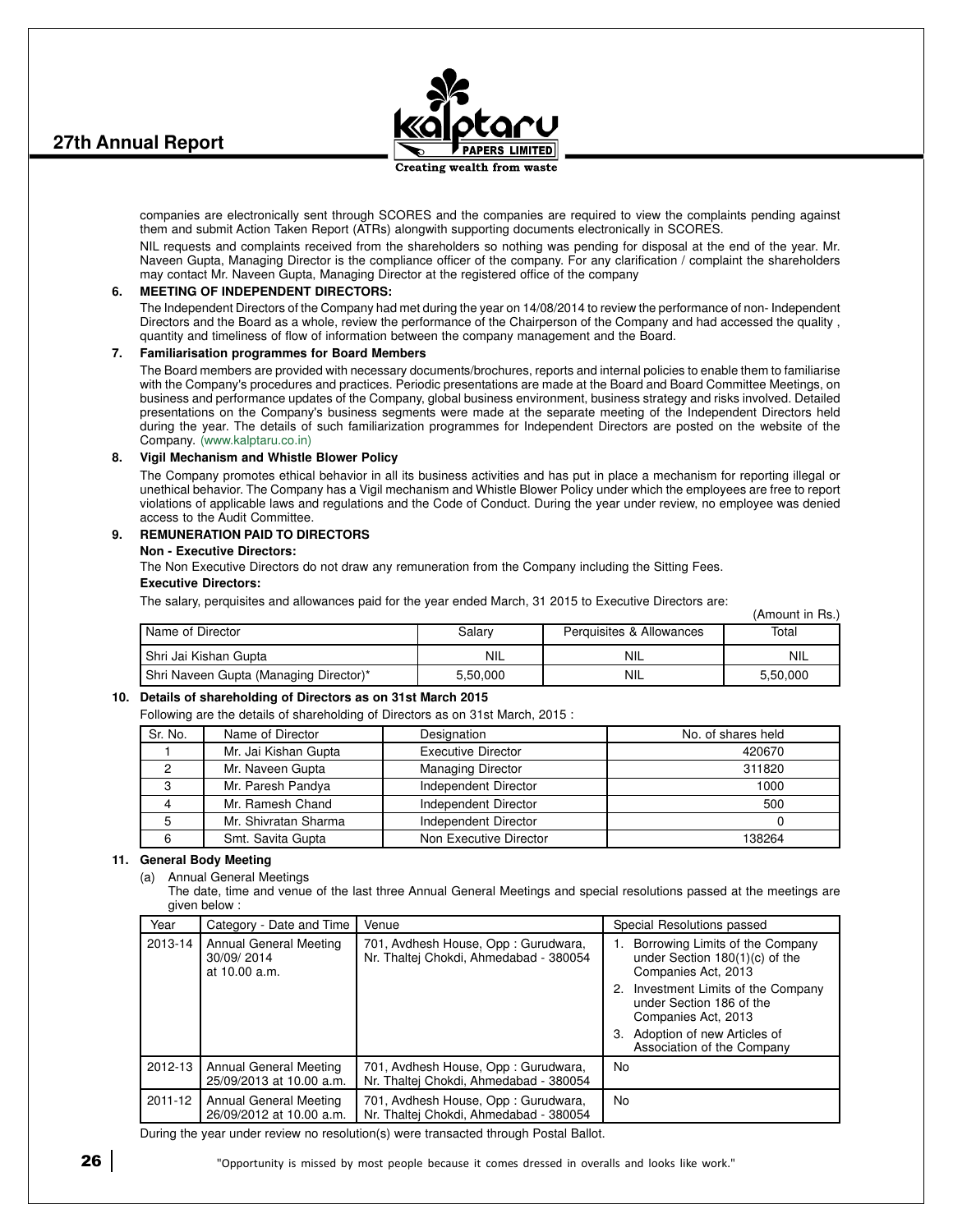

Creating wealth from waste

## **12. Disclosures:**

- 1. There are no materially significant related party transactions i.e. transactions of material nature, with its promoters, the directors or the management, their subsidiaries or relatives etc., that may have potential conflicts with the interests of the company at large in the financial year 2014 - 2015. Related party transactions have been disclosed in the Notes to the Annual Accounts of the Company for the year ended 31st March, 2015.
- There has been no instance of non-compliance by the company on any matter related to capital markets, during the last three years and hence no penalties or strictures have been imposed on the company by Stock Exchange(s) or SEBI or any other statutory authority.
- 3. The Company has complied with all the mandatory requirements of the Revised Clause 49 of the Listing Agreement.

#### **13. Means of Communication:**

The Company has always promptly reported to all the Stock Exchanges where the securities of the Company are listed, all the material information including declaration of quarterly/ half yearly and annual Financial Results in the prescribed formats and through press release etc.

The Financial Result and the other statutory information are communicated to the shareholders by way of advertisement in one English daily and one Gujarati language daily newspaper, as per the requirement of the Listing Agreement entered with Stock Exchanges.

Financial Results are normally published in "Western Times" in English daily and in its Gujarati edition.

The said are also available on the Company's website: www.kalptaru.co.in

As the Financial Results are published in leading newspapers as well as hosted on the Company's website, the results are not sent to the households of the individual shareholders.

All price sensitive information and announcements are communicated immediately after the Board decisions to the Stock Exchanges, where the company's shares are listed, for dissemination to the Shareholders and also hosted on Company's website.

## **14. General Shareholder Information :**

- **1. 27th Annual General Meeting**
	- Date : 23rd day of September, 2015
	- Time : 10:00 a.m.

Venue : 701, Avdhesh House, Opp. Gurudwara, Near Thaltej Chokdi, Ahmedabad - 380054

#### **2. Financial Year / Calendar :**

The Company follows April to March as its Financial Year. The results for every quarter beginning from April are being declared in the month following the quarter as per the Listing Agreement.

#### **3. Date of Book Closure :**

**F**rom Friday, 18th day of September, 2015 To Wednesday, 23rd day of September, 2015 (both days inclusive), for the Annual General Meeting scheduled to be held on 23rd September, 2015.

**4. Listing on Stock Exchanges :**

The company is delisted from BSE on account of derecognisation of regional stock exchange i.e. Delhi Stock Exchange Limited and the Equity Shares of the Company are moved to Dissemination Board. The Company has made an application to BSE for regular Listing.

#### **5. Stock Code**

| Bombay Stock Exchange Limited                      | 590036              |
|----------------------------------------------------|---------------------|
| Demat ISIN Number in NSDL & CDSL for Equity Shares | <b>INE783C01019</b> |

**6. Market Price Information and Other information concerning the shares**

**The table below sets forth, for the periods indicated, the Closing high and low and volume of trading activity on the BSE for the shares**

| <b>Month</b>    | <b>Bombay Stock Exchange (BSE)</b> |            |                      |
|-----------------|------------------------------------|------------|----------------------|
|                 | High (₹)                           | Low $( ₹)$ | <b>Volume Traded</b> |
| April, 2014     | 4.10                               | 3.70       | 1300                 |
| May, 2014       | 4.20                               | 3.73       | 15524                |
| June, 2014      | 5.48                               | 4.00       | 14815                |
| July, 2014      | 4.51                               | 3.70       | 4147                 |
| August, 2014    | 3.57                               | 3.40       | 1570                 |
| September, 2014 | 4.34                               | 3.49       | 9538                 |
| October, 2014   | 4.13                               | 3.04       | 7708                 |
| November, 2014  | 3.14                               | 3.00       | 1241                 |
| December, 2014  | <b>NIL</b>                         | <b>NIL</b> | <b>NIL</b>           |
| January, 2015   | 3.50                               | 3.29       | 949                  |

"Courage is not the absence of fear, but rather the judgment that something else is more important than fear."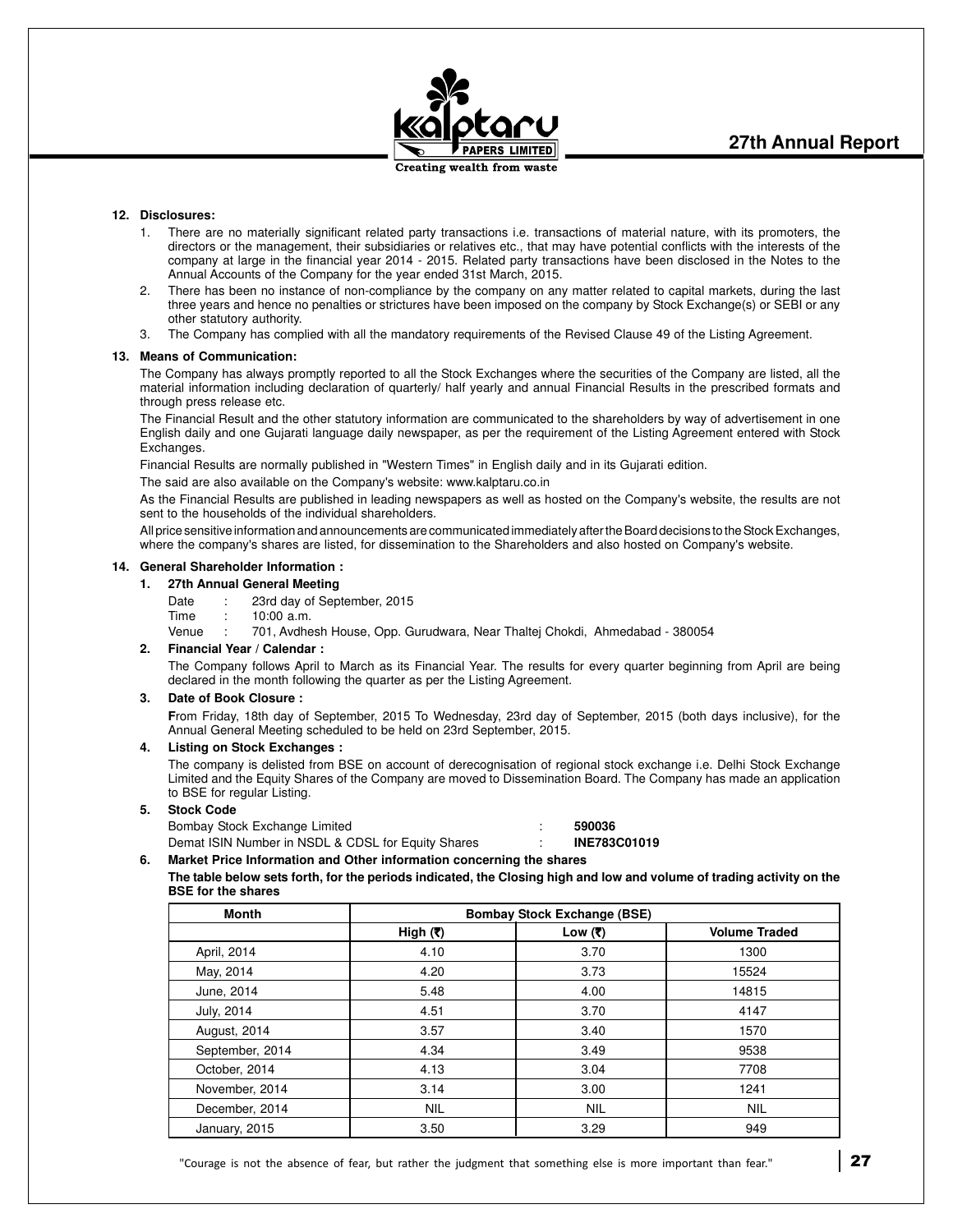

## **7. Registrars and Shares Transfer Agents :**

## **LINK INTIME INDIA PVT. LTD.**

## **Head Office :**

13, Pannalal Silk Mills Compound, L.B.S. Marg, Bhandup (West), Mumbai – 400 078 Tel.: 91-22-2596 3838. Fax : 91-22-2594 6969. E-mail : mumbai@linkintime.co.in

## **Branch Office:**

Unit No. 303, 3rd Floor, Shoppers Plaza V, Opp. Municipal Market, Behind Shoppers Plaza II, Off C G Road, Ahmedabad - 380009 Tel.: 079-26465179. E-mail : ahmedabad@linkintime.co.in

#### **8. Share Transfer / Demat System**

All the shares related work is being undertaken by our R & T Agent, Link Intime India Pvt. Ltd., 13, Pannalal Silk Mills Compound, L.B.S. Marg, Bhandup (West), Mumbai - 400 078. To expedite the process of share transfer, transmission, split, consolidation, re-materialization and de-materialization etc. of securities of the Company, the Board of Directors has delegated the power of approving the same to the Company's R & T Agent under the supervision and control of the Company Secretary & Compliance Officer of the Company, who is placing a summary statement of transfer / transmission etc. of securities of the Company at the meeting of the Stakeholders Relationship Committee.

Shares lodged for transfer at the R & T Agents address in physical form are normally processed and approved within 15 days from the date of receipt, subject to the documents been valid and complete in all respect. Normally, the entire requests for de- materialization of shares are processed and the confirmation is give to the Depository within 15 days. The investors / shareholders grievances are also taken-up by our R & T Agent.

The Company has obtained and filed with the Stock Exchange(s), the half yearly certificates from a Company Secretary in Practice for due compliance with the share transfer formalities as required under Clause 47(c) of the Listing Agreement.

## **9. Distribution Schedule and Shareholding Pattern as on 31st March, 2015**

#### **Distribution Schedule**

| No. of equity shares held |     |       | No. of holders | %      | No. of Shares | % of Total |
|---------------------------|-----|-------|----------------|--------|---------------|------------|
|                           | ۰   | 500   | 1713           | 79.53  | 248096        | 5.55       |
| 501                       | ۰   | 1000  | 182            | 8.45   | 153299        | 3.43       |
| 1001                      | ۰   | 2000  | 103            | 4.78   | 163020        | 3.65       |
| 2001                      | ۰   | 3000  | 50             | 2.32   | 122839        | 2.75       |
| 3001                      | ۰   | 4000  | 13             | 0.61   | 45666         | 1.02       |
| 4001                      | ۰   | 5000  | 23             | 1.07   | 106023        | 2.37       |
| 5001                      | ۰   | 10000 | 24             | 1.11   | 175807        | 3.94       |
| 10001                     | and | Above | 46             | 2.13   | 3453370       | 77.29      |
|                           |     | Total | 2154           | 100.00 | 4468120       | 100.00     |

## **Shareholding Pattern :**

| No. | Category                                                           | As on March 31, 2015          |                                |                                  | As on March 31, 2014    |
|-----|--------------------------------------------------------------------|-------------------------------|--------------------------------|----------------------------------|-------------------------|
|     |                                                                    | Nos. of<br><b>Shares held</b> | Votina<br><b>Strength</b><br>% | Nos. of<br><b>Shares</b><br>held | Votina<br>Strength<br>% |
|     | Promoters                                                          | 2684765                       | 60.09                          | 2684165                          | 60.07                   |
| 2   | Mutual Fund & UTI                                                  | 0                             | 0.00                           | $\Omega$                         | 0.00                    |
| 3   | Bank, Financial Institutions (FI's),<br><b>Insurance Companies</b> | 0                             | 0.00                           | 0                                | 0.00                    |
| 4   | Foreign Institutional Investors (FII's)                            | 0                             | 0.00                           | $\Omega$                         | 0.00                    |
| 5   | Private Bodies Corporate                                           | 137006                        | 3.07                           | 135172                           | 3.03                    |
| 6   | Indian Public                                                      | 1598528                       | 35.78                          | 1601812                          | 35.85                   |
| 7   | Any other (i) Non Resident Indian<br>(ii) Clearing Member          | 41555<br>6266                 | 0.93<br>0.14                   | 40305<br>5416                    | 0.90<br>0.12            |
|     | <b>Total</b>                                                       | 4468120                       | 100.00                         | 4468120                          | 100.00                  |

"To succeed in your mission, your must have single- minded devotion to your goal."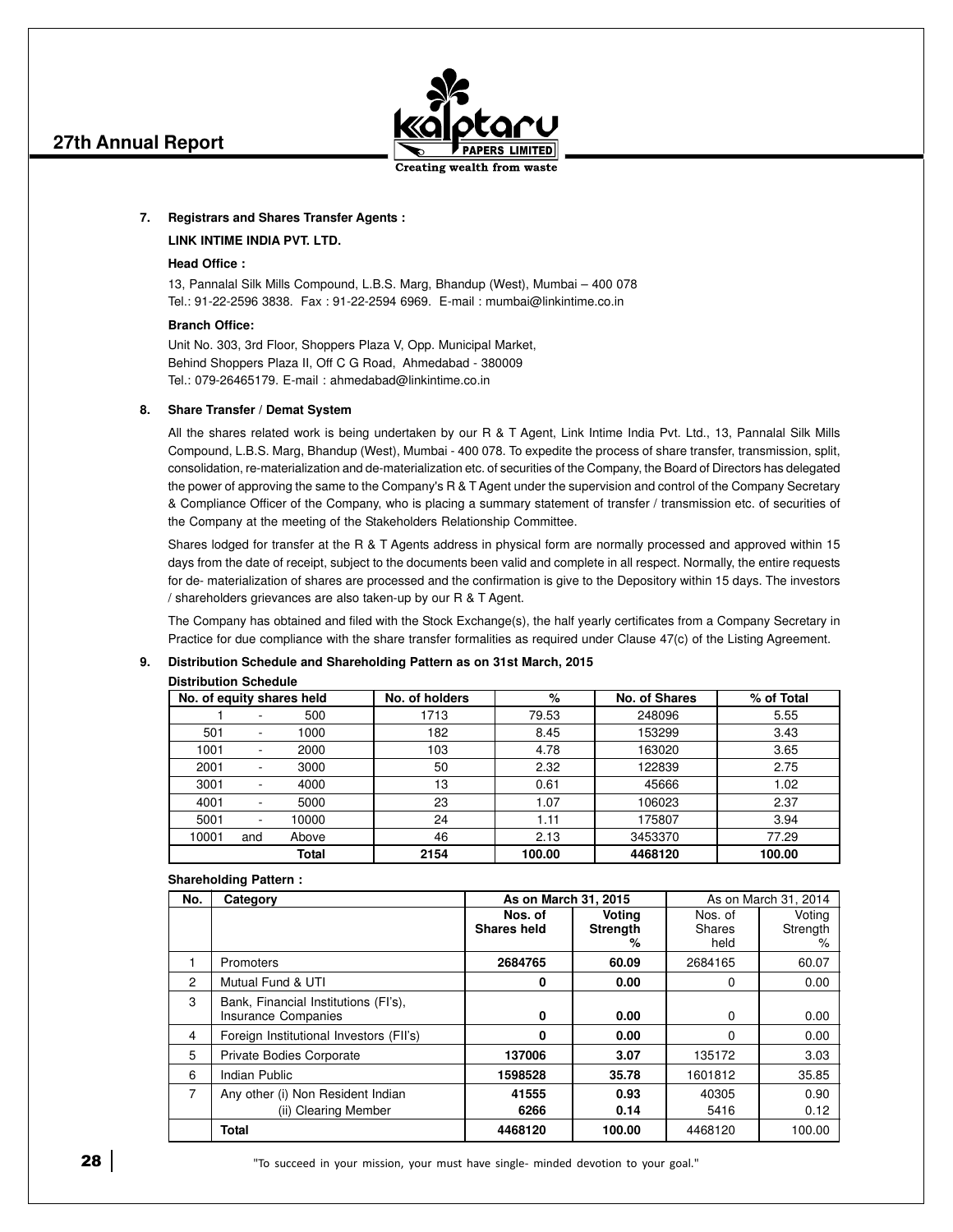

#### **10. Dematerialization of Shares and Liquidity :**

The Company's Shares are in compulsory De-mat segment and as on 31st March, 2015, Equity Shares of the Company forming 96.73% of the company's paid - up Equity share capital is in dematerialized form. Company's shares are easily traded on Bombay Stock Exchange Limited.

The Table herein below gives the breakup of shares in physical and demat form as on 31st March, 2015:

| No. of Shares in Physical Segment | 145900  | $3.27\%$ |
|-----------------------------------|---------|----------|
| No. of Shares in Demat Segment    | 4322220 | 96.73%   |
| Total                             | 4468120 | 100.00%  |

## **11. Out standing GDRs/ADRs/Warrants or any Convertible Instruments**

## - Not applicable.

## **12. Insider Trading**

All the Directors and Senior Management have affirmed compliance of "The Code of Conduct and Ethics" as suggested under the SEBI (Prohibition of Insider Trading) Regulations, 2015.

## **12. Plant Location :**

Khatraj Chokdi, Village Karoli, Kalol, Dist. Gandhinagar, Gujarat

## **13. Address for correspondence :**

| a) | Investor correspondence for transfer /<br>dematerialization of shares, payment of<br>dividend on shares and any other query<br>relating to the shares of the company. | Link Intime India Pvt. Ltd.<br>13, Pannalal Silk Mills Compound,<br>L.B.S. Marg, Bhandup (West),<br>Mumbai - 400 078                                                    |
|----|-----------------------------------------------------------------------------------------------------------------------------------------------------------------------|-------------------------------------------------------------------------------------------------------------------------------------------------------------------------|
|    | b) Any query on Payment of Dividend on<br>shares and Annual Report                                                                                                    | 701, Avdhesh House, Opp. Gurudwara,<br>Near Thaltej Chokdi, Ahmedabad - 380054<br>Tel.: 079 26858510/511, 40230202. Fax: 079 30171202<br>e-mail: contact@kalptaru.co.in |

#### **15. Reconciliation of Share Capital Audit Report :**

The Reconciliation of Share Capital Audit Report of the Company prepared in terms of SEBI Circular No. D&CC/FITTC/CIR-16/2002 dated December 31, 2002 reconciling the total shares held in both the depositories, viz NSDL and CDSL and in physical form with the total issued / paid-up capital of the Company were placed before the Board of Directors every quarter and also submitted to the Stock Exchange(s) every quarter.

## **16. Investor Education and Protection Fund:**

Pursuant to the provision of Section 125(2) of the Companies Act, 2013, dividends, matured fixed deposits, redeemed debentures and interest thereon, which remained unclaimed up to 29th October, 2015 were deposited with Investors' Education and Protection Fund (IEPF) of the Central Government.

The amount of dividend paid, fixed deposit that have matured, debentures redeemed and interest thereon, after 29th October, 2015 will be transferred to the IEPF as mentioned above, no claim shall lie in respect of the same, with the Company and /or Government of India. Therefore, the shareholders are advised to claim such amounts immediately.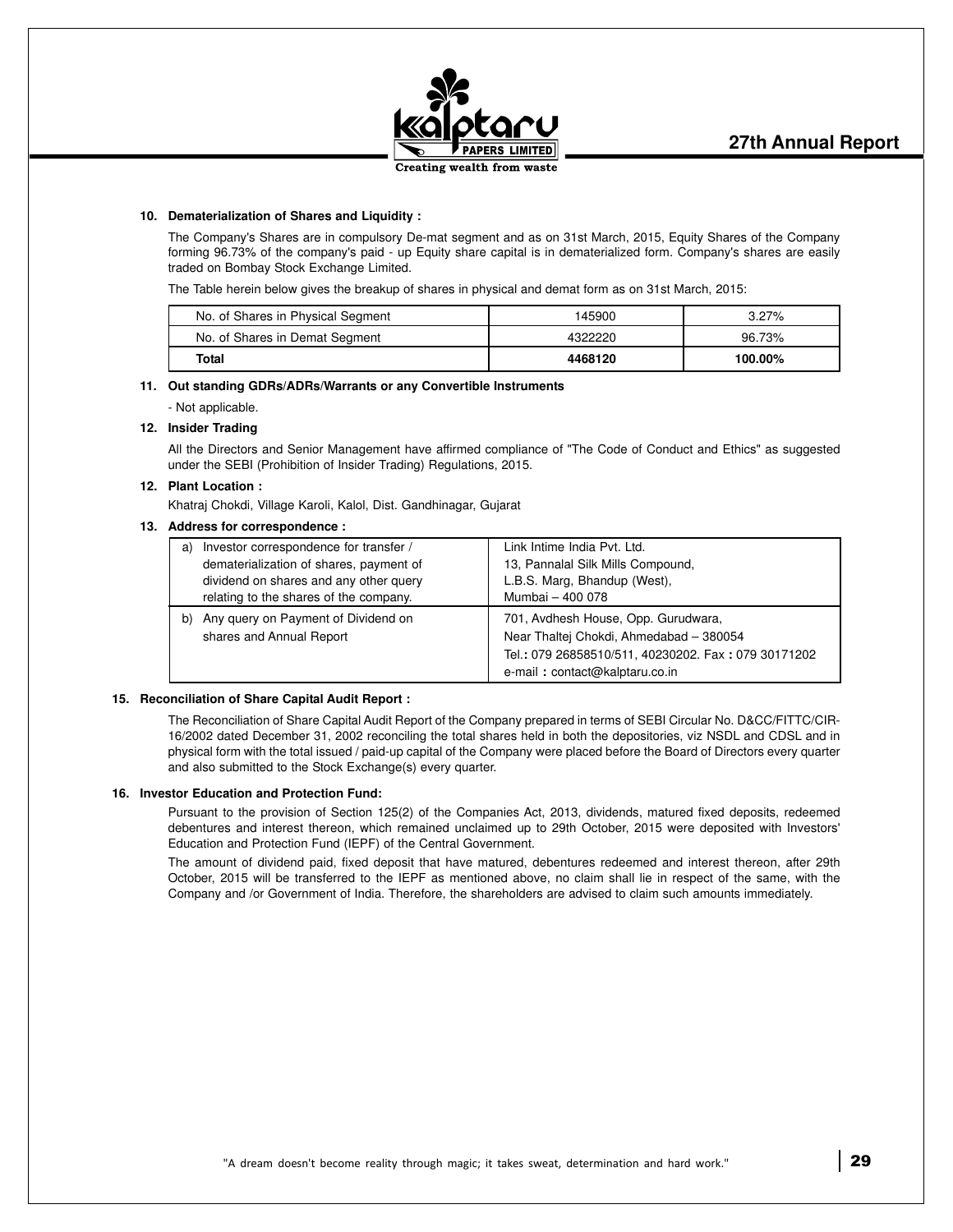

## **CFO AND MD CERTIFICATION PURSUANT TO CLAUSE 49 OF THE LISTING AGREEMENT**

**To,**

**The Members**

**Kalptaru Papers Limited**

**701, Avdhesh House, Opp. Gurudwara, Near Thaltej Chokdi, Ahmedabad.380 054**

## **CERTIFICATION BY CHIEF FINANCIALOFFICER AND MANAGING DIRECTOR**

We, Naveen Gupta, Managing Director and Arpit Gupta, CFO - Chief Financial Officer of the Company M/s. Kalptaru Papers Limited, hereby certify that for the financial year ending 31st March, 2015:

- We have reviewed financial statements and the cash flow statement for the year 2014 2015 and that to the best of our knowledge and belief :
	- 1. these statements do not contain any materially untrue statement or omit any material fact or contain statements that might be misleading;
	- 2. these statements together present a true and fair view of the company's affairs and are in compliance with existing accounting standards, applicable laws and regulations.
- B. There are, to the best of our knowledge and belief, no transactions entered into by the company during the year 2014 2015 which are fraudulent, illegal or violative of the company's code of conduct.
- C. We accept responsibility for establishing and maintaining internal controls for financial reporting and that we have evaluated the effectiveness of internal control systems of the company pertaining to financial reporting and we have disclosed to the auditors and the Audit Committee, deficiencies in the design or operation of such internal controls, if any, of which we are aware and the steps we have taken or propose to take to rectify these deficiencies.
- D. We have indicated to the auditors and the Audit committee:
	- 1. significant changes in internal control over financial reporting during the year;
	- 2. significant changes in accounting policies during the year and that the same have been disclosed in the notes to the financial statements; and
	- 3. instances of significant fraud of which we have become aware and the involvement therein, if any, of the management or an employee having a significant role in the company's internal control system over financial reporting.

Place : Ahmedabad **Arpit Gupta Arpit Gupta Naveen Gupta Naveen Gupta Date** : 12/08/2015

CFO Managing Director DIN - 00148096

30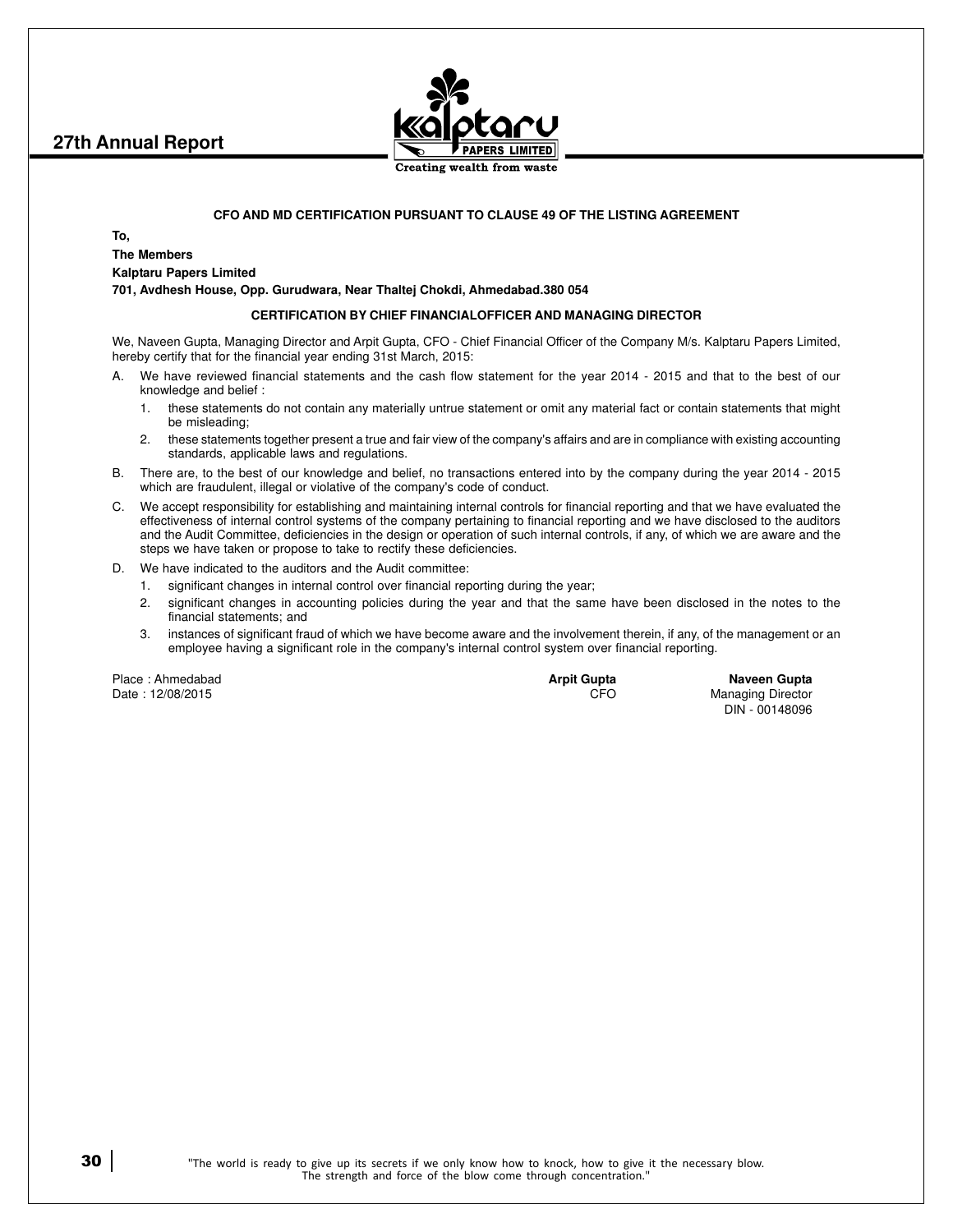

## Creating wealth from waste

## **CERTIFICATE OF COMPLIANCE WITH THE CODE OF CONDUCT FOR BOARD OF DIRECTOR AND SENIOR MANAGEMENT PERSONNEL**

**To**

## **The Member of M/s. Kalptaru Papers Limited,**

As required under Clause 49 of the Listing Agreement with the Stock Exchanges, I hereby declare that all the Board Members and senior management personnel of the Company have complied with the Code of Conduct of the Company for the year ended 31st March, 2015.

For, Kalptaru Papers Limited

Place : Ahmedabad **Naveen Gupta**<br>
Date : 12/08/2015 **Naveen Gupta** 

Managing Director DIN - 00148096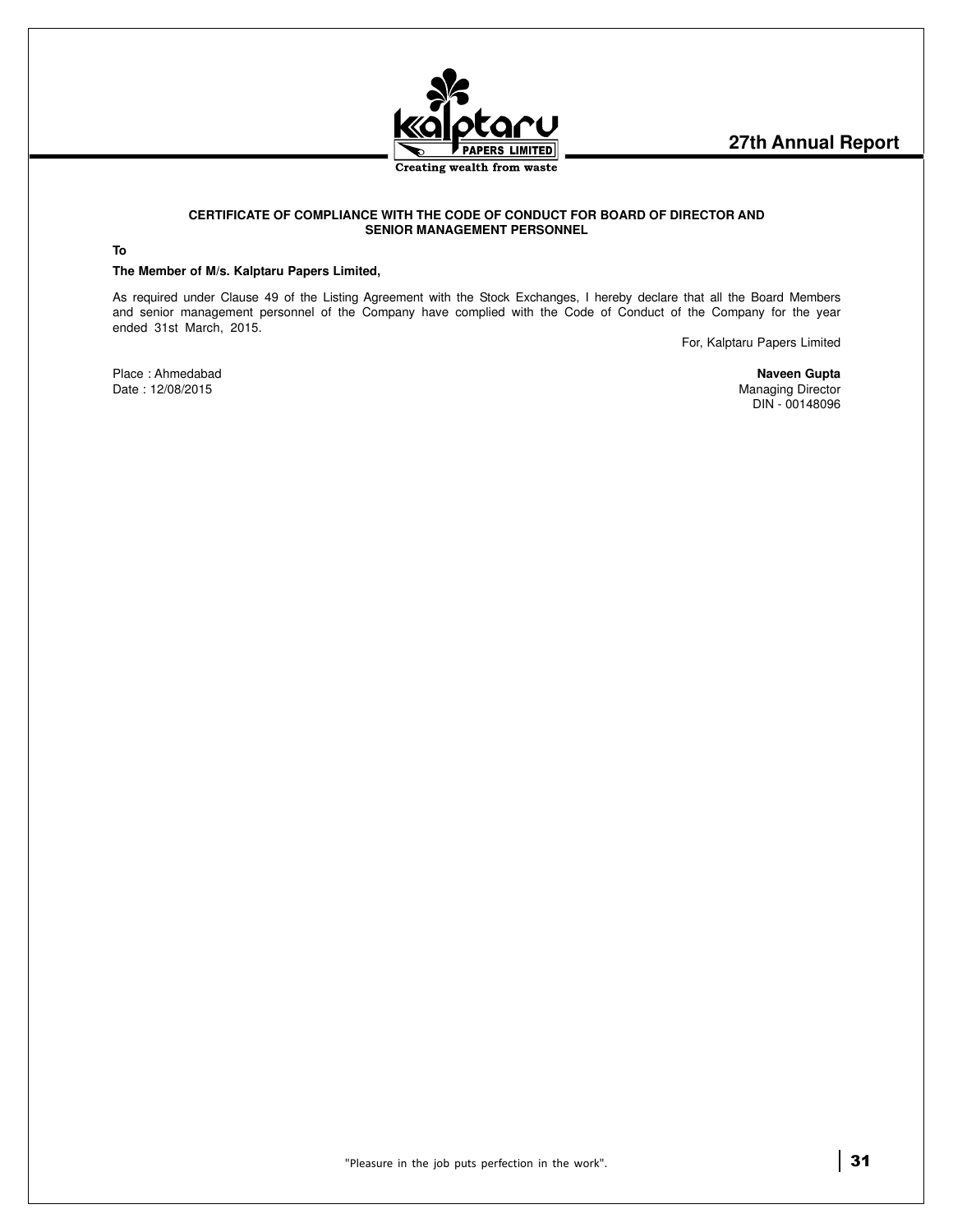

## **AUDITOR'S CERTIFICATE ON CORPORATE GOVERNANCE**

To,

### **The Members of M/s. Kalptaru Papers Limited**

We have examined the compliance of condition of Corporate Governance by M/s. Kalptaru Papers Limited ('the Company') for the year ended 31st March, 2015 as stipulated in Clause 49 of Listing Agreement of the company with Stock Exchanges.

The compliance of condition of Corporate Governance is the responsibility of the management. Our examination has been limited to a review of the procedures and implementation thereof, adopted by the Company for ensuring the compliance of the conditions of the Corporate Governance as stipulated in the said Clause. It is neither an audit nor an expression of opinion of the financial statements of the Company.

In our opinion and to the best of our information and according to the explanations given to us and based on the representations made by the Directors and the Management, we certify that the Company has complied with the conditions of Corporate Governance as stipulated in Clause 49 of the above mentioned Listing Agreement.

We further state that such compliance is neither an assurance as to future viability of the Company nor of the efficiency or effectiveness with which Management has conducted the affairs of the Company.

> **V. D. AGGARWAL & CO. Chartered Accountant**

**Place : Ahmedabad** 

**(CAABHIJAI AGGARWAL) Date : 12/08/2015 Membership No. 517463 FRN No. 008332N**

"Believe you can and you're halfway there."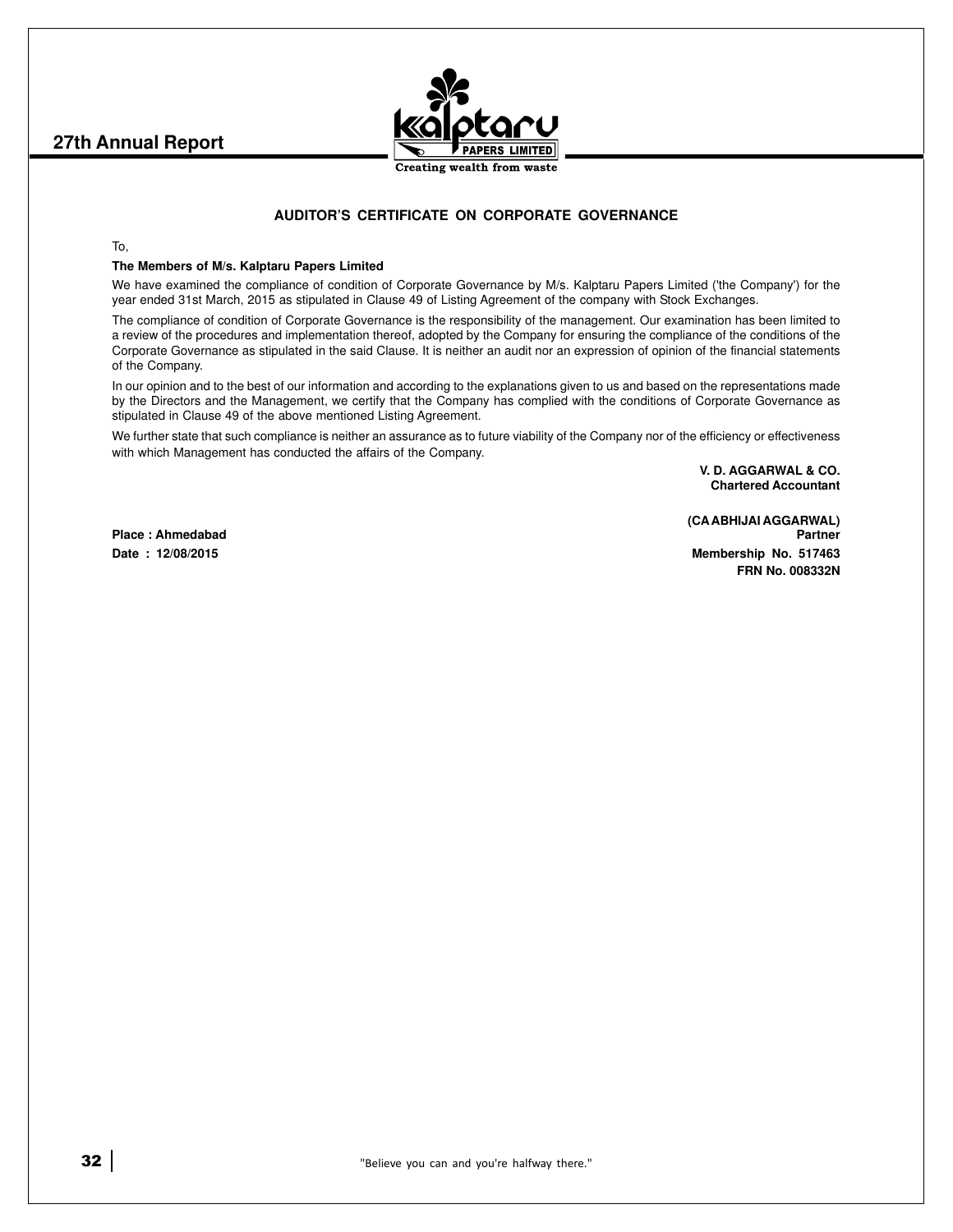

Creating wealth from waste

## **INDEPENDENT AUDITOR'S REPORT**

To,

#### The Shareholders **KALPTARU PAPERS LIMITED**

## **Report on the Financial Statements**

We have audited the accompanying financial statements of KALPTARU PAPERS LIMITED ("the company"),which comprise the Balance Sheet as at 31 March 2015, the Statement of Profit and Loss, the Cash Flow Statement for the year then ended, and a summary of significant accounting policies and other explanatory information.

## **Management's Responsibility for the Financial Statements**

The Company's Board of Directors is responsible for the matters in section 134(5) of the Companies Act, 2013 ("the Act") with respect to the preparation of these financial statements that give a true and fair view of the financial position, financial performance and cash flows of the Company in accordance with the accounting principles generally accepted in India, including the Accounting Standards specified under Section 133 of the Act, read with Rule 7 of the Companies (Accounts) Rules, 2014. This responsibility also includes the maintenance of adequate accounting records in accordance with the provision of the Act for safeguarding of the assets of the Company and for preventing and detecting the frauds and other irregularities; selection and application of appropriate accounting policies; making judgments and estimates that are reasonable and prudent; and design, implementation and maintenance of internal financial control, that were operating effectively for ensuring the accuracy and completeness of the accounting records, relevant to the preparation and presentation of the financial statements that give a true and fair view and are free from material misstatement, whether due to fraud or error.

#### **Auditor's Responsibility**

Our responsibility is to express an opinion on these financial statements based on our audit.

We have taken into account the provisions of the Act, the accounting and auditing standards and matters which are required to be included in the audit report under the provisions of the Act and the Rules made thereunder.

We conducted our audit in accordance with the Standards on Auditing specified under section 143(10) of the Act. Those Standards require that we comply with ethical requirements and plan and perform the audit to obtain reasonable assurance about whether the financial statements are free from material misstatement.

An audit involves performing procedures to obtain audit evidence about the amounts and disclosures in the financial statements. The procedures selected depend on our judgment, including the assessment of the risks of material misstatement of the financial statements, whether due to fraud or error. In making those risk assessments, we considers internal financial control relevant to the Company's preparation of the financial statements that give true and fair view in order to design audit procedures that are appropriate in the circumstances. An audit also includes evaluating the appropriateness of accounting policies used and the reasonableness of the accounting estimates made by Company's Directors, as well as evaluating the overall presentation of the financial statements.

We believe that the audit evidence we have obtained is sufficient and appropriate to provide a basis for our audit opinion on the financial statements.

## **Opinion**

In our opinion and to the best of our information and according to the explanations given to us, the aforesaid financial statements, give the information required by the Act in the manner so required and give a true and fair view in conformity with the accounting principles generally accepted in India;

- a) In the case of the Balance Sheet, of the state of affairs of the Company as at March 31, 2015 subject to depreciation on fixed assets. The depreciation is required to be calculated on the basis of remaining useful life. The remaining useful life is determined by management on assumption basis;
- b) In the case of the Statement of Profit and Loss, of the profit for the year ended on that date subject to depreciation on fixed assets. The depreciation is required to be calculated on the basis of remaining useful life. The remaining useful life is determined by management on assumption basis.; and
- c) In the case of the Cash Flow Statement, of the cash flows for the year ended on that date.

#### **Report on Other Legal and Regulatory Requirements**

1. As required by the Companies (Auditor's Report) Order, 2015 ("the Order"), issued by the Central Government of India in terms of sub-section (11) of Section 143 of the Act, we give in Annexure "A" a statement on matters specified in paragraphs 3 and 4 of the said order

## **2. As required by section 143(3) of the Act,we report that :**

- a) We have sought and obtained all the information and explanations which to the best of our knowledge and belief were necessary for the purposes of our audit.
- b) In our opinion proper books of account as required by law have been kept by the Company so far as appears from our examination of those books .

"If you can't fly then run, if you can't run then walk, if you can't walk then crawl, but whatever you do, you have to keep moving forward."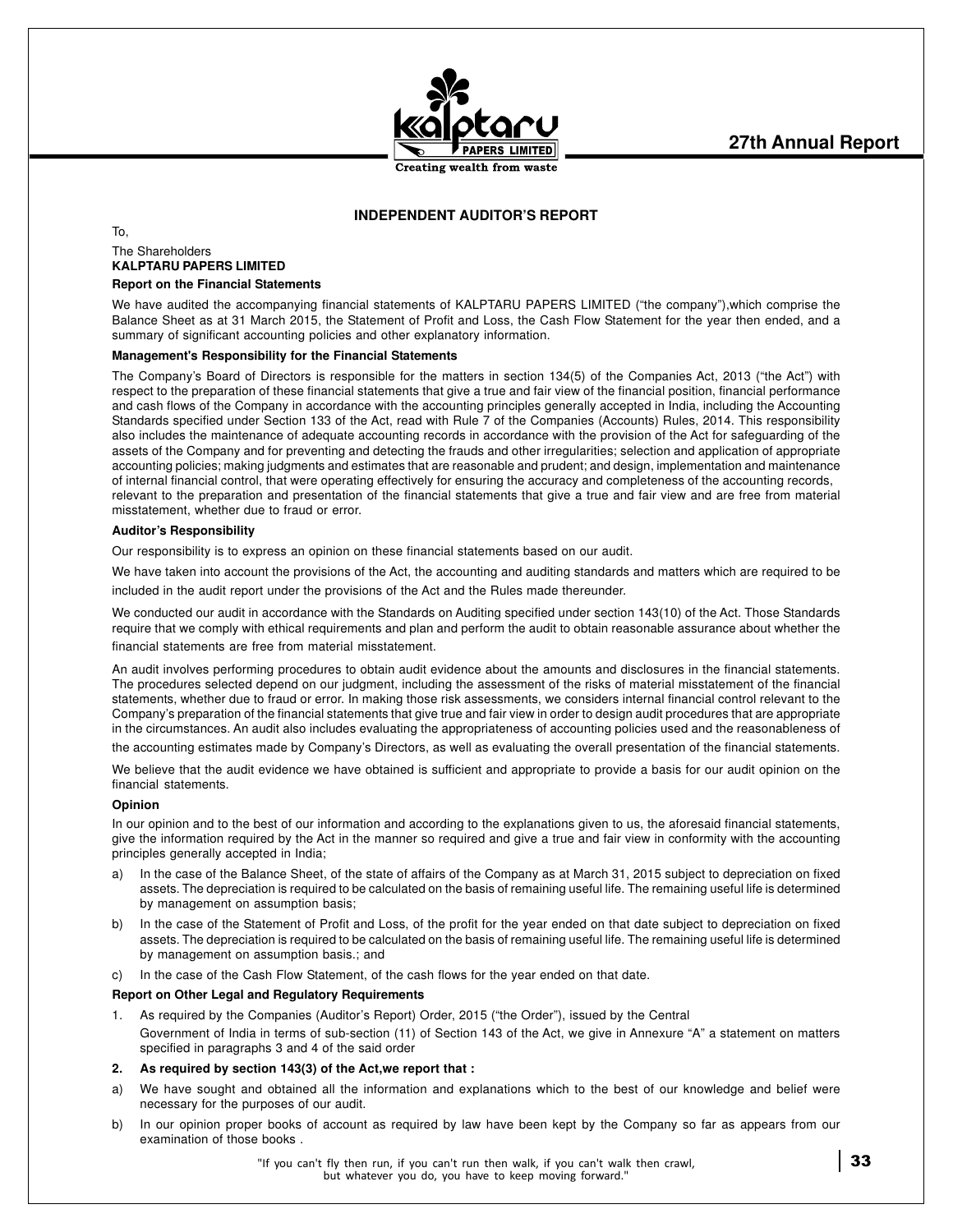

- c) the Balance Sheet, the Statement of Profit and Loss, and Cash Flow Statement dealt with by this Report are in agreement with the books of account.
- d) In our opinion, the aforesaid financial statements comply with the Accounting Standards specified under Section 133 of the Act, read with Rule 7 of the Companies (Accounts) Rules, 2014.
- e) It is informed to us the functioning of unit was stopped in september 2013 due to orders of pollution control board and various other reasons,which make the unit unviable.
- f) On the basis of written representations received from the directors as on 31 March, 2015, taken on record by the Board of Directors, none of the directors is disqualified as on 31 March, 2015, from being appointed as a director in terms of Section 164(2) of the Act.
- g) With respect to the other matters included in the Auditor's Report and to our best of our information and according to the explanations given to us:
	- i. The Company has disclosed the impact of pending litigations on its financial position in its financial statements Refer Note 34 to the financial statements;
	- ii. The Company did not have any long-term contracts including derivatives contracts for which there were any material foreseeable losses.
	- iii. There has been no delay in transferring amounts, required to be transferred, to the Investor Education and Protection Fund by the Company

## **For V. D. AGGARWAL & CO. CHARTERED ACCOUNTANTS**

## **CAABHIJAI AGGARWAL**

BM1, DILKHUSH INDUSTRIAL AREA, **Place : Ahmedabad** G T KARNAL ROAD, AZADPUR, **Date : 30/05/2015** DELHI-110033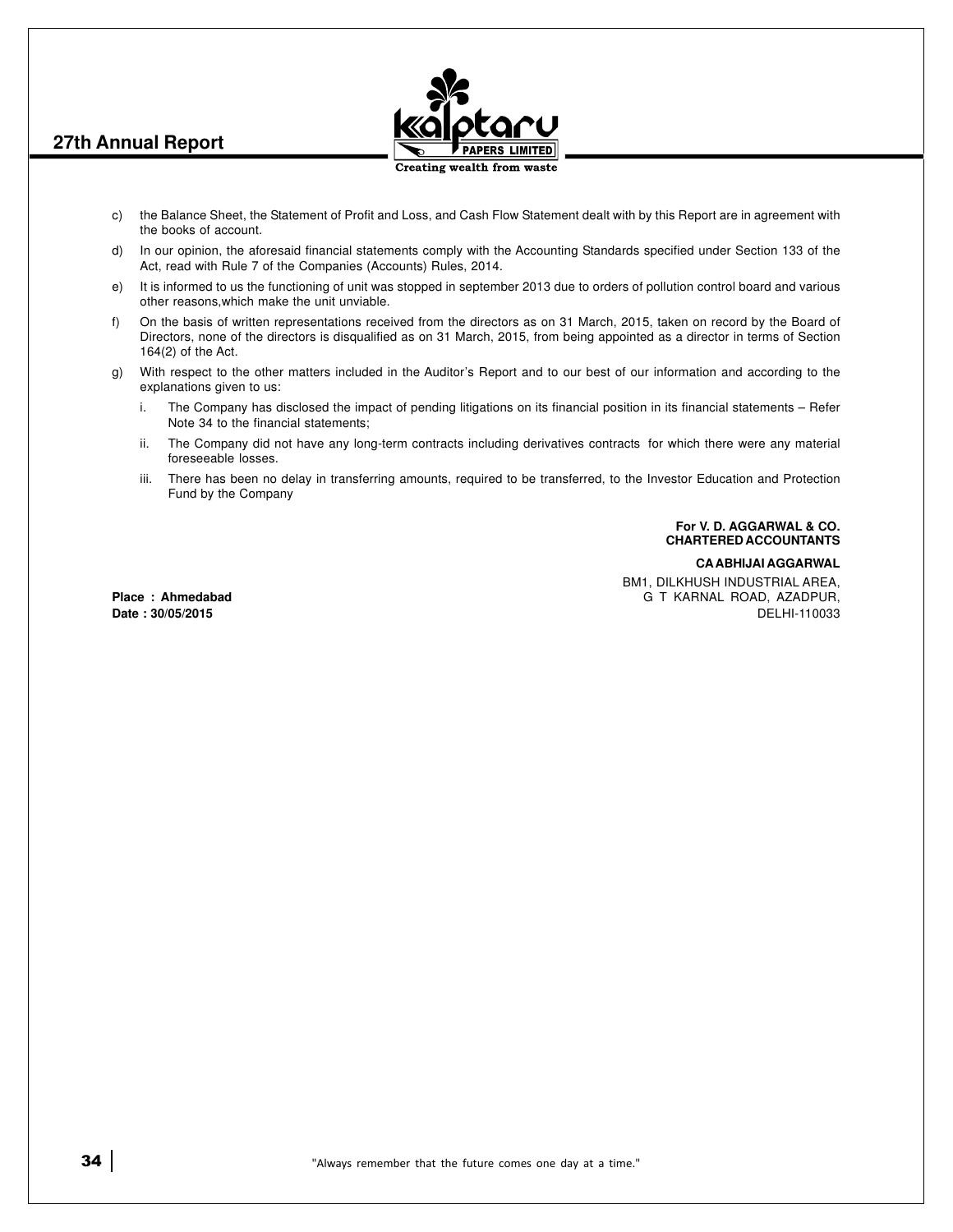

Creating wealth from waste

## **ANNEXURE TO THE AUDITOR'S REPORT**

The Annexure referred to in our report to the members of KALPTARU PAPERS LIMITED for the year ended 31st March, 2015.

On the basis of the information and explanation given to us during the course of our audit, we report that:

- 1. (a) As informed to us, The company is in process of updating of proper records showing full particulars including quantitative details and situation of its fixed assets.
	- (b) As explained to us, fixed assets have been physically verified by the management at reasonable intervals; no material discrepancies were noticed on such verification.
- 2. (a) As explained to us, inventories have been physically verified during the year by the management at reasonable intervals.
	- (b) In our opinion and according to the information and explanations given to us, the procedures of physical verification of inventories followed by the management are reasonable and adequate in relation to the size of the company and the nature of its business.
	- (c) In our opinion and on the basis of our examination of the records, the Company is generally maintaining proper records of its inventories. No material discrepancy was noticed on physical verification of stocks by the management as compared to book records.
- 3. According to the information and explanations given to us and on the basis of our examination of the books of account, the Company has not granted any loans, secured or unsecured, to companies, firms or other parties listed in the register maintained under Section 189 of the Companies Act. Thus sub clauses (a) & (b) are not applicable to the company.
- 4. In our opinion and according to the information and explanations given to us, there is generally an adequate internal control procedure commensurate with the size of the company and the nature of its business, for the purchase of inventories & fixed assets and payment for expenses & for sale of goods. During the course of our audit, no major instance of continuing failure to correct any weaknesses in the internal controls has been noticed.
- 5. In our opinion and according to the information and explanations given to us company hasn't accepted any deposits, from the directives issued by the Reserve Bank of India and as per the provisions of sections 73 to 76 or any other relevant provisions of the Companies Act
- 6. As per information & explanation given by the management, maintenance of cost records has been prescribed by the Central Government under clause (d) of sub-section (1) of section 148 of the Act and we are of the opinion that prima facie the prescribed accounts and records have been made and maintained.
- 7. (a) According to the records of the company, undisputed statutory dues including Provident Fund, Investor Education and Protection Fund, Employees' State Insurance, Income-tax, Sales-tax, Wealth Tax, Service Tax, Custom Duty, Excise Duty, cess to the extent applicable and any other statutory dues have generally been regularly deposited with the appropriate authorities. According to the information and explanations given to us there were following outstanding statutory dues as on 31st of March, 2015 for a period of more than six months from the date they became payable.

| S.No                   | <b>Name of Statute</b>      | <b>Nature of Due</b> | Amount (Rs.) |
|------------------------|-----------------------------|----------------------|--------------|
|                        | 1 Central Sale tax Act.1956 | <b>CST Payable</b>   | 1.70.755.00  |
| 2 Gujarat Vat Act,2005 |                             | VAT Payable          | 5.82.109.38  |

(b) According to the information and explanations given to us, there is following payable in respect of income tax, wealth tax, service tax, sales tax, customs duty and excise duty which have not been deposited on account of any disputes.

| S.No | <b>Name of Statute</b> | <b>Nature of Due</b> | Amount (Rs.) |
|------|------------------------|----------------------|--------------|
|      | Gujarat Vat Act        | FY 2003-04           | 5.91.056.00  |
|      | Gujarat Vat Act        | FY 2006-07           | 68.764.00    |
|      | Gujarat Vat Act        | FY 2009-10           | 4.44.355.00  |

- (c) In our opinion company has transferred the amount which is required to be transferred to investor education and protection fund in accordance with the relevant provisions of the Companies Act, 1956 (1 of 1956) and rules made thereunder within time.
- 8. The accumulated losses of the company have exceed fifty percent of its net worth as at 31st March, 2015. The company has incurred a cash loss of Rs. 4,71,84,002.45 in the current financial year and Rs. 9,22,89,152.82 in the financial year (immediately preceding financial year).
- 9. Based on our audit procedures and on the information and explanations given by the management, we are of the opinion that, the Company has defaulted in repayment of dues to a Indian Overseas Bank so all accounts of company in Indian Overseas Bank has been converted to Not Performing Assets during last financial year i.e. FY 2013-14.
- 10. According to the information and explanations given to us, the Company has not given any guarantees for loan taken by others from a bank or financial institution.
- 11. In our opinion Terms Loans were applied for the purpose for which loans were obtained.
- 12. Based on the audit procedures performed and the information and explanations given to us, we report that no fraud on or by the Company has been noticed or reported during the year, nor have we been informed of such case by the management.

## **For V. D. AGGARWAL & CO. CHARTERED ACCOUNTANTS**

**CAABHIJAI AGGARWAL**

**Place : Ahmedabad** BM1, DILKHUSH INDUSTRIAL AREA, **Date : 30/05/2015** G T KARNAL ROAD, AZADPUR, DELHI-110033

"Success is not final, failure is not fatal, It's the courage to continue that counts."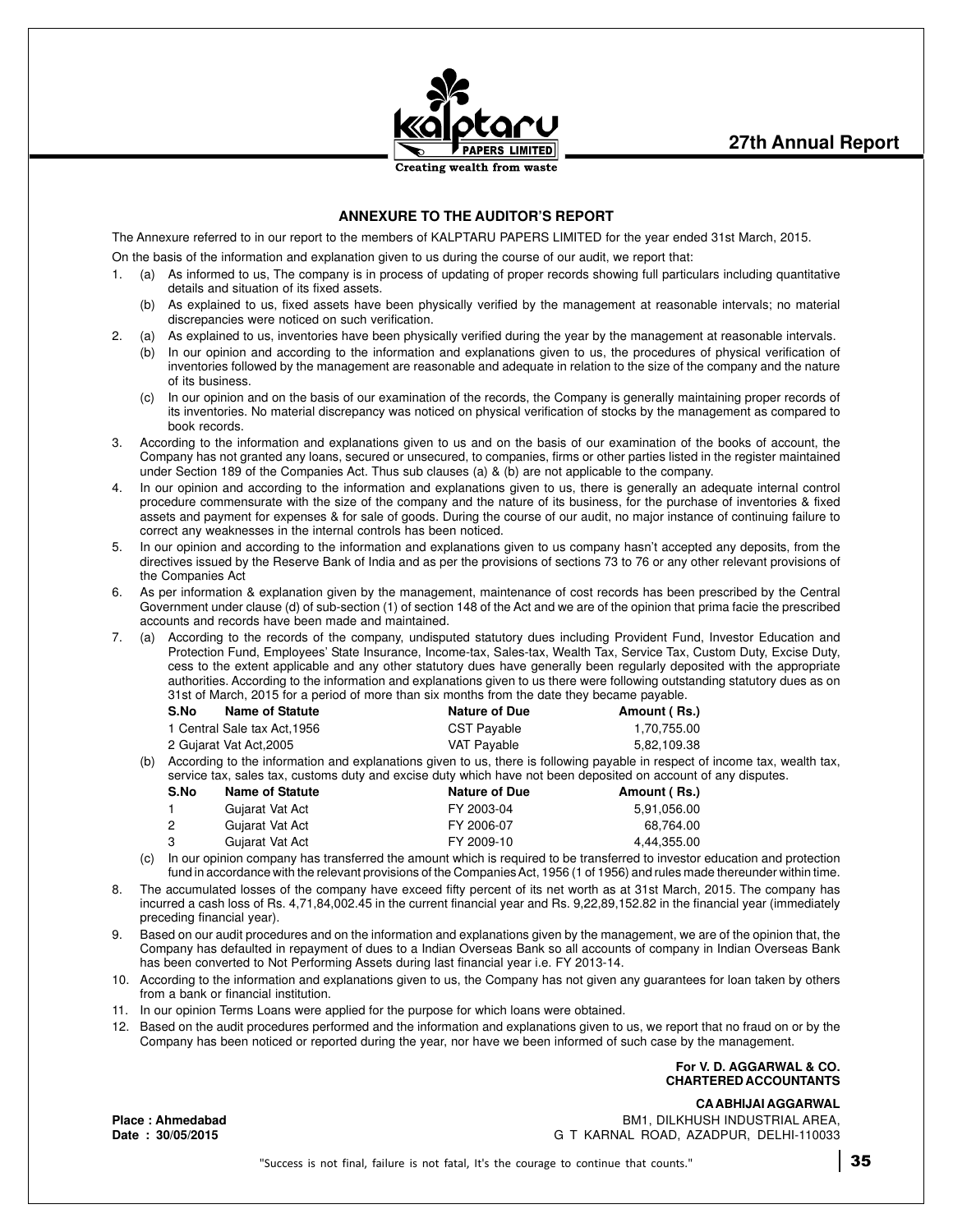

## **BALANCE SHEET AS AT 31ST MARCH, 2015**

| Particulars       |                                                               | Note<br>No.    | Figures as at the<br>end of the current<br>reporting period<br>(7) | Figures as at the<br>end of the Previous<br>reporting period<br>(3) |
|-------------------|---------------------------------------------------------------|----------------|--------------------------------------------------------------------|---------------------------------------------------------------------|
|                   | <b>I. EQUITY AND LIABILITIES</b>                              |                |                                                                    |                                                                     |
| (1)               | <b>Shareholder's Funds</b>                                    |                |                                                                    |                                                                     |
|                   | (a) Share Capital                                             | 1              | 4,46,81,200.00                                                     | 4,46,81,200.00                                                      |
|                   | (b) Reserves and Surplus                                      | $\overline{c}$ | (9,76,21,507.74)                                                   | (2,99,86,975.98)                                                    |
|                   | (c) Money received against share warrants                     |                |                                                                    |                                                                     |
| (2)               | Share Application money pending allotment                     |                |                                                                    |                                                                     |
| (3)               | <b>Non-Current Liabilities</b>                                |                |                                                                    |                                                                     |
|                   | (a) Long-Term Borrowings                                      | 3              | 14,86,58,570.00                                                    | 29,85,70,464.53                                                     |
|                   | (b) Deferred Tax Liabilities (Net)                            | 4              |                                                                    | 19,38,751.72                                                        |
|                   | (c) Other Long Term Liabilities                               | 5              | 77,19,688.00                                                       | 5,48,91,681.00                                                      |
|                   | (d) Long Term Provisions                                      | 6              | 14,25,897.00                                                       | 14,36,859.00                                                        |
| (4)               | <b>Current Liabilities</b>                                    |                |                                                                    |                                                                     |
|                   | (a) Short-Term Borrowings                                     | 7              | 10,64,23,515.33                                                    | 10,59,68,480.33                                                     |
|                   | (b) Trade Payables                                            | 8              | 4,22,73,926.46                                                     | 3,37,10,867.43                                                      |
|                   | (c) Other Current Liabilities                                 | 9              | 19,76,69,663.58                                                    | 5,59,16,364.90                                                      |
|                   | (d) Short-Term Provisions                                     | 10             | 4,45,61,911.73                                                     | 1,85,83,584.29                                                      |
|                   | <b>Total Equity &amp; Liabilities</b>                         |                | 49,57,92,864.36                                                    | 58, 57, 11, 277. 24                                                 |
| <b>II. ASSETS</b> |                                                               |                |                                                                    |                                                                     |
| (1)               | <b>Non-Current Assets</b>                                     |                |                                                                    |                                                                     |
|                   | (a) Fixed Assets                                              | 11             |                                                                    |                                                                     |
|                   | 1) Tangible Assets                                            |                | 28,54,83,238.88                                                    | 32,43,42,364.18                                                     |
|                   | 2) Intangible Assets                                          |                | 29,595.10                                                          | 1,28,922.31                                                         |
|                   | 3) Capital Work-in-progress                                   |                | 9,54,65,684.39                                                     | 9,62,44,470.39                                                      |
|                   | 4) Intangible Assets under Development                        |                |                                                                    |                                                                     |
|                   | (b) Non-current investments                                   | 12             | 46,000.00                                                          | 46,000.00                                                           |
|                   | (c) Deferred tax assets (net)                                 | 13             | 1,65,74,671.67                                                     |                                                                     |
|                   | (d) Long term loans and advances                              | 14             | 2,97,88,586.00                                                     | 35,89,886.88                                                        |
|                   | (e) Other non-current assets                                  | 15             | 2,26,89,685.50                                                     | 2,36,19,989.50                                                      |
| (2)               | <b>Current Assets</b>                                         |                |                                                                    |                                                                     |
|                   | (a) Current investments                                       |                |                                                                    |                                                                     |
|                   | (b) Inventories                                               | 16             | 1,92,00,370.54                                                     | 2,61,56,124.35                                                      |
|                   | (c) Trade receivables                                         | 17             | 1,90,42,846.09                                                     | 9,05,95,441.24                                                      |
|                   | (d) Cash and cash equivalents                                 | 18             | 28, 19, 345.08                                                     | 25,71,337.44                                                        |
|                   | (e) Short-term loans and advances                             |                |                                                                    |                                                                     |
|                   | (f) Other current assets                                      | 19             | 46,52,841.11                                                       | 1,84,16,740.95                                                      |
|                   | <b>Total Assets</b>                                           |                | 49,57,92,864.36                                                    | 58, 57, 11, 277. 24                                                 |
|                   | <b>NOTES TO ACCOUNTS</b>                                      | $01 - 34$      |                                                                    |                                                                     |
|                   | The notes form an integral part of these Financial Statements |                |                                                                    |                                                                     |

**Auditor's Report** For and on behalf of the Board<br> **As per our report of even date attached** 

**Naveen Gupta Jaikishan Gupta For V. D. Aggarwal and Co. Managing Director Director Chartered Accountants**

**Shrima Dave CA Abhijai Aggarwal Company Secretary (Partner)**

**Date : 30/05/2015 FRN No. 008332N**

**Place : Ahmedabad M.N:517463**

"In order to succeed, your desire for success should be greater than your fear of failure."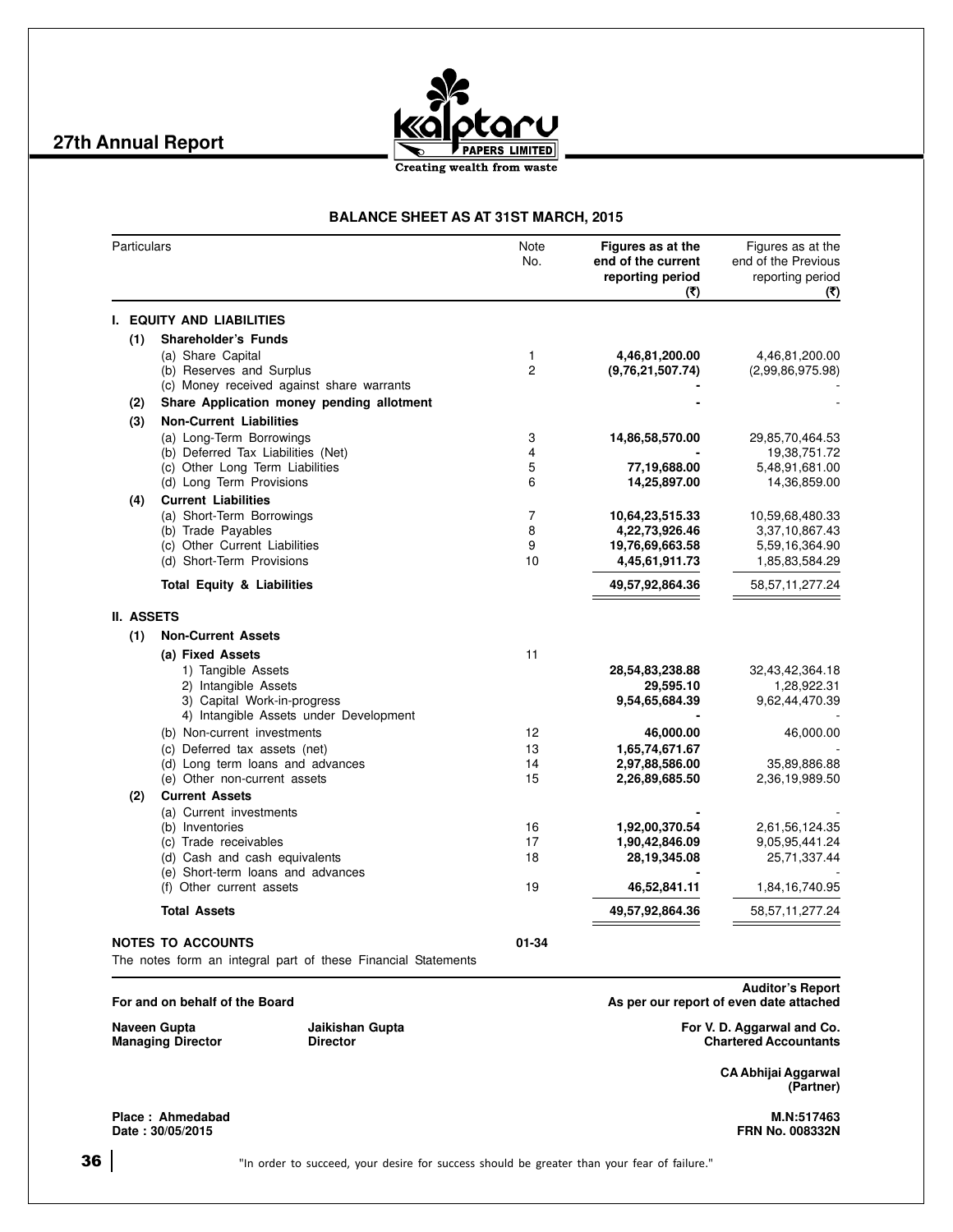

Creating wealth from waste

## **PROFIT & LOSS STATEMENT FOR THE YEAR ENDED ON 31ST MARCH, 2015**

|     | Particulars                                                          | Note<br>No. | Figures as at the<br>end of the current<br>reporting period<br>(3) | Figures as at the<br>end of the Previous<br>reporting period<br>(3) |
|-----|----------------------------------------------------------------------|-------------|--------------------------------------------------------------------|---------------------------------------------------------------------|
| L   | Revenue from operations                                              | 20          | 23,85,432.50                                                       | 36,22,89,604.45                                                     |
| Ш   | Other Income                                                         | 21          | 54,00,018.79                                                       | 11,17,580.00                                                        |
| Ш   | Total Revenue $(I + II)$                                             |             | 77,85,451.29                                                       | 36, 34, 07, 184. 45                                                 |
| IV  | <b>Expenses:</b>                                                     |             |                                                                    |                                                                     |
|     | Cost of materials consumed                                           | 22          | 60,63,917.31                                                       | 13,00,97,897.58                                                     |
|     | Purchase of Stock-in-Trade                                           | 23          |                                                                    | 13,83,04,131.00                                                     |
|     | Manufacturing & Operating Cost                                       | 24          | 19,87,307.50                                                       | 8,54,02,678.91                                                      |
|     | Changes in inventories of finished goods, work-in-progress           |             |                                                                    |                                                                     |
|     | and Stock-in-Trade                                                   | 25          | 2,31,300.00                                                        | 96,78,643.00                                                        |
|     | Employee Benefit Expense                                             | 26          | 74,984.00                                                          | 1,83,90,731.00                                                      |
|     | <b>Financial Costs</b>                                               | 27          | 3,79,76,488.04                                                     | 4,74,41,680.72                                                      |
|     | Depreciation and Amortization Expense                                | 28          | 3,89,63,952.67                                                     | 2,61,15,965.07                                                      |
|     | Other Administrative Expenses                                        | 29          | 86, 35, 456.87                                                     | 2,42,65,383.06                                                      |
|     | <b>Total Expenses (IV)</b>                                           |             | 9,39,33,406.39                                                     | 47,96,97,110.34                                                     |
| ۷   | Profit before exceptional and extraordinary items and tax (III - IV) |             | (8,61,47,955.10)                                                   | (11,62,89,925.89)                                                   |
| ٧I  | Exceptional Items                                                    |             |                                                                    | 21,15,192.00                                                        |
| VII | Profit before extraordinary items and tax (V - VI)                   |             | (8,61,47,955.10)                                                   | (11, 84, 05, 117.89)                                                |
|     | <b>VIII</b> Extraordinary Items                                      |             |                                                                    |                                                                     |
| IX  | Profit before tax (VII - VIII)                                       |             | (8,61,47,955.10)                                                   | (11, 84, 05, 117.89)                                                |
| x   | Tax expense:                                                         |             |                                                                    |                                                                     |
|     | (1) Current tax                                                      |             |                                                                    |                                                                     |
|     | (2) Deferred tax                                                     |             | (1,85,13,423.34)                                                   | (2,96,45,853.67)                                                    |
| ΧI  | Profit(Loss) from the perid from continuing operations (IX-X)        |             | (6,76,34,531.76)                                                   | (8,87,59,264.22)                                                    |
| XII | Profit/(Loss) from discontinuing operations                          |             |                                                                    |                                                                     |
|     | XIII Tax expense of discounting operations                           |             |                                                                    |                                                                     |
|     | XIV Profit/(Loss) from Discontinuing operations (XII - XIII)         |             |                                                                    |                                                                     |
| XV  | Profit/(Loss) for the period $(XI + XIV)$                            |             | (6,76,34,531.76)                                                   | (8,87,59,264.22)                                                    |
|     | XVI Earning per equity share:                                        |             |                                                                    |                                                                     |
|     | $(1)$ Basic                                                          |             | (15.14)                                                            | (19.86)                                                             |
|     | (2) Diluted                                                          |             | (15.14)                                                            | (19.86)                                                             |
|     | <b>NOTES TO ACCOUNTS</b>                                             | $01 - 34$   |                                                                    |                                                                     |

The notes form an integral part of these Financial Statements

**Auditor's Report** For and on behalf of the Board<br> **As per our report of even date attached** 

**Naveen Gupta Jaikishan Gupta For V. D. Aggarwal and Co. Chartered Accountants** 

**Shrima Dave CA Abhijai Aggarwal Company Secretary (Partner)**

**Place : Ahmedabad M.N:517463** Date: 30/05/2015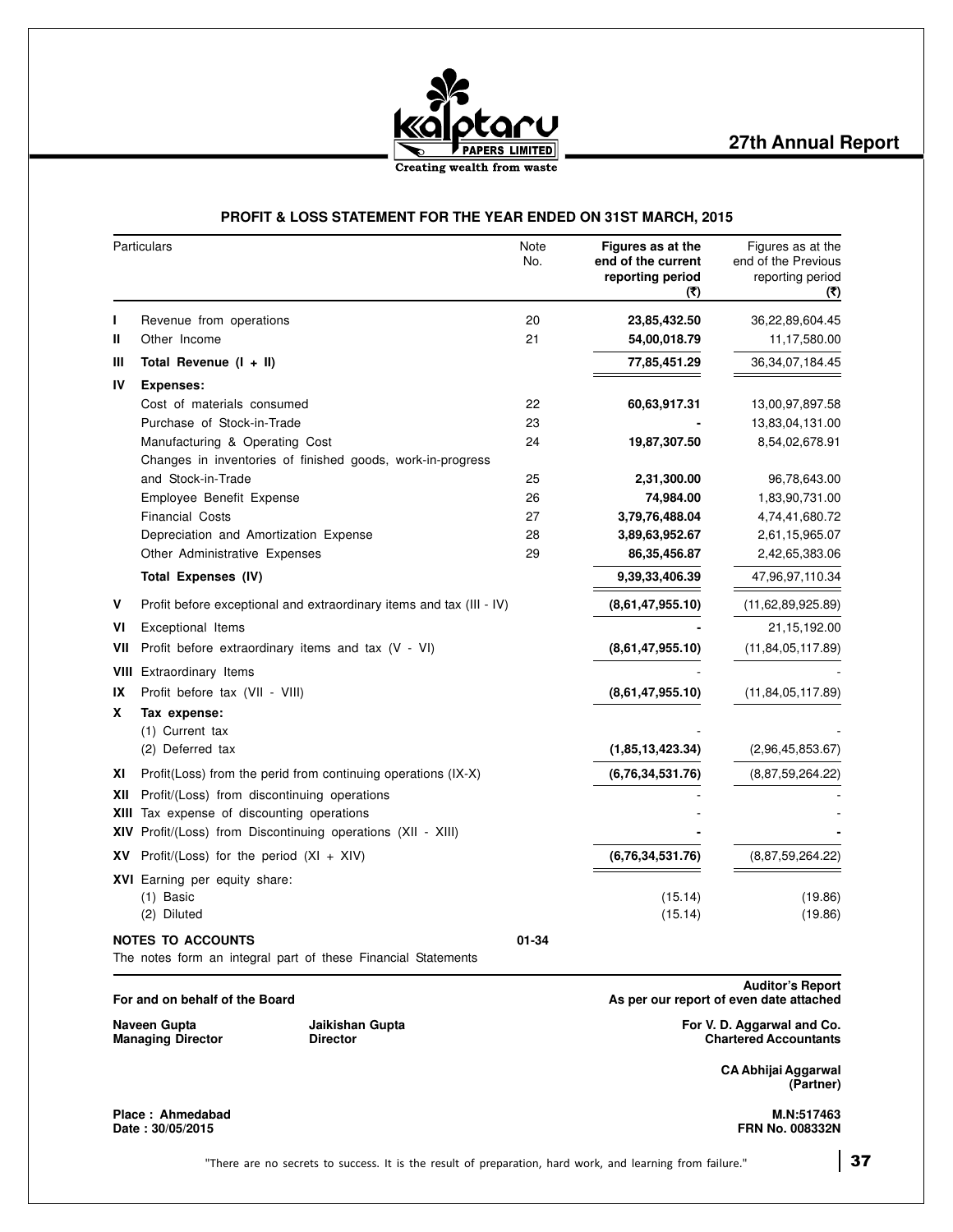

## **NOTES TO THE FINANCIAL STATEMENTS**

| <b>Particulars</b>                                                                                                                            | As on 31.03.2015<br>Amount (₹) | As on 31.03.2014<br>Amount (₹) |
|-----------------------------------------------------------------------------------------------------------------------------------------------|--------------------------------|--------------------------------|
| Note: 1 Share Capital                                                                                                                         |                                |                                |
| <b>Authorized Shares:-</b><br>10000000 Equity Shares of ₹10/- each.<br>Issued, Subscribed & Paid up:-<br>To the Subscribers of the Memorandum | 10,00,00,000.00                | 10,00,00,000.00                |
| 4468120 Equity Shares of ₹10/- each, Fully Paid Up                                                                                            | 4,46,81,200.00                 | 4,46,81,200.00                 |
| <b>Total</b>                                                                                                                                  | 4,46,81,200.00                 | 4,46,81,200.00                 |

#### **Note : 1A**

The company has only one class of Equity Shares having a par value of  $\overline{\tau}$ 10 per share. Each shareholder is eligible for one vote per share. The dividend proposed by the Board of Directors is subject to the approval of shareholder, except in case of Interim Dividend. In the event of liquidation, the equity shareholders are eligible to receive the remaining assets of the company, after distribution of all prefential amounts, in proportion of their shareholding.

#### **Note : 1B**

## **Reconciliation of Shares Held by Shareholders at the beginning of the year and at the end of the year:-**

| <b>Particulars</b>                  | <b>Equity Shares</b> |                | <b>Preference Shares</b> |  |
|-------------------------------------|----------------------|----------------|--------------------------|--|
|                                     | <b>Number</b>        |                | <b>Number</b>            |  |
| Shares at the beginning of the year | 44.68.120            | 4,46,81,200.00 | -                        |  |
| Shares Issued during the year       | -                    |                | -                        |  |
| Shares bought back during the year  |                      | -              |                          |  |
| Shares at the end of the year       | 44,68,120            | 4,46,81,200.00 | $\overline{\phantom{a}}$ |  |

**Note : 1C**

**Details of shares held by shareholders holding more than 5% of the aggregate shares in the company:-**

| Name of the Shareholder | As at 31st March, 2015 |              | As at 31st March, 2014 |              |
|-------------------------|------------------------|--------------|------------------------|--------------|
|                         | No. of shares held     | % of Holding | No. of shares held     | % of Holding |
| N.N. Papers Pvt. Ltd.   | 750700                 | 16.80        | 750700                 | 16.80        |
| Kalptaru Fincap Limited | 546650                 | 12.23        | 546650                 | 12.23        |
| Jai Kishan Gupta        | 420670                 | 9.41         | 420670                 | 9.41         |
| Naveen Jai Kishan Gupta | 311820                 | 6.98         | 311820                 | 6.98         |

## **Note : 2 Reserve & Surplus**

|   | <b>Particulars</b>                         | As on 31.03.2015<br>Amount (₹) | As on 31,03,2014<br>Amount (₹) |
|---|--------------------------------------------|--------------------------------|--------------------------------|
|   | Capital Reserve*                           | 22,27,481.25                   | 22, 27, 481. 25                |
| 2 | <b>Capital Redemption Reserve</b>          |                                |                                |
| 3 | <b>Securities Premium Reserve</b>          |                                |                                |
| 4 | <b>Debenture Redemption Reserve</b>        |                                |                                |
| 5 | <b>Revaluation Reserve</b>                 |                                |                                |
| 6 | <b>Share option outstanding Account</b>    |                                |                                |
| 7 | <b>Other Reserves</b>                      |                                |                                |
|   | <b>General Reserve</b>                     | 69,88,201.00                   | 69,88,201.00                   |
| 8 | <b>Surplus (Profit &amp; Loss Account)</b> |                                |                                |
|   | Opening Balance                            | 3,92,02,658.23                 | 4,95,56,606.00                 |
|   | Less: Tax on Regular Assessment Paid       |                                |                                |
|   | Add/(Less): Profit/(Loss) for the period   | (6,76,34,531.76)               | (8,87,59,264.23)               |
|   | Tansfer from/(to) GeneralReserve           |                                |                                |
|   | Proposed Dividend                          |                                |                                |
|   | Tax on Proposed Dividend                   |                                |                                |
|   | <b>Closing Balance</b>                     | (10,68,37,189.99)              | (3,92,02,658.23)               |
|   | Total                                      | (9,76,21,507.74)               | (2,99,86,975.98)               |
|   |                                            |                                |                                |

\* Capital Reserve includes G.S.F.C. Sudsidy received of ` 6,09,000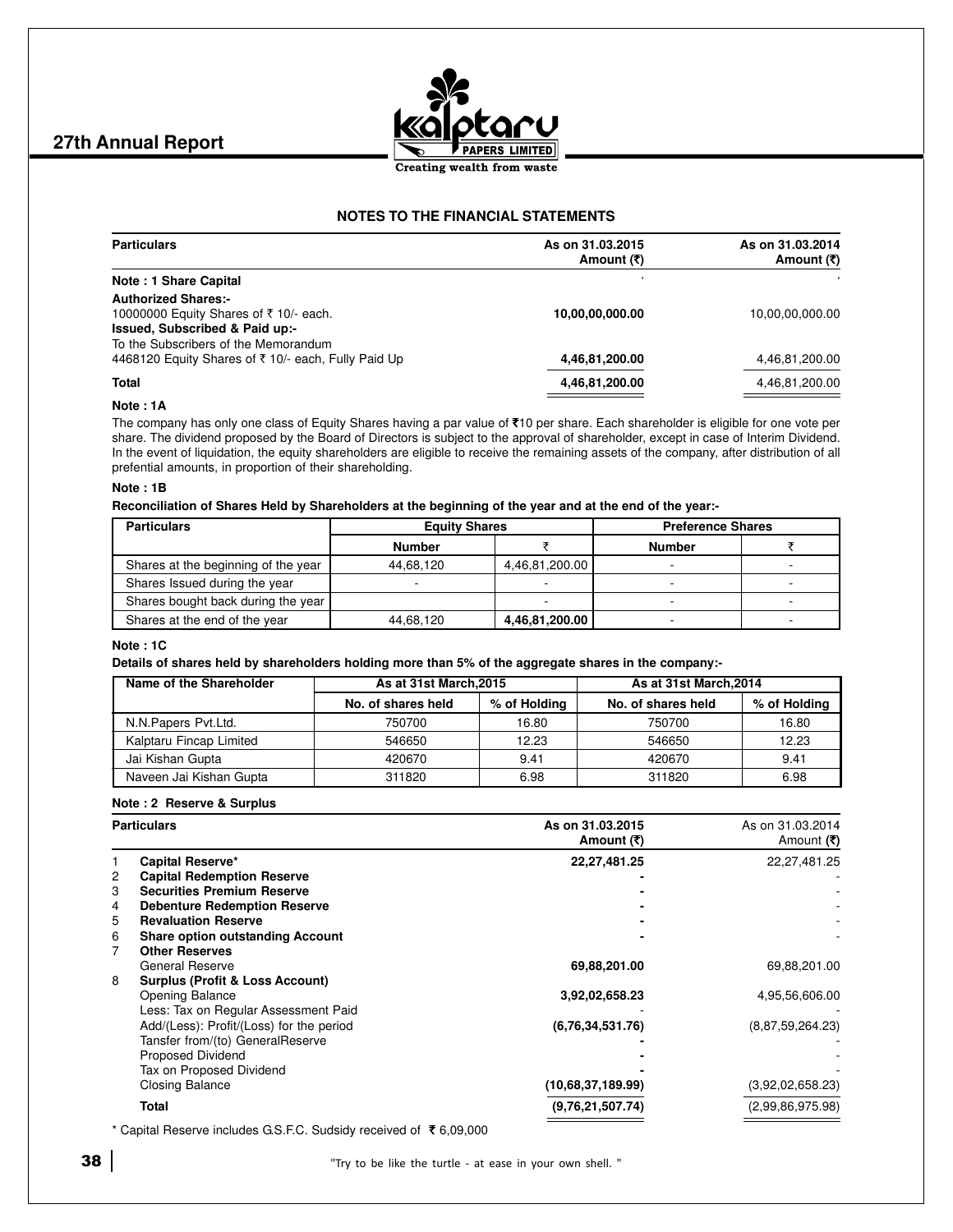

## **NOTES TO THE FINANCIAL STATEMENTS**

## **Note : 3 Long Term Borrowings** ' '

|        | <b>Particulars</b>                              | As on 31.03.2015<br>Amount (₹) | As on 31.03.2014<br>Amount (₹) |
|--------|-------------------------------------------------|--------------------------------|--------------------------------|
|        | Bonds / Debentures                              |                                |                                |
| $^{2}$ | Term Loan (Secured)                             |                                |                                |
|        | - From Bank (after 12 months)                   |                                | 15,39,27,353.47                |
|        | - From Other Parties (after 12 mts)             | 3,88,24,854.00                 | 5,06,18,730.06                 |
| 3      | Deferred Payment Liabilities                    |                                |                                |
| 4      | Deposit                                         |                                |                                |
| 5      | Loans & Advances From Related Parties           | 2,34,38,097.00                 | 96,70,000.00                   |
| 6      | Long Term Maturities of Finane lease obligation |                                |                                |
| 7      | Loans From Directors & Shareholders             | 7,32,95,619.00                 | 5,46,04,381.00                 |
| 8      | Other Loans & Advances                          | 1,31,00,000.00                 | 2,97,50,000.00                 |
|        | <b>Total</b>                                    | 14,86,58,570.00                | 29,85,70,464.53                |
|        |                                                 |                                |                                |

## **Nature of Security and Terms of Repayment for Long Term secured borrowings:**

|      | <b>Nature of Security</b>                                                                                                                                                                                                                                                                                                                                                                     | <b>Terms of Repayment</b>                                                                                                                                 |
|------|-----------------------------------------------------------------------------------------------------------------------------------------------------------------------------------------------------------------------------------------------------------------------------------------------------------------------------------------------------------------------------------------------|-----------------------------------------------------------------------------------------------------------------------------------------------------------|
| i)   | Term Loan from Axis Bank Ltd. amounting to Rs. 21, 71, 331.61<br>(31/03/14: Rs. 78,84,016.47) is collaterally secured by<br>Residential property in the name of Directors of the company<br>personal guarantee of the directors of the company.                                                                                                                                               | Repayable in monthly installment of Rs. 5,45,570.00<br>including Interest amount calculated on Base Rate +4%<br>Rate of Interest 14% p.a. as at year end. |
| ii)  | Term Loans from IOB (Refer Sub-Notes-1, 2 & 3):-<br>a) Amounting to Rs. 89,00,000.00 (31/03/14: Rs. 90,61,337.00)<br>b) Amounting to Rs. 49,91,248.00 (31/03/14: Rs. 49,91,248.00)<br>c) Amounting to Rs. 80,00,000.00 (31/03/14: Rs. 81,46,042.00)<br>d) Amounting to Rs. 3,77,65,169.00 (31/03/14: Rs. 3,77,65,169.00)<br>e) Amounting to Rs. 1,98,96,362.00 (31/03/14: Rs. 2,10,62,681.00) | Each Term loan Repayable in 84 monthly installments<br>commencing from April 2013. Last installment due<br>in march 2020.                                 |
| iii) | WCTL from IOB (Refer Sub-Notes-1, 2 & 3):-<br>Working Capital Term Loan from IOB to Rs. 2,10,99,984.00<br>(31/03/14: Rs. 2,10,99,984.00) is secured by a first charge on<br>Factory Land and Building and Plant and Machinery of the<br>Company.                                                                                                                                              | Repayable in 84 monthly installments commencing<br>from April 2013. Last installment due in March 2020.                                                   |
| iv)  | WCTL from IOB (Refer Sub-Notes-1, 2 & 3):-<br>Working Capital Term Loan from IOB to Rs. 8,01,08,860.00<br>(31/03/14: Rs. 8,01,08,860.00) is secured by a first charge on<br>Factory Land and Building and Plant and Machinery of the<br>Company.                                                                                                                                              | Repayable in 84 monthly installments commencing<br>from April 2013. Last installment due in March 2020.                                                   |
| V)   | Term Loan from Religare Finevest Ltd. amounting to<br>Rs. 2,80,93,413.00 (31/03/14: Rs. 3,55,77,340.00) is secured<br>by specific and exclusive charge on Residential property in<br>the name of Directors of the company and personal<br>guarantee of the directors of the company.                                                                                                          | Repayable in 117 monthly installments commencing<br>from October 2010. Last installment due in June 2020.                                                 |
| vi)  | Term Loan from Religare Finevest Ltd.amounting to<br>Rs. 1,45,32,744.00 (31/03/14: Rs. 1,77,71,481.00) is secured<br>by specific and exclusive charge on Residential property in<br>the name of Directors of the company and personal<br>guarantee of the directors of the company.                                                                                                           | Repayable in 135 monthly installments commencing<br>from September 2011. Last installment due in<br>November 2022.                                        |
| vii) | Vehicle Ioan from Tata Capital Limited amounting to<br>Rs.1,52,246.80(31/03/14: Rs.4,88,030.06) is secured by<br>hypothecation of vehicle.                                                                                                                                                                                                                                                    | Repayable in 60 monthly installments commencing<br>from September 2010. Last installment due in<br>August 2015.                                           |
|      | Others Loans:-<br>viii) Amounting Rs. 12,64,83,716.00 (31/03/14 Rs. 9,40,24,381.00)                                                                                                                                                                                                                                                                                                           | The terms of arrangement do not stipulate any repayment<br>schedule and the loan is repayable on demand.                                                  |

"Always bear in mind that your own resolution to succeed is more important than any other."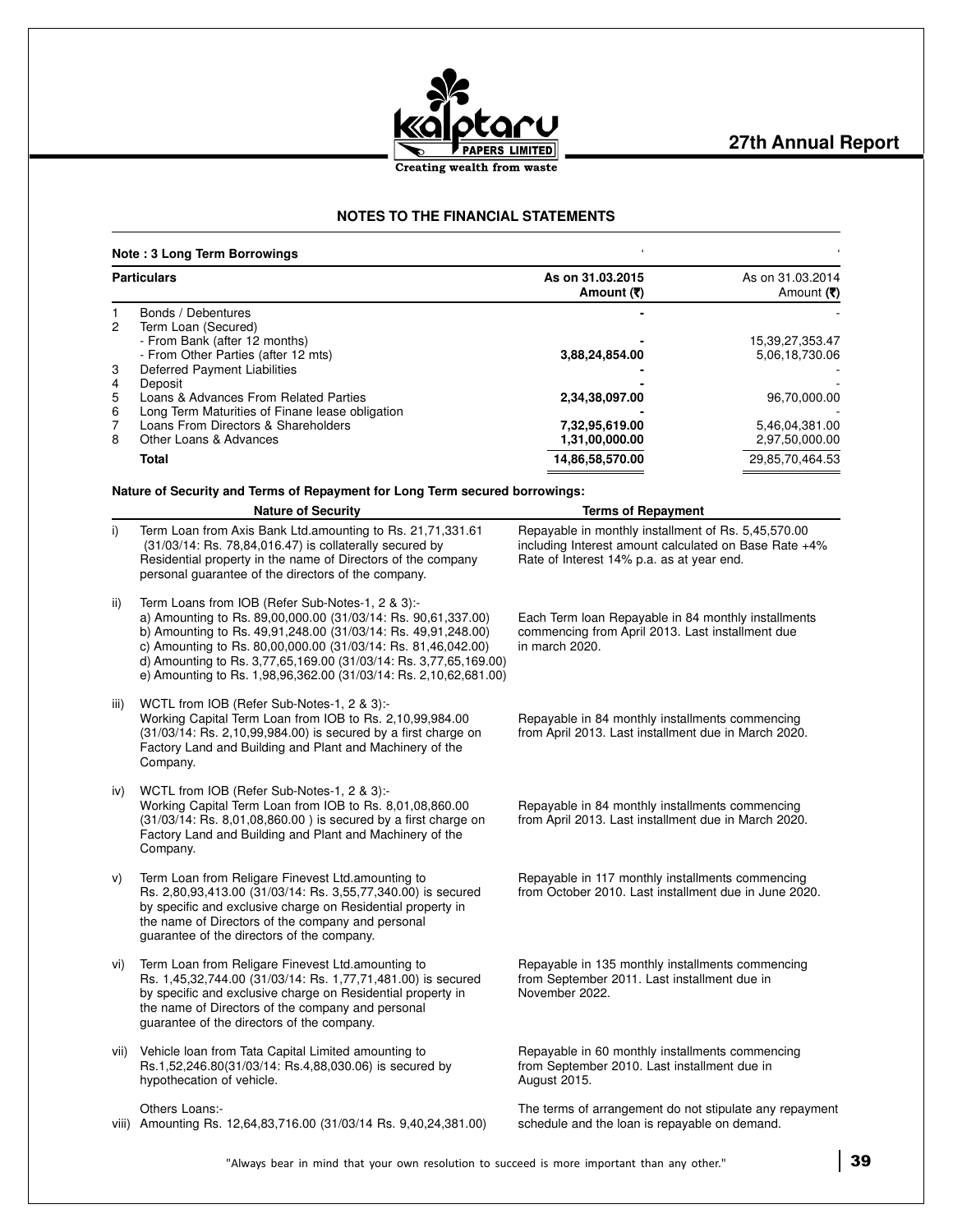

## **NOTES TO THE FINANCIAL STATEMENTS**

#### **Sub-Notes:-**

- 1) Term Loans taken from IOB are primarily secured against Equitable mortgage of factory Land & Building and hypothecation of plant & machinaries/misc.fixed assets of the company situated at survey No.116/P and 117/P of mouje Karoli, Kalol Distt, Gandhinagar.
- 2) All type of Loans from IOB are collateraly secured by:
	- a) Residual value of exisiting fixed assets of the company valued by approved valuation officer.
	- b) Equitable mortgage of residential flats at B-4/101 & B-4/103, Goyal intercity, Drive-in-Road, Ahmedabad in the name of company and residential value of Factory & Building situated at Kalol Distt, Gandhinagar.
	- c) Personal guarantee of Directors and corporate guarantee of M/s Kalptaru Alloys Pvt. Ltd., Kalptaru Fincap Ltd., Kalptaru Insurance Brokers Ltd. And N.N.Papers Pvt. Ltd.
	- d) All types of loan from IOB become NPA during previous year w.r.f. 30.06.2012
- 3) Installments falling due in respect of all the above Loans upto 31.03.2015 have been grouped under "Current maturities of Long Term debt".(Refer to Note No-9)

#### **Note : 4 Deferred Tax Liabilities (Net)**

|                | <b>Particulars</b>                     | As on 31.03.2015<br>Amount (₹) | As on 31.03.2014<br>Amount (₹) |
|----------------|----------------------------------------|--------------------------------|--------------------------------|
|                | Deferred Tax Liability on account of:- |                                |                                |
|                | Depreciation                           | $\blacksquare$                 | 5,00,80,602.27                 |
| $\overline{2}$ | Deferred Tax Assets on account of:-    |                                | 5,00,80,602.27                 |
|                | (i)<br>Gratuity                        |                                | 4,43,989.43                    |
|                | (ii)<br>Earn Leave                     |                                | 3,42,562.65                    |
|                | (iii)<br>Bonus Payable                 |                                | 2,98,927.53                    |
|                | Loss c/f<br>(iv)                       |                                | 4,70,56,370.94                 |
|                |                                        |                                | 48,141,850.55                  |
|                | <b>Total</b>                           |                                | 19,38,751.72                   |
|                |                                        |                                |                                |

i) Deferred tax is recognised only on timing difference between the accounting income and taxable income, which are capable of reversal in subsequent periods.

ii) Deferred assets on carried forward business loss and unabsorbed depreciation is recognised only if management certifies with virtual certainity & convincing evidence that there will be sufficient future taxable income.

iii) Value of deferred tax is assessed on each balance Sheet date and any change in value is recognised in the profit & loss appropriation account.

#### **Note : 5 Other Long Term Liabilities**

|   | <b>Particulars</b>                           | As on 31.03.2015<br>Amount (₹) | As on 31.03.2014<br>Amount (₹) |
|---|----------------------------------------------|--------------------------------|--------------------------------|
|   | Advance from Spl.Land Acquisition Authority* | 44,688.00                      | 44,688.00                      |
| 2 | Trade Deposits                               | 1,75,000.00                    | 5,47,21,278.00                 |
| 3 | Advance against sale of Plant & Machinery    | 7,500,000.00                   |                                |
| 4 | Others Payable                               | $\blacksquare$                 | 1,25,715.00                    |
|   | <b>Total</b>                                 | 77,19,688.00                   | 5,48,91,681.00                 |

Advance from Spl.Land Acquisition Authority of Rs.44,688 is claim received by company against Compulsory acquisition of a part of land situated in Ahmedabad.This amount is not a final compensation. Proceedings are still going with authority against this compulsory acquisition.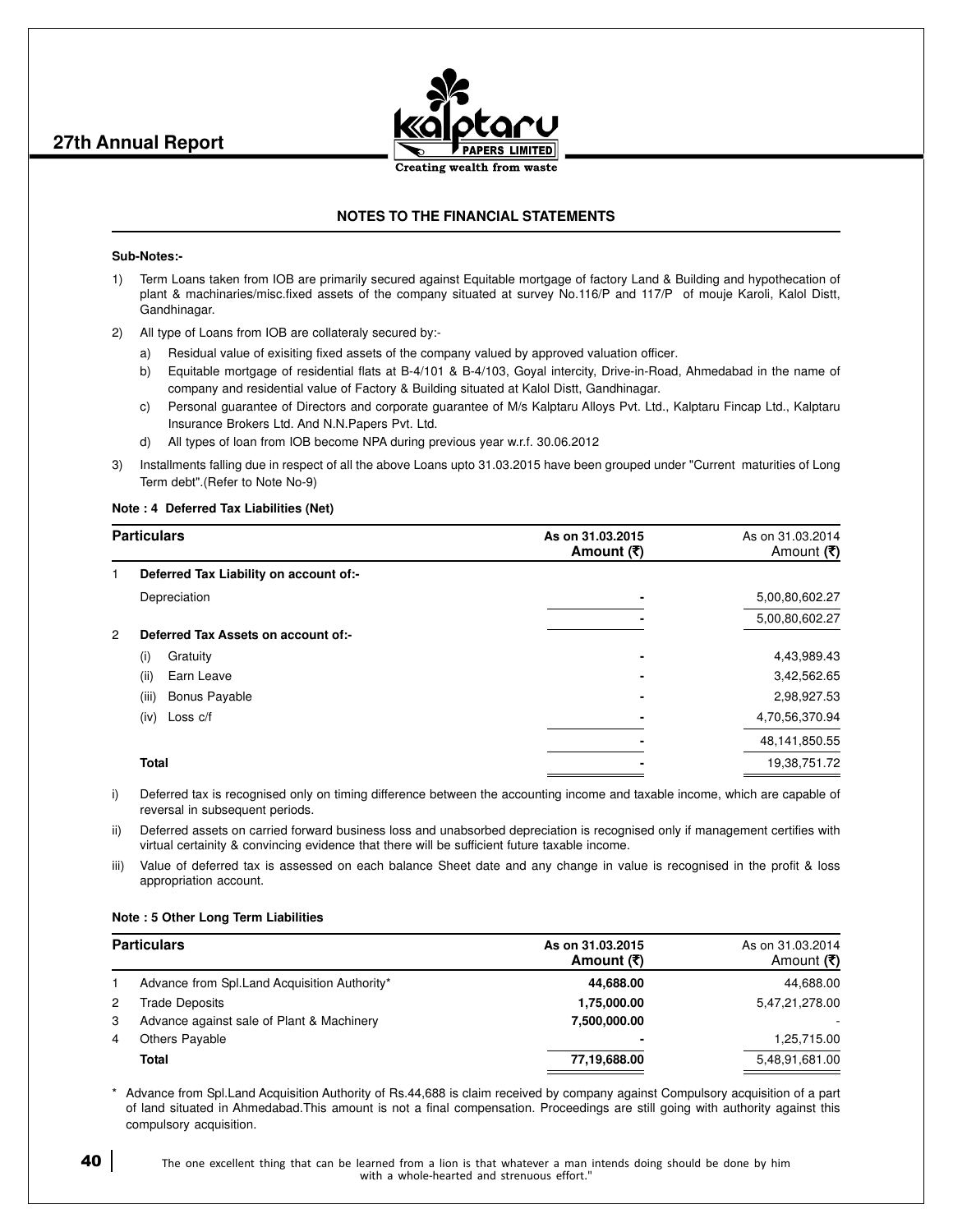

## **NOTES TO THE FINANCIAL STATEMENTS**

## **Note : 6 Long Term Provisions**

| <b>Particulars</b>                                      | As on 31,03,2015<br>Amount (₹) | As on 31.03.2014<br>Amount (₹) |
|---------------------------------------------------------|--------------------------------|--------------------------------|
| <b>Provision For Employees Benefit</b>                  |                                |                                |
| <b>Gratuity Payable</b>                                 | 14,25,897.00                   | 14,36,859.00                   |
| Total                                                   | 14,25,897.00                   | 14,36,859.00                   |
| <b>Note: 7 Short Term Borrowings</b>                    |                                |                                |
| Loan Repayable on Demand                                |                                |                                |
| - From Bank                                             |                                |                                |
| - From Other Parties                                    |                                |                                |
| $\overline{2}$<br>Loans & Advances From Related Parties |                                |                                |
| 3<br>Depsoits                                           |                                |                                |
| Others Ioans & Advances<br>4                            | 10,64,23,515.33                | 10,59,68,480.33                |
| <b>Total</b>                                            | 10,64,23,515.33                | 10,59,68,480.33                |

i) Working Capital Loan from Axis Bank Limited is collaterally secured by residential property in the name of directors of the company and the personal guarantee of the directors of the company.

ii) Cash Credit facility from IOB is primarily secured against hypothecation of paid up stock upto 90 days and entire current assets of the company.

iii) Limit for letter of credits from IOB primarily Secured against documents of title to goods/underlying stocks/ accepted hundies.

iv) Limit for letter of guarantee from IOB primarily secured against counter guarantee of the company.

v) All type of borrowings from IOB are collaterally secured by:-

a) Residual value of exisiting fixed assets of the company valued by approved valuation officer.

b) Equitable mortgage of residential flats at B-4/101 & B-4/103, Goyal intercity, Drive-in-Road, Ahmedabad in the name of company and residential value of Factory & Building situated at Kalol Distt, Gandhinagar.

c) Personal guarantee of Directors and corporate guarantee of M/s Kalptaru Alloys Pvt.Ltd., Kalptaru Fincap Ltd., Kalptaru Insurance Brokers Ltd. And N.N.Papers Pvt.Ltd.

## **Note : 8 Trade Payable**

| <b>Particulars</b>                | As on 31.03.2015<br>Amount (₹) | As on 31,03,2014<br>Amount (₹) |
|-----------------------------------|--------------------------------|--------------------------------|
| Payable against Materiel/Supplies | 42.273.926.46                  | 3,37,10,867.43                 |
| Total                             | 42.273.926.46                  | 3,37,10,867.43                 |
|                                   |                                |                                |

#### **Note : 9 Other Current Liabilities**

| <b>Particulars</b>                                                               | As on 31.03.2015<br>Amount (₹) | As on 31.03.2014<br>Amount (₹) |
|----------------------------------------------------------------------------------|--------------------------------|--------------------------------|
| Current Maturities of Long Term Debt (Secured)<br>- From Bank (within 12 months) | 18,29,32,954.61                |                                |
| - From Other Parties (within 12 mts)                                             | 64,72,402.80                   | 3,72,61,688.00<br>49,16,871.00 |
| Interest accrued but not due on borrowings<br>$\mathbf{2}^{\circ}$               |                                |                                |
| Interest accrued and due on borrowings<br>3                                      |                                |                                |
| <b>Statutory Dues</b><br>4                                                       | 9,81,945.38                    | 10,98,330.08                   |
| <b>Unclaimed Dividend</b><br>5<br>6<br><b>Other Payables</b>                     | 1,07,806.50                    | 2,73,861.11                    |
| <b>Creditors against Expenses</b>                                                | 67,31,333.00                   | 76,06,273.00                   |
| Creditors against Capital goods                                                  | 4,43,221.29                    | 46,21,915.71                   |
| Advance from Customers                                                           |                                | 1,37,426.00                    |
| <b>Total</b>                                                                     | 19,76,69,663.58                | 5,59,16,364.90                 |
|                                                                                  |                                |                                |

"If you don't like something, change it. If you can't change it, change your attitude. Don't complain."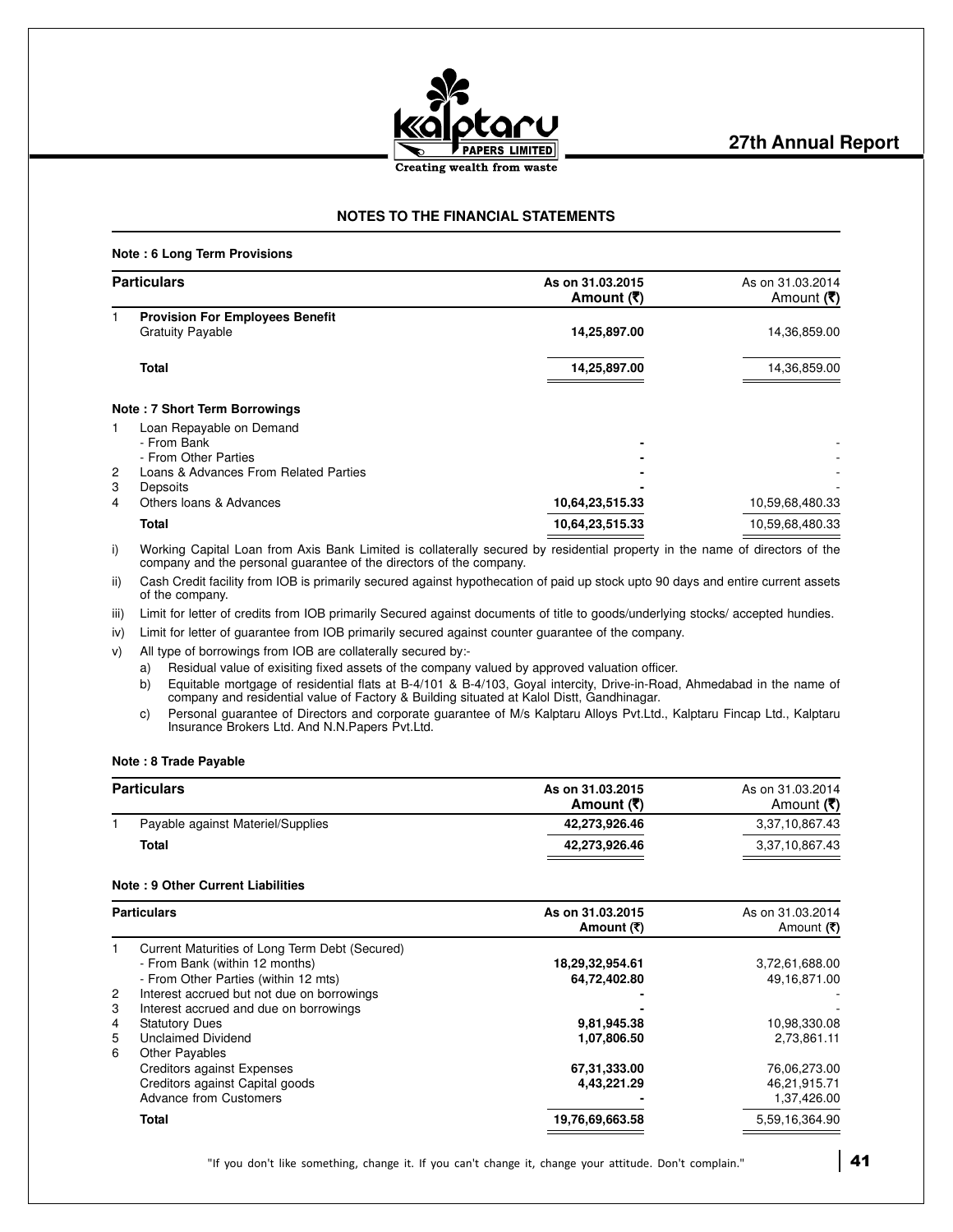

## Creating wealth from waste

## **NOTES TO THE FINANCIAL STATEMENTS**

## **Note : 10 Short Term Provisions**

|                | <b>Particulars</b>                     | As on 31.03.2015<br>Amount (₹) | As on 31.03.2014<br>Amount (₹) |
|----------------|----------------------------------------|--------------------------------|--------------------------------|
|                | <b>Provision For Employees Benefit</b> |                                |                                |
|                | <b>Providend Fund Payable</b>          |                                | 2,82,049.00                    |
|                | Bonus Payable (10-11)                  | 54,285.00                      | 54,285.00                      |
|                | Bonus Payable (11-12)                  | 41,876.00                      | 41,876.00                      |
|                | Bonus Payable (12-13)                  | 1,01,570.00                    | 4,67,376.00                    |
|                | Bonus Payable (13-14)                  | 4,03,866.00                    | 4,03,866.00                    |
|                | Earn Leave Payable                     | 8,58,112.00                    | 11,08,617.00                   |
| $\overline{2}$ | <b>Others</b>                          |                                |                                |
|                | Interest Expenses Payable (IOB)        |                                |                                |
|                | Provision for Expenses                 | 5,28,455.00                    | 14,25,803.00                   |
|                | Provision of Internal Audit Fee        |                                |                                |
|                | Provision for Expenses (others)        | 4,25,55,520.73                 | 1,47,59,008.29                 |
|                | Labour Charges (Contractor) Payable    |                                |                                |
|                | Legal & Professional Fee Payable       |                                |                                |
|                | Income Tax Provision                   |                                |                                |
|                | Provision of Expense                   | 18,227.00                      | 40,704.00                      |
|                | <b>Total</b>                           | 4,45,61,911.73                 | 1,85,83,584.29                 |

"Man needs his difficulties because they are necessary to enjoy success."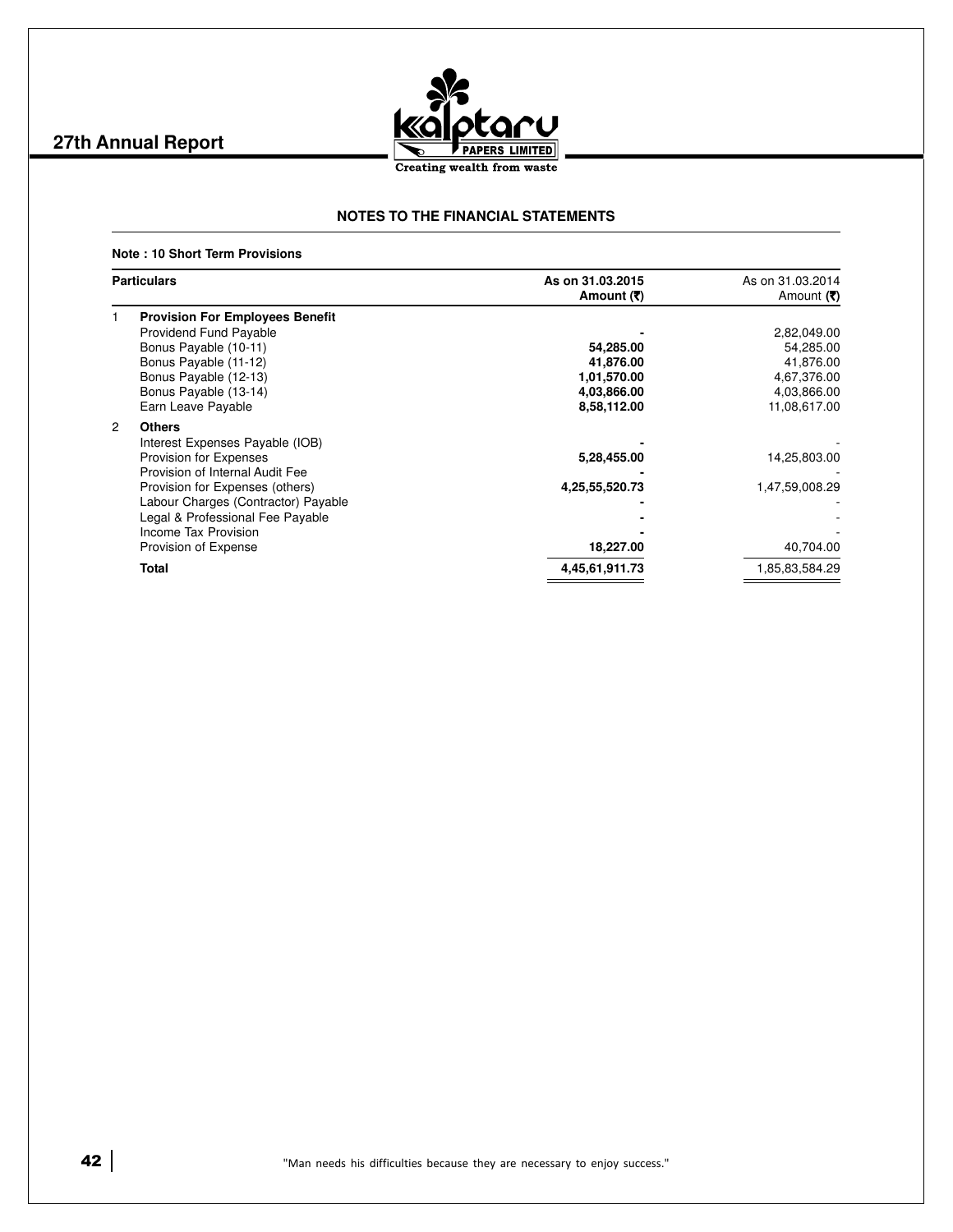

Amount in  $\bar{z}$ 

NOTE 11 - FIXED ASSETS **NOTE 11 - FIXED ASSETS**

**NOTES TO THE FINANCIAL STATEMENTS**

NOTES TO THE FINANCIAL STATEMENTS

|                               |                                          |                           | <b>GROSS BLOCK</b>           |                              |                                             |                           | DEPRECIATION             |                             |                                | <b>NET BLOCK</b>                                                   |                         |
|-------------------------------|------------------------------------------|---------------------------|------------------------------|------------------------------|---------------------------------------------|---------------------------|--------------------------|-----------------------------|--------------------------------|--------------------------------------------------------------------|-------------------------|
| $\overline{\mathbf{e}}$<br>ຜັ | Particulars                              | Value at the<br>beginning | during the Year<br>Additions | during the year<br>Deduction | at the end<br>Value                         | Value at the<br>beginning | Adjustments<br>Sales $/$ | Depreciation<br>of the year | Depreciation<br><b>Total</b>   | WDV as on<br>31.03.2015                                            | WDV as on<br>31.03.2014 |
|                               | <b>Tangible Assets</b>                   |                           |                              |                              |                                             |                           |                          |                             |                                |                                                                    |                         |
|                               | Land                                     | 10.57,469.00              |                              |                              | 10.57.469.00                                |                           |                          |                             |                                | 10,57,469.00                                                       | 10,57,469.00            |
| 2                             | Building                                 | 8,50,96,045.00            |                              |                              | 50,96,045.00<br>∞                           | 2,09,50,659.42            |                          | 39,68,069.20                | 2,49,18,728.62                 | 6,01,77,316.36                                                     | 6,41,45,385.58          |
| ၐ                             | Machinery<br>Plant and                   | 37,23,07,218.51           |                              |                              | 37,23,07,218.51                             | 14,66,37,983.57           |                          |                             |                                | 2,63,92,752.88 17,30,30,736.46 19,92,76,482.05                     | 22,56,69,234.94         |
| 4                             | nstallation<br>Electrical                | 4,42,17,494.12            |                              |                              | 4,42,17,494.12                              | 1,65,46,248.86            |                          | 57,02,940.18                | 2,22,49,189.04                 | 2,19,68,305.08                                                     | 2,76,71,245.26          |
| မာ                            | Furnitures &<br>Fixtures                 | 25,29,974.80              |                              |                              | 25,29,974.80                                | 20,40,399.04              |                          | 3,26,346.85                 | 23,66,745.88                   | 1,63,228.92                                                        | 4,89,575.76             |
| ဖ                             | Office Equipment                         | 67,29,531.00              | 5,500.00                     |                              | 67,35,031.00                                | 53,95,362.37              |                          | 9,31,511.76                 | 6,326,874.13                   | 4,08,156.87                                                        | 13,34,168.63            |
| r                             | Vehicles                                 | 1,15,78,071.40            |                              |                              | 1,15,78,071.40                              | 76,02,786.38              |                          | 15,43,004.41                | 91,45,790.79                   | 24,32,280.61                                                       | 39,75,285.02            |
|                               | SUB TOTAL (A)                            | 52,35,15,803.83           | 5,500.00                     |                              | 52, 35, 21, 303.83                          | 19,91,73,439.64           |                          |                             | 3,88,64,625.29 23,80,38,064.93 | 28,54,83,238.88 32,43,42,364.19                                    |                         |
| $=$                           | Intangible Assets                        |                           |                              |                              |                                             |                           |                          |                             |                                |                                                                    |                         |
|                               | Software                                 | 2,79,000.00               |                              |                              | 2,79,000.00                                 | 1,50,077.69               |                          | 99,327.21                   | 2,49,404.90                    | 29,595.10                                                          | 1,28,922.31             |
|                               | SUB TOTAL (B)                            | 2,79,000.00               |                              |                              | 2,79,000.00                                 | 1,50,077.69               |                          | 99,327.21                   | 2,49,404.90                    | 29,595.10                                                          | 1,28,922.31             |
| $\equiv$                      | Work-in-progress<br>Capital              |                           |                              |                              |                                             |                           |                          |                             |                                |                                                                    |                         |
| $\sim$                        | Work-in-progress<br>Capital              | 9,62,44,470.39            |                              | 7.78.786.00                  | 9,54,65,684.39                              |                           |                          |                             |                                | 9,54,65,684.39                                                     | 9,62,44,470.39          |
|                               | SUB TOTAL (C)                            | 9,62,44,470.39            |                              | 7,78,786.00                  | 9,54,65,684.39                              |                           |                          |                             |                                | 9,54,65,684.39                                                     | 9,62,44,470.39          |
|                               | Intangible Assets<br>$\overline{\geq}$   |                           |                              |                              |                                             |                           |                          |                             |                                |                                                                    |                         |
|                               | Development<br>Under                     |                           |                              |                              |                                             |                           |                          |                             |                                |                                                                    |                         |
|                               | SUB TOTAL (D)                            |                           |                              |                              |                                             |                           |                          |                             |                                |                                                                    |                         |
|                               | Total $[A + B + C + D]$<br>Current Year) | 6,20,039,274.22           | 5,500.00                     |                              | 7,78,786.00 61,92,65,988.22 19,93,23,517.33 |                           |                          |                             |                                | $-$ 3,89,63,952.50 23,82,87,469.83 38,09,78,518.37 42,07,15,756.89 |                         |

"You Can Always Re-Position Yourself When Your Foot Slips, But Not When Your Tongue Slips."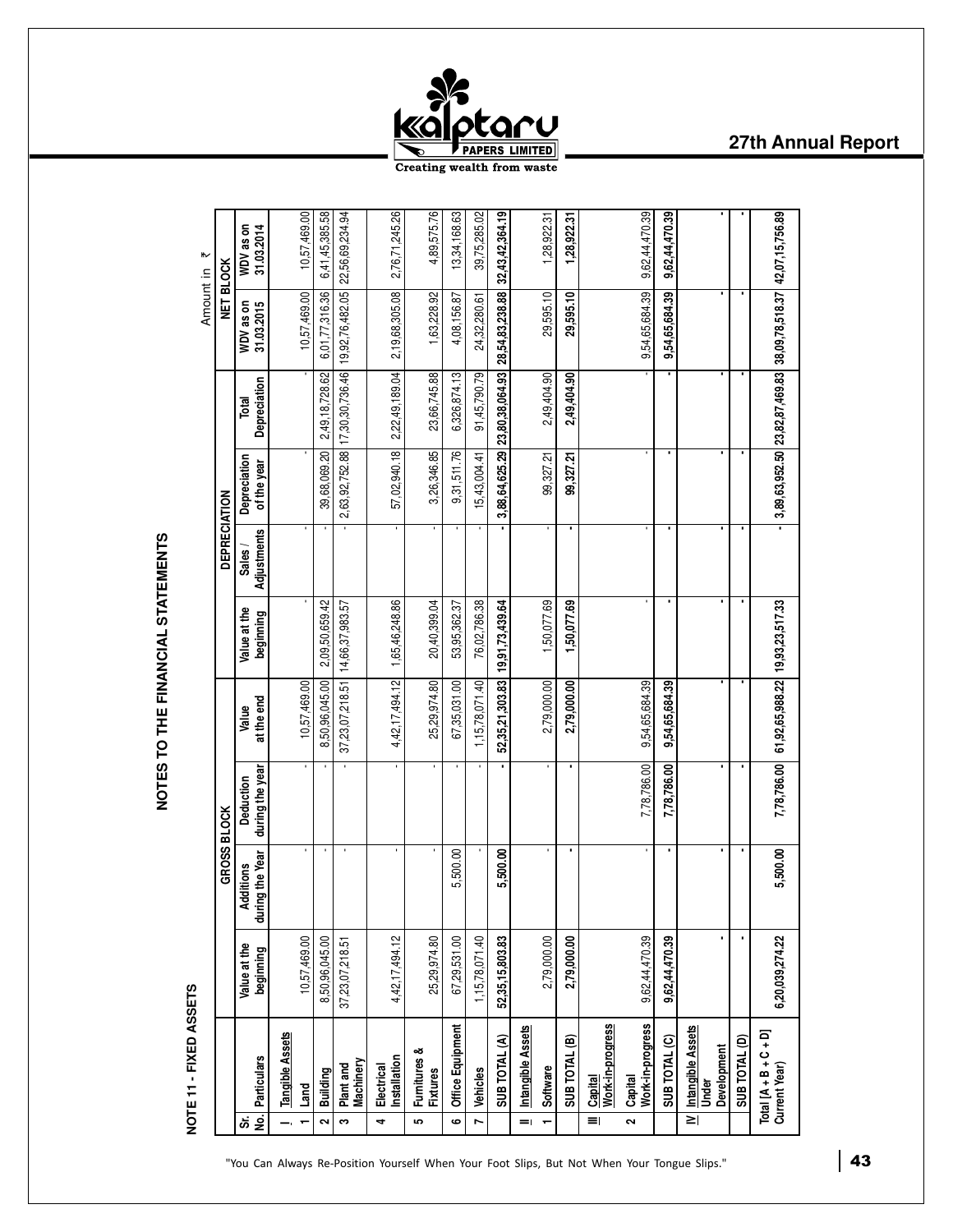

## **NOTES TO THE FINANCIAL STATEMENTS**

|               | <b>Particulars</b>                                                                                                                                                                                                                   | As on 31.03.2015<br>Amount (₹) | As on 31.03.2014<br>Amount (₹) |
|---------------|--------------------------------------------------------------------------------------------------------------------------------------------------------------------------------------------------------------------------------------|--------------------------------|--------------------------------|
|               | Note: 12 Non Current Investment                                                                                                                                                                                                      |                                |                                |
| 1             | Investment in Property                                                                                                                                                                                                               |                                |                                |
| 2             | Investment in Equity Instrument (G.S.F.C. shares-Quoted)                                                                                                                                                                             | 46,000.00                      | 46,000.00                      |
| 3             | Investment in Preference shares                                                                                                                                                                                                      |                                |                                |
| 4             | Investment in Government or Trust Securities                                                                                                                                                                                         |                                |                                |
| 5             | Investment in Debentures & Bonds                                                                                                                                                                                                     |                                |                                |
| 6<br>7        | Investment in Mutual Fund ₹ - In Reliance Energy Fund<br>Investment in Partnership Firm                                                                                                                                              |                                |                                |
| 8             | Other                                                                                                                                                                                                                                |                                |                                |
|               | <b>Total</b>                                                                                                                                                                                                                         | 46,000.00                      | 46,000.00                      |
|               | <b>Investment in Equity Shares:-</b>                                                                                                                                                                                                 |                                |                                |
|               | (Quoted, Non-Trade)                                                                                                                                                                                                                  |                                |                                |
|               | 4600 shares of ₹10/- face value of Gujrat State Financial Corporation Ltd.<br>(G.S.F.C.) having market value of ₹2.85 per share as on 31/03/2015.                                                                                    |                                |                                |
|               | Note: 13 Deferred Tax Assets (Net)                                                                                                                                                                                                   |                                |                                |
| 1             | Deferred Tax Liability on account of:-                                                                                                                                                                                               |                                |                                |
|               | Derpeciation                                                                                                                                                                                                                         | 4,45,85,816.42                 |                                |
|               |                                                                                                                                                                                                                                      | 4,45,85,816.42                 |                                |
| 2             | Deferred Tax Assets on account of:-                                                                                                                                                                                                  |                                |                                |
|               | Gratuity<br>(i)                                                                                                                                                                                                                      | 4,40,602.22                    |                                |
|               | (ii)<br>Earn Leave                                                                                                                                                                                                                   | 2,89,301.87                    |                                |
|               | (iii) Bonus Payable                                                                                                                                                                                                                  | 1,85,623.10                    |                                |
|               | $(iv)$ Loss $c/f$                                                                                                                                                                                                                    | 6,02,44,960.90                 |                                |
|               |                                                                                                                                                                                                                                      | 6,11,60,488.09                 |                                |
|               | <b>Total</b>                                                                                                                                                                                                                         | 1,65,74,671.67                 |                                |
|               | Deferred tax is recognised only on timing difference between the accounting income and taxable income, which are capable<br>i)<br>of reversal in subsequent periods.                                                                 |                                |                                |
|               | Deferred assets on carried forward business loss and unabsorbed depreciation is recognised only if management certifies<br>ii)<br>with virtual certainity & convincing evidence that there will be sufficient future taxable income. |                                |                                |
|               | Value of deferred tax is assessed on each balance Sheet date and any change in value is recognised in the profit & loss<br>iii)<br>appropriation account.                                                                            |                                |                                |
|               | Note: 14 Long Term Loans and Advances                                                                                                                                                                                                |                                |                                |
| $\vert$       | <b>Capital Advances</b>                                                                                                                                                                                                              |                                |                                |
|               | a) Secured, Considered Good:                                                                                                                                                                                                         |                                |                                |
|               | b) Unsecured, Considered Good:                                                                                                                                                                                                       | 17,28,385.00                   | 29,29,685.88                   |
|               | c) Doubtful                                                                                                                                                                                                                          |                                |                                |
| $\vert \vert$ | <b>Security Deposit</b>                                                                                                                                                                                                              |                                |                                |
|               | a) Secured, Considered Good:                                                                                                                                                                                                         | 2,80,60,201.00                 | 6,60,201.00                    |
|               | b) Unsecured, Considered Good:                                                                                                                                                                                                       |                                |                                |

| Total                                    | 2,97,88,586.00           | 35,89,886.88 |
|------------------------------------------|--------------------------|--------------|
| Note: 15 Other Non Current Assets        |                          |              |
| <b>Long Term Trade Recievables</b><br>a) | ۰                        |              |
| i) Secured, Considered Good:             | $\overline{\phantom{0}}$ |              |
| ii) Unsecured, Considered Good:          | $\overline{\phantom{0}}$ |              |
| iii) Doubtful                            |                          |              |

c) Doubtful - -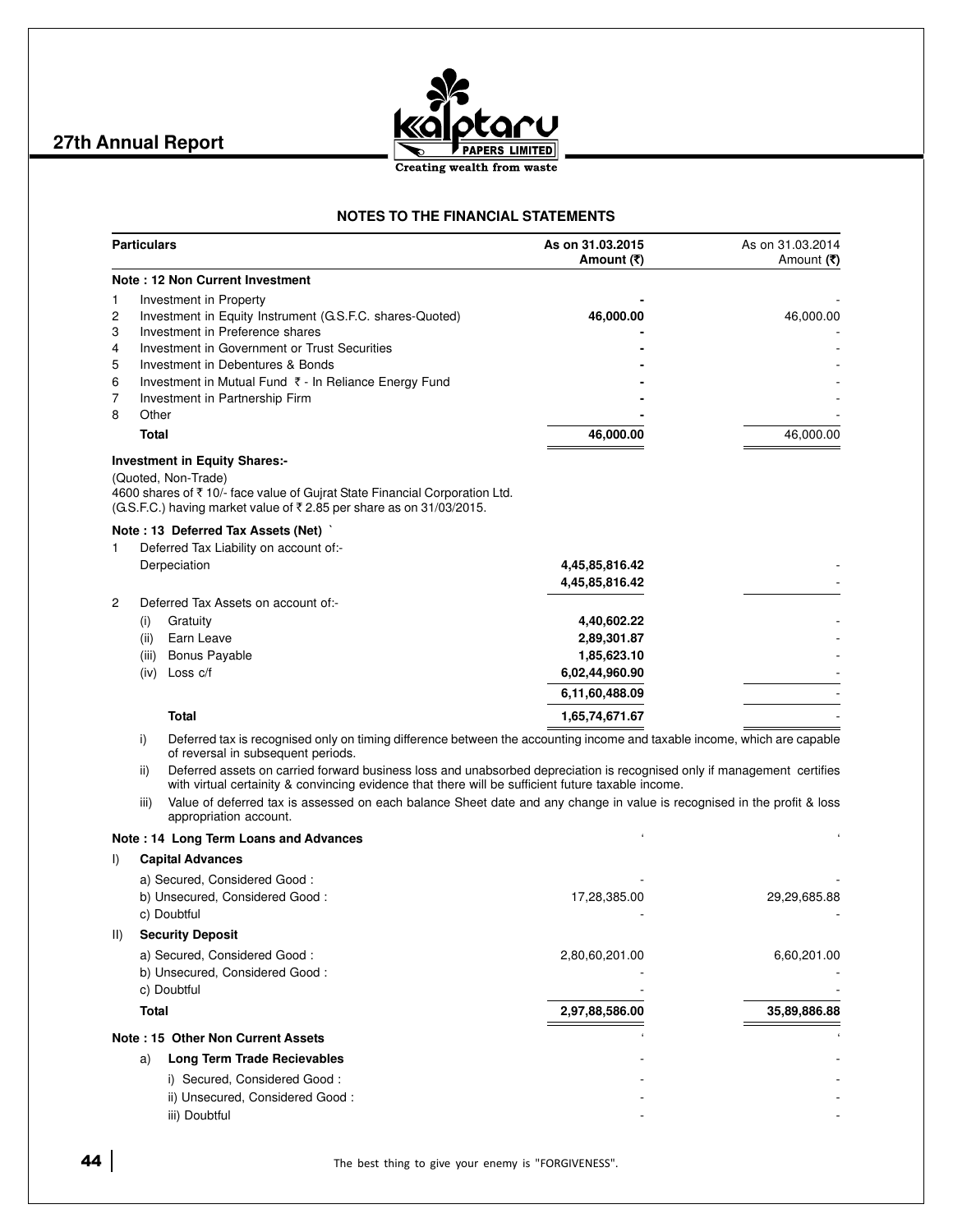

## **NOTES TO THE FINANCIAL STATEMENTS**

| <b>Particulars</b> |               |                                                                                                         | As on 31.03.2015<br>Amount (₹) | As on 31.03.2014<br>Amount (₹) |
|--------------------|---------------|---------------------------------------------------------------------------------------------------------|--------------------------------|--------------------------------|
| b)                 |               | <b>Others</b>                                                                                           |                                |                                |
|                    | 1             | Advance Recoverable in Cash or in Kind                                                                  | 64,98,633.50                   | 74,12,212.50                   |
|                    | 2             | Advance to Suppliers                                                                                    | 1,26,91,689.00                 | 1,27,08,414.00                 |
|                    | 3             | Indirect Taxes/claims recoverables                                                                      | 34,99,363.00                   | 34,99,363.00                   |
|                    |               | <b>Total</b>                                                                                            | 2,26,89,685.50                 | 2,36,19,989.50                 |
|                    |               | Note: 16 Inventories                                                                                    |                                |                                |
| 1                  |               | <b>Finished Goods</b>                                                                                   | 3,66,209.00                    | 5,97,509.00                    |
| 2                  |               | Goods in Transit                                                                                        |                                |                                |
| 3                  |               | <b>Raw Material</b>                                                                                     | 32,61,991.00                   | 93,20,168.31                   |
| 4                  |               | Stores & Spare Parts                                                                                    | 1,55,72,170.54                 | 1,62,38,447.04                 |
| 5                  |               | Work in Progress                                                                                        |                                |                                |
| 6                  |               | Packing Material                                                                                        |                                |                                |
| <b>Total</b>       |               |                                                                                                         | 1,92,00,370.54                 | 2,61,56,124.35                 |
| i)                 |               | Mode of Valuation of Inventories:-                                                                      |                                |                                |
|                    |               | a) Raw Material, stores & spares are valued at cost on FIFO basis.                                      |                                |                                |
|                    |               | b) Work in Progress at estimated cost.                                                                  |                                |                                |
|                    |               | c) Stock in transit are valued at cost.<br>d) Finished goods are valued at cost or net realizible value |                                |                                |
|                    |               | whichever is lower on FIFO basis.                                                                       |                                |                                |
|                    |               | e) Packing Material is valued at cost.                                                                  |                                |                                |
| ii)                |               | <b>Detail of Raw Material:-</b>                                                                         |                                |                                |
|                    |               | Ahmedabad                                                                                               |                                |                                |
|                    |               | a) Kraft Waste                                                                                          | 27,07,670.00                   |                                |
|                    |               | b) News Waste                                                                                           | 4,90,624.00                    |                                |
|                    |               | c) Mix Tissue Paper                                                                                     | 33,800.00                      |                                |
|                    |               | Satpuda                                                                                                 |                                |                                |
|                    |               | a) Bagasse                                                                                              | 29,897.00                      |                                |
|                    |               | <b>Total</b>                                                                                            | 32,61,991.00                   |                                |
| iii)               |               | Detail of Finished Goods:-                                                                              |                                |                                |
|                    |               | Ahmedabad                                                                                               |                                |                                |
|                    |               | a) Kraft Waste                                                                                          | 2,58,555.00                    |                                |
|                    |               | b) News Print                                                                                           | 26,400.00                      |                                |
|                    |               | c) Sundry Board                                                                                         | 26,294.00                      |                                |
|                    |               | d) MG Poster                                                                                            | 54,960.00                      |                                |
|                    |               | <b>Total</b>                                                                                            | 3,66,209.00                    |                                |
|                    |               | Note: 17 Trade Recievables                                                                              |                                |                                |
| 1                  |               | Outstanding for more than six months                                                                    |                                |                                |
|                    |               | a) Secured, Considered Good:                                                                            |                                |                                |
|                    |               | b) Unsecured, Considered Good:                                                                          | 1,90,42,846.09                 | 8,67,46,804.47                 |
|                    |               | c) Doubtful                                                                                             |                                |                                |
| 2                  | <b>Others</b> |                                                                                                         |                                |                                |
|                    |               | a) Secured, Considered Good:                                                                            |                                |                                |
|                    |               | b) Unsecured, Considered Good:                                                                          |                                | 38,48,636.77                   |
|                    |               | c) Doubtful                                                                                             |                                |                                |
|                    |               |                                                                                                         | 1,90,42,846.09                 |                                |
| <b>Total</b>       |               |                                                                                                         |                                | 9,05,95,441.24                 |

Life must be lived FORWARDS, but can only be understood BACKWARDS.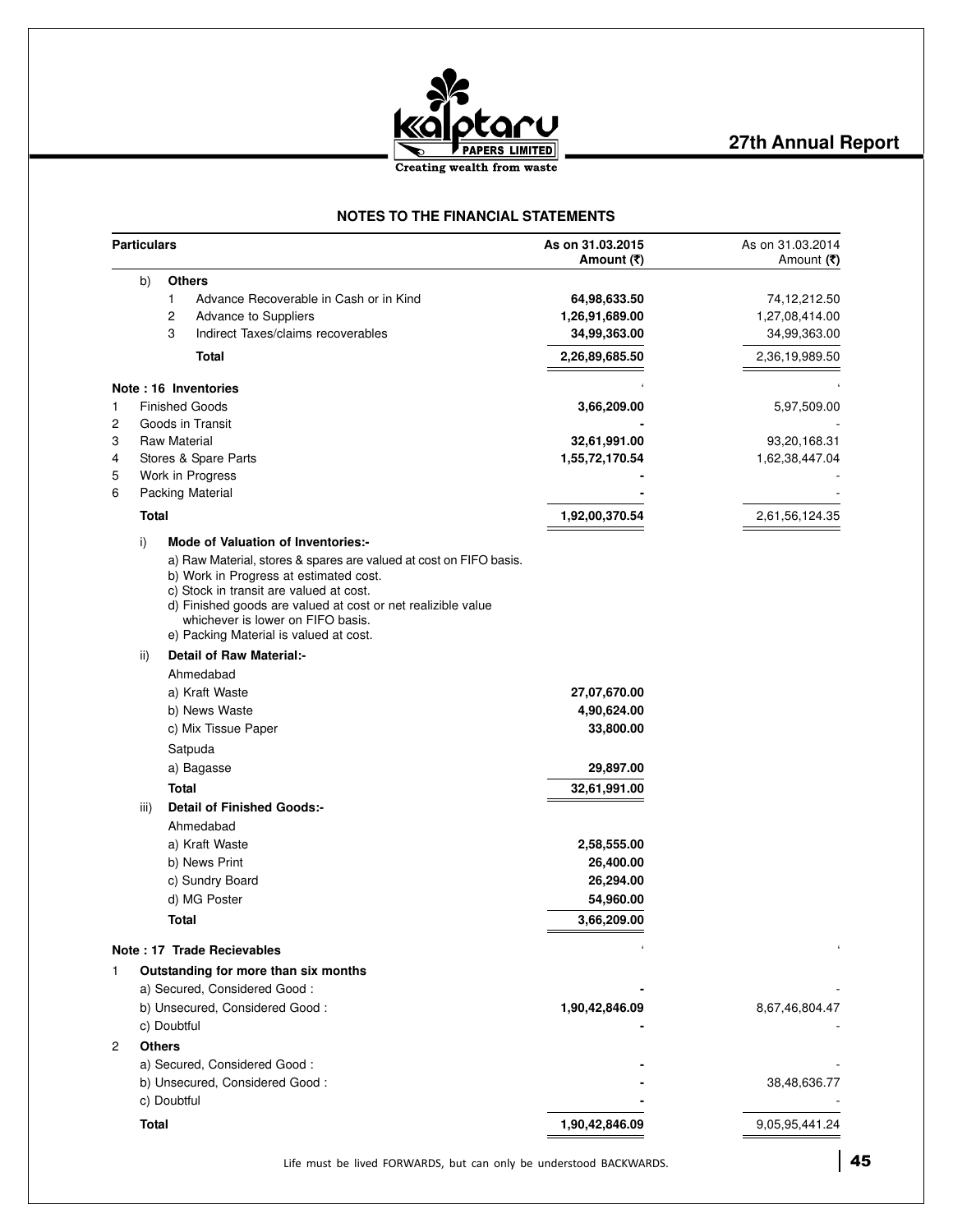

## **NOTES TO THE FINANCIAL STATEMENTS**

|              | <b>Particulars</b>                                                                                                                                                                                                                   |              | As on 31.03.2015<br>Amount (₹)  |                                | As on 31.03.2014<br>Amount ( <b>₹)</b> |
|--------------|--------------------------------------------------------------------------------------------------------------------------------------------------------------------------------------------------------------------------------------|--------------|---------------------------------|--------------------------------|----------------------------------------|
|              | Note: 18 Cash & Cash Equivalents                                                                                                                                                                                                     |              |                                 |                                |                                        |
| $\mathbf{1}$ | <b>Cash &amp; Bank Balances</b>                                                                                                                                                                                                      |              |                                 |                                |                                        |
|              | a) Cash in Hand<br>b) Balance with Banks                                                                                                                                                                                             |              | 9,92,197.00<br>69.008.58        |                                | 6,33,069.68<br>14,073.65               |
| 2            | <b>Other Bank Balances</b>                                                                                                                                                                                                           |              |                                 |                                |                                        |
|              | a) Unclaimed Dividend Account                                                                                                                                                                                                        |              | 1,07,806.50                     |                                | 2,73,861.11                            |
| 3            | Cheques on Hand (C)                                                                                                                                                                                                                  |              |                                 |                                |                                        |
| 4            | <b>Others</b>                                                                                                                                                                                                                        |              |                                 |                                |                                        |
|              | Margin Money with Bank                                                                                                                                                                                                               |              | 16,50,333.00                    |                                | 16,50,333.00                           |
|              | Total $[1 + 2 + 3]$                                                                                                                                                                                                                  |              | 28, 19, 345.08                  |                                | 25,71,337.44                           |
|              | <b>Note: 19 Other Current Assets</b>                                                                                                                                                                                                 |              |                                 |                                |                                        |
| $\mathbf{1}$ | Advance Recoverable in cash or in kind                                                                                                                                                                                               |              | 34,25,120.59                    |                                | 1,46,45,961.59                         |
| 2            | Advance to Staff                                                                                                                                                                                                                     |              | 1,12,612.68                     |                                | 2,14,319.00                            |
| 3            | <b>Advance to Suppliers</b>                                                                                                                                                                                                          |              | 2,59,979.00                     |                                | 24,89,068.00                           |
| 4            | Advance Income Tax/Refund Due                                                                                                                                                                                                        |              |                                 |                                | 58,098.00                              |
| 5            | Indirect Taxes/Claims recoverables                                                                                                                                                                                                   |              | 7,03,083.84                     |                                | 7,61,006.06                            |
| 6            | Advance against Expenses                                                                                                                                                                                                             |              | 1,52,045.00                     |                                | 2,48,288.30                            |
|              | <b>Total</b>                                                                                                                                                                                                                         |              | 46,52,841.11                    |                                | 1,84,16,740.95                         |
|              | <b>Note: 20 Revenue from Operations</b>                                                                                                                                                                                              |              |                                 |                                |                                        |
| 1            | Sales (Net of Return)<br>Less:-Excise Duty                                                                                                                                                                                           |              | 25,28,813.36<br>(1,43,380.86)   |                                | 37,09,80,338.67<br>(86,90,734.22)      |
|              | <b>Total</b>                                                                                                                                                                                                                         |              | 23,85,432.50                    |                                | 36,22,89,604.45                        |
|              | Note: 21 Other Income                                                                                                                                                                                                                |              |                                 |                                |                                        |
| 1            | Interest Income<br>(i) Interest Received<br>(ii) Interest on I.Tax Refund                                                                                                                                                            |              |                                 |                                | 9,03,235.00                            |
| 2            | Dividend Income                                                                                                                                                                                                                      |              |                                 |                                |                                        |
| 3            | Net Gain on Sale of Investments                                                                                                                                                                                                      |              |                                 |                                |                                        |
| 4            | Other non-operating income<br>(i) Insurance Claim Received<br>(ii) Miscellaneous Income<br>(iii) Provision of Gratuity no longer required<br>(iv) Prior period adjustments (Net)<br>(v) Sale Others<br>(vi) Profit on Sale of Assets |              | 6,63,437.79<br>47,36,581.00     |                                | 1,66,735.00<br>10.00<br>47,600.00      |
|              | Total                                                                                                                                                                                                                                |              | 54,00,018.79                    |                                | 11,17,580.00                           |
|              | Note: 22 Cost of Material Consumed                                                                                                                                                                                                   |              |                                 |                                |                                        |
|              | <b>Raw Materials</b><br><b>Opening Stock</b>                                                                                                                                                                                         |              | 93.20.168.31                    |                                | 1,42,77,563.31                         |
|              | Purchases (including Direct cost)<br>Less:-Closing Stock                                                                                                                                                                             |              | 3,29,062.31<br>(35, 85, 313.31) |                                | 12,51,40,502.58<br>(93, 20, 168.31)    |
|              | <b>Total</b>                                                                                                                                                                                                                         |              | 60,63,917.31                    |                                | 13,00,97,897.58                        |
|              | Import & Indigenous Raw Material Consumend:-                                                                                                                                                                                         |              | <b>Current Year</b>             |                                | Previous Year                          |
|              |                                                                                                                                                                                                                                      | Value        | Percentage                      | Value                          | Percentage                             |
|              | Imported<br>Indigenous                                                                                                                                                                                                               | 60,63,917.31 | 0.00<br>100.00                  | 31,590,505.50<br>98,507,392.09 | 24.28<br>75.72                         |
|              |                                                                                                                                                                                                                                      | 60.63,917.31 | 100.00                          | 130,097,897.59                 | 100.00                                 |

46

Change yourself first if you wish to change the world.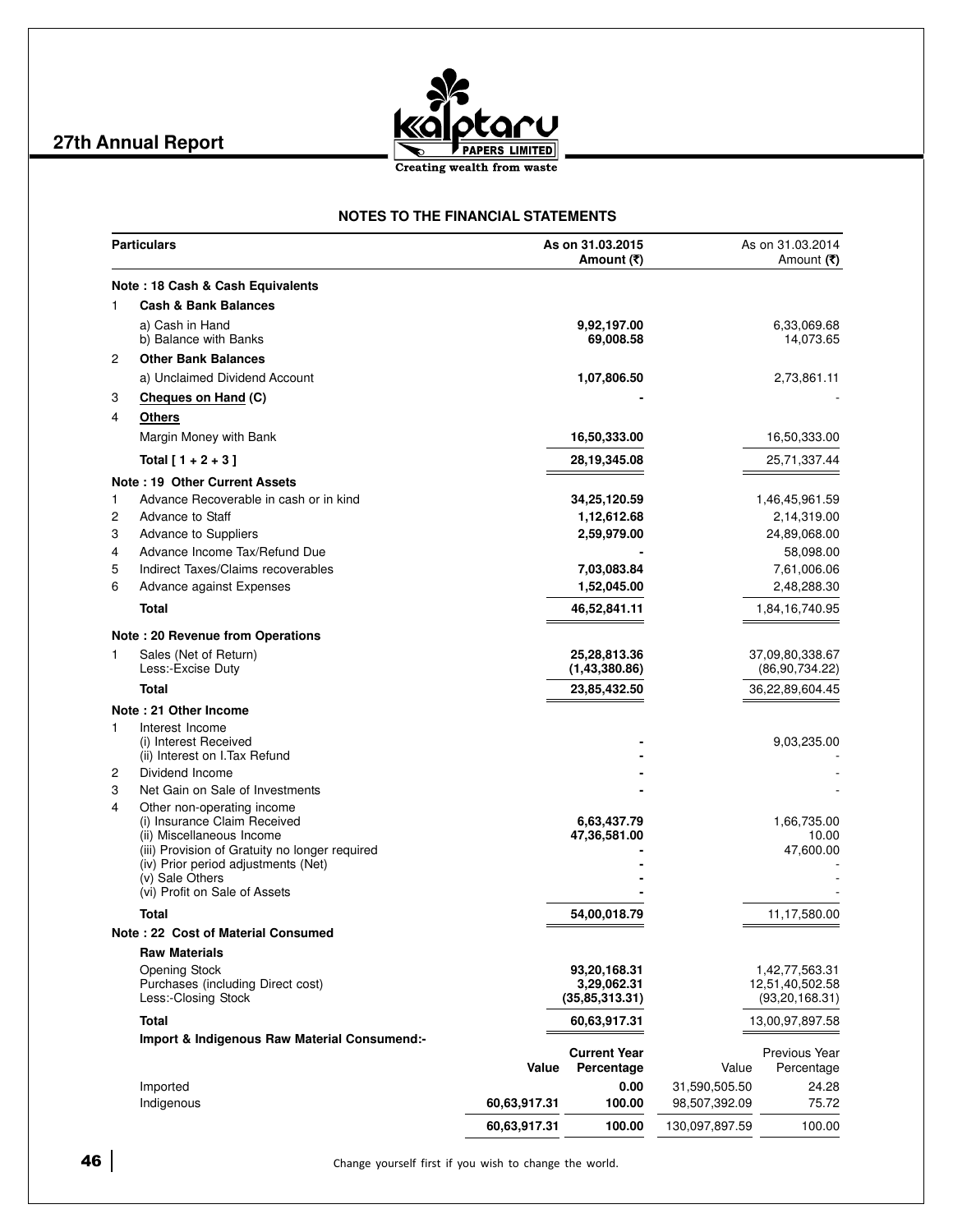

## **NOTES TO THE FINANCIAL STATEMENTS**

| <b>Particulars</b>                                                    |             | As on 31.03.2015<br>Amount (₹)    |                | As on 31.03.2014<br>Amount (₹) |
|-----------------------------------------------------------------------|-------------|-----------------------------------|----------------|--------------------------------|
| Note: 23 Purchase of Stock-in-Trade                                   |             |                                   |                |                                |
| $\mathbf{1}$<br><b>Purchase Account Trading</b>                       |             |                                   |                | 13,83,04,131.00                |
| Total                                                                 |             |                                   |                | 13,83,04,131.00                |
| Note: 24 Manufacturing & Operating Cost                               |             |                                   |                |                                |
| <b>Building Repair &amp; Mainteance</b>                               |             |                                   |                | 2,48,286.00                    |
| Commission on Purchase                                                |             |                                   |                | 88,643.00                      |
| Machinary Repairs & Maintenace                                        |             |                                   |                | 6,49,983.32                    |
| Electric Repairs & Maintenace                                         |             | 1,531.00                          |                | 2,27,903.00                    |
| Power, Electricity & Water Charges<br>Manufacturing Expenses (Others) |             | 12,74,000.00<br>51,240.00         |                | 3,70,71,777.00<br>4,66,636.63  |
| <b>Stores Consumed</b>                                                |             | 6,60,536.50                       |                | 4,64,52,030.96                 |
| Packing Material Consumed                                             |             |                                   |                | 1,97,419.00                    |
| <b>Total</b>                                                          |             | 19,87,307.50                      |                | 8,54,02,678.91                 |
|                                                                       |             |                                   |                |                                |
| Import & Indigenous Stores & Spares Parts                             |             |                                   |                |                                |
| Consumend:-                                                           | Value       | <b>Current Year</b><br>Percentage | Value          | Previous Year<br>Percentage    |
| Imported                                                              |             |                                   | 19,55,600.15   | 4.21                           |
| Indigenous                                                            | 6,60,536.50 | 100.00                            | 4,44,96,430.81 | 95.79                          |
|                                                                       | 6,60,536.50 | 100.00                            | 4,64,52,030.96 | 100.00                         |
| <b>Particulars</b>                                                    |             | As on 31.03.2015                  |                | As on 31.03.2014               |
|                                                                       |             | Amount (₹)                        |                | Amount (₹)                     |
| Note: 25 Change in Inventories                                        |             |                                   |                |                                |
| <b>Opening Stock</b><br>1.                                            |             |                                   |                |                                |
| (i) Finished Goods                                                    |             | 5,97,509.00                       |                | 99,88,152.00                   |
| (ii) Work in Progress                                                 |             |                                   |                | 2,88,000.00                    |
|                                                                       |             | 5,97,509.00                       |                | 1,02,76,152.00                 |
| 2<br><b>Closing Stock</b>                                             |             |                                   |                |                                |
| (i) Finished Goods                                                    |             | 3,66,209.00                       |                | 5,97,509.00                    |
| (ii) Work in Progress                                                 |             |                                   |                |                                |
|                                                                       |             | 3,66,209.00                       |                | 5,97,509.00                    |
| <b>Total</b>                                                          |             | 2,31,300.00                       |                | 96,78,643.00                   |
|                                                                       |             |                                   |                |                                |
| <b>Note: 26 Employment Benefit Expenses</b>                           |             |                                   |                |                                |
| <b>Bonus Expense</b><br>1                                             |             | 4,530.00                          |                | 4,03,866.00                    |
| Earn Leave Expense<br>2                                               |             | 2,178.00                          |                | 4,31,490.00                    |
| 3<br><b>Gratuity Expense</b>                                          |             |                                   |                | 4,49,057.00                    |
| Providend Fund Contribution<br>4                                      |             |                                   |                | 5,89,295.00                    |
| <b>Recruitment Expense</b><br>5                                       |             |                                   |                | 2,169.00                       |
| 6<br>Salary (Staff)                                                   |             |                                   |                | 50,82,492.00                   |
| 7<br>Salary (Worker)                                                  |             |                                   |                | 1,11,35,738.00                 |
| Staff Walfare & Medical Exp.<br>8                                     |             | 68,276.00                         |                | 2,96,624.00                    |
| <b>Total</b>                                                          |             | 74,984.00                         |                | 1,83,90,731.00                 |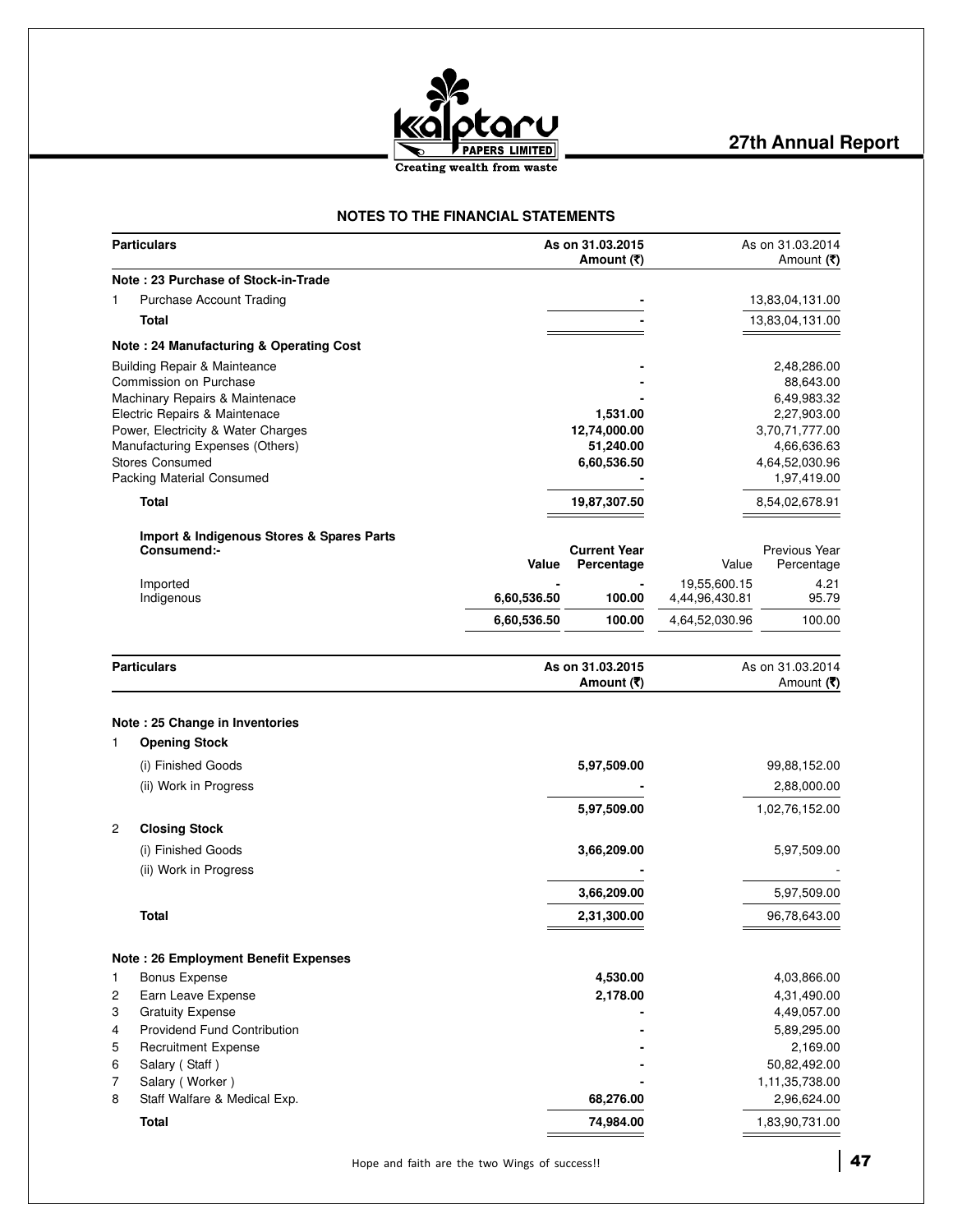

## **NOTES TO THE FINANCIAL STATEMENTS**

|    | <b>Particulars</b>                        | As on 31.03.2015<br>Amount (₹) | As on 31.03.2014<br>Amount (₹) |
|----|-------------------------------------------|--------------------------------|--------------------------------|
|    | <b>Note: 27 Financial Cost</b>            |                                |                                |
| 1  | Bank Charges & Commission                 | 3,79,16,545.30                 | 4,72,27,164.83                 |
| 2  | Interest on Car Loan                      | 35,919.74                      | 69,765.89                      |
| 3  | Other Interest                            | 24,023.00                      | 1,44,750.00                    |
|    | Total                                     | 3,79,76,488.04                 | 4,74,41,680.72                 |
|    | Note: 28 Depreciation & Amortised Cost    |                                |                                |
| 1  | Depreciation                              | 3,89,63,952.67                 | 2,61,15,965.07                 |
|    | Total                                     | 3,89,63,952.67                 | 2,61,15,965.07                 |
|    | Note: 29 Other Expenses                   |                                |                                |
| 1  | <b>Advertisement Expenses</b>             | 56,570.00                      | 53,100.00                      |
| 2  | <b>Audit Fees</b>                         | 97,900.00                      | 97,900.00                      |
| 3  | Balance W/off                             | 16,623.00                      |                                |
| 4  | Commission, Rebate & Discount             | 40,72,222.00                   | 28,68,582.70                   |
| 5  | Director Remuneration                     | 5,50,000.00                    | 9,00,000.00                    |
| 6  | Donation & Charity                        |                                | 79,810.00                      |
| 7  | Electric Power (Office)                   | 1,72,805.00                    | 2,98,835.00                    |
| 8  | Foreign Exchange Fluctuation              | 25,791.38                      | 4,41,410.37                    |
| 9  | Freight & Cartage Outward                 | 64,150.00                      | 61,929.00                      |
| 10 | <b>Insurance Expenses</b>                 | 8,76,979.00                    | 10,04,624.00                   |
| 11 | <b>Internal Audit Fee</b>                 | 2,40,000.00                    | 2,40,000.00                    |
| 12 | Legal & Professional Fee                  | 8,86,743.00                    | 3,50,968.67                    |
| 13 | Loss on Sales of Assets                   |                                | 1,24,90,816.98                 |
| 14 | Miscellaneous Expenses                    | 2,62,840.49                    | 4,31,959.34                    |
| 15 | Postage & Telegram Expenses               | 2,56,240.00                    | 6,08,754.00                    |
| 16 | Printing & Stationary                     | 64,312.00                      | 2,24,480.00                    |
| 17 | Rent                                      | 4,80,000.00                    | 8,36,625.00                    |
| 18 | Subscription & Membership Fee             | 17,182.00                      | 88,302.00                      |
| 19 | Travelling Expense (Other Than Director)  | 95,338.00                      | 2,61,268.00                    |
| 20 | Travelling Expense (Director)             | 51,401.00                      | 9,300.00                       |
| 21 | Repair & Maintenace Exp.                  | 3,48,360.00                    | 14,51,722.00                   |
| 22 | Watch & Ward                              |                                | 14,42,728.00                   |
| 23 | <b>Water Cess Charges</b>                 |                                | 22,268.00                      |
|    | <b>Total</b>                              | 86, 35, 456.87                 | 2,42,65,383.06                 |
|    |                                           | Year ended 2015                | Year ended 2014                |
|    | <b>Audit Fees</b>                         | 42,900.00                      | 42,900.00                      |
|    | Income Tax matter                         | 55,000.00                      | 55,000.00                      |
|    | Total                                     | 97,900.00                      | 97,900.00                      |
|    | Note: 30 Expenditure in Foreign Currency: |                                |                                |
|    | <b>Particulars</b>                        | <b>Current Year</b>            | Previous Year                  |
|    | (a) Travelling (Director)                 | <b>Nil</b>                     | Nil                            |
|    | Note: 31 Earnings in Foreign Currency:    |                                |                                |
|    | <b>Particulars</b>                        | <b>Current Year</b>            | Previous Year                  |
|    |                                           | Nil                            | Nil                            |
|    |                                           |                                |                                |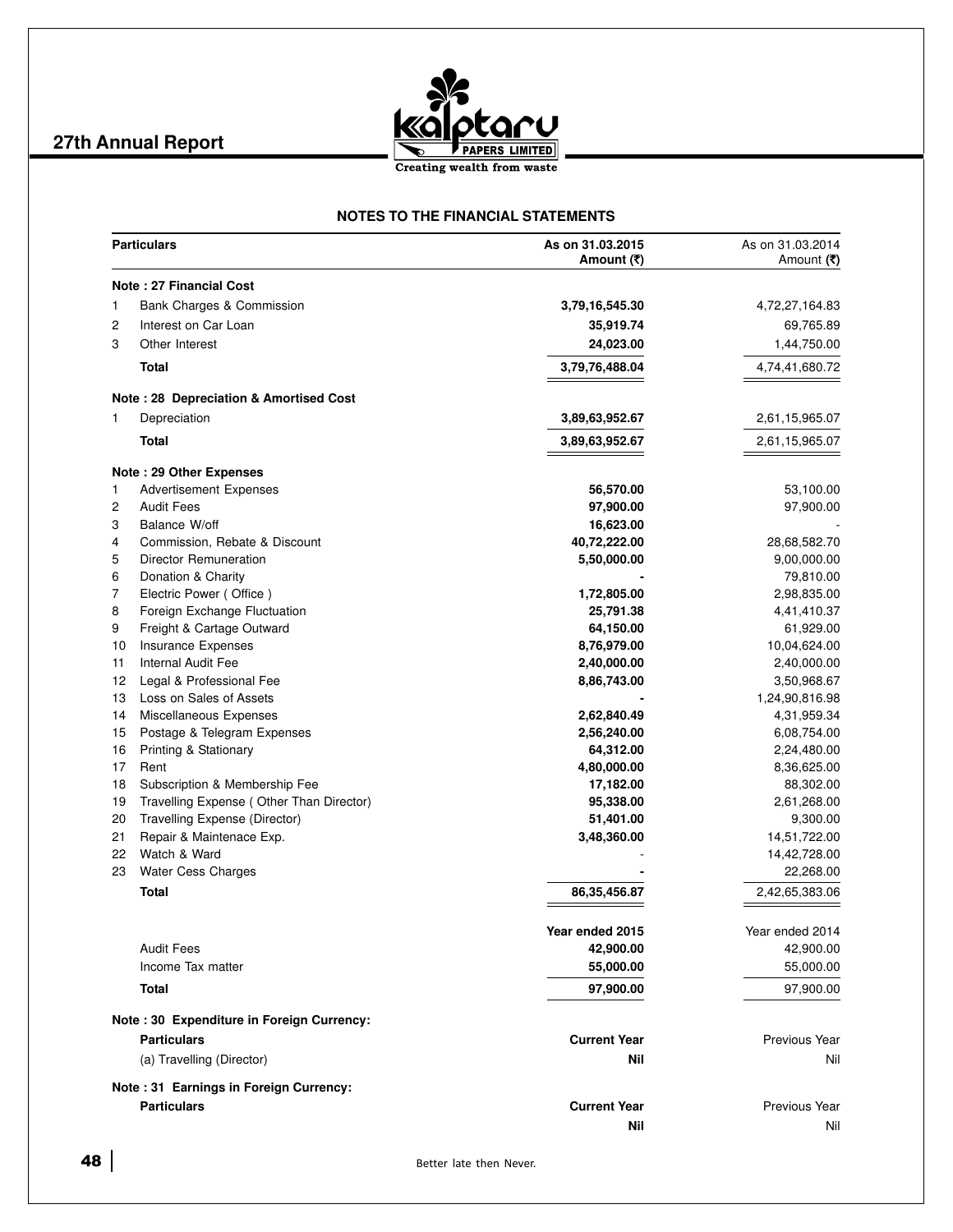

## **NOTES TO THE FINANCIAL STATEMENTS**

### **Note : 32 Related Party disclosures**

## 1 **Relationships:-**

#### (A) **Key Management Personnel**

Sh. J.K. Gupta (Director Cum Chairman) Sh. Naveen Gupta **(Managing Director)** (Managing Director) Smt. Savita Gupta (Additional Director) Sh. Shivratan Jivaram Sharma (Independent Director) Sh. Paresh Babu Laxminandan Pandya (Independent Director) Sh. Ramesh Chand (Independent Director)

## (B) **Associate Concerns**

N.N. Intratrade Services Pvt. Ltd. (Earlier known as N.N. Paper Pvt. Ltd.) Jai Kishan & Sons (HUF) Naveen Gupta (HUF) Kalptaru Alloys Pvt. Ltd.

#### 2 **Transections carried out with related parties referred in 1 above, in ordinary course of business:-**

|                |                                  |                                | <b>Current year</b>          |                            | <b>Previous year</b>                  |                                     |                               |
|----------------|----------------------------------|--------------------------------|------------------------------|----------------------------|---------------------------------------|-------------------------------------|-------------------------------|
|                | S. Nature of<br>No. Transaction  | Kev<br>Management<br>Personnel | Associate<br><b>Concerns</b> | Year end<br><b>Balance</b> | Key<br>Management<br><b>Personnel</b> | <b>Associate</b><br><b>Concerns</b> | Outstanding<br><b>Balance</b> |
|                | Director's<br>a)<br>Remuneration | 5,50,000.00                    | Nil                          |                            | 9,00,000.00                           | Nil                                 |                               |
|                | b) Comp Cont<br>to $E.P.F$       |                                | Nil                          |                            | 108,000.00                            | Nil                                 |                               |
| $\overline{c}$ | <b>Rent Paid</b>                 |                                | 4,80,000.00                  | Nil                        |                                       | 4,80,000.00                         | Nil                           |
| 4              | Loans accepted                   | 2,36,45,619.00                 | 1,51,98,271.00               | 9,67,33,716.00             |                                       | 1,52,62,956.00 11,40,41,000.00      | 6,42,74,381.00                |
| 5              | Loans repaid                     | 49,54,381.00                   | 14,30,174.00                 | 9,67,33,716.00             |                                       | 37,81,000.00 10,81,01,000.00        | 6,42,74,381.00                |

**Note : 33** The Previous year's figures have been regrouped / reclassified wherever necessary to correspond with the current year's classification/ disclosure.

## **Note : 34 Significant accounting policies and practices adopted by the company:-**

#### **1 Basis of Accounting:-**

Accounts of the company are prepared on mercantile system of accounting and on going concern basis. The accounting policies are consistent and in accordance with generally accepted Auditing Standards and Indian Accounting Standards specified by ICAI

## **2. Fixed Assets:-**

- a) Fixed assets are stated at cost of acquisition or construction, net of accumulated depreciation, cenvat credit adjustments and inclusive of non refundable taxes, incidental Expenses and interest on borrowings till the Assets are put to use
- b) Capital work in progress are valued at cost
- c) Land is valued at cost.
- d) Advances paid towards acquisition of Fixed assets are Shown as advance Against Capital Goods.

## **3. Depreciation:-**

Depreciation on fixed assets has been provided on straight-line basis at useful life assumed by management.

### **4. Recognition of Income & Expenditure**

Items of income and expenditure are recognized on accrual basis, except various Govt. revenues, Insurance claims and prior period incomes.

### **5. Excise Duty**

Excise duty on manufactured goods is accounted for at the time of their clearance from the factory rather than at the time of manufacturing. The above policy has, however no impact on the operating results of the company.

## **6. Investments**

Permanent investments are valued at cost less permanent diminution, if any in value of investment.

Coming together is a beginning, staying together is progress, and working together is success.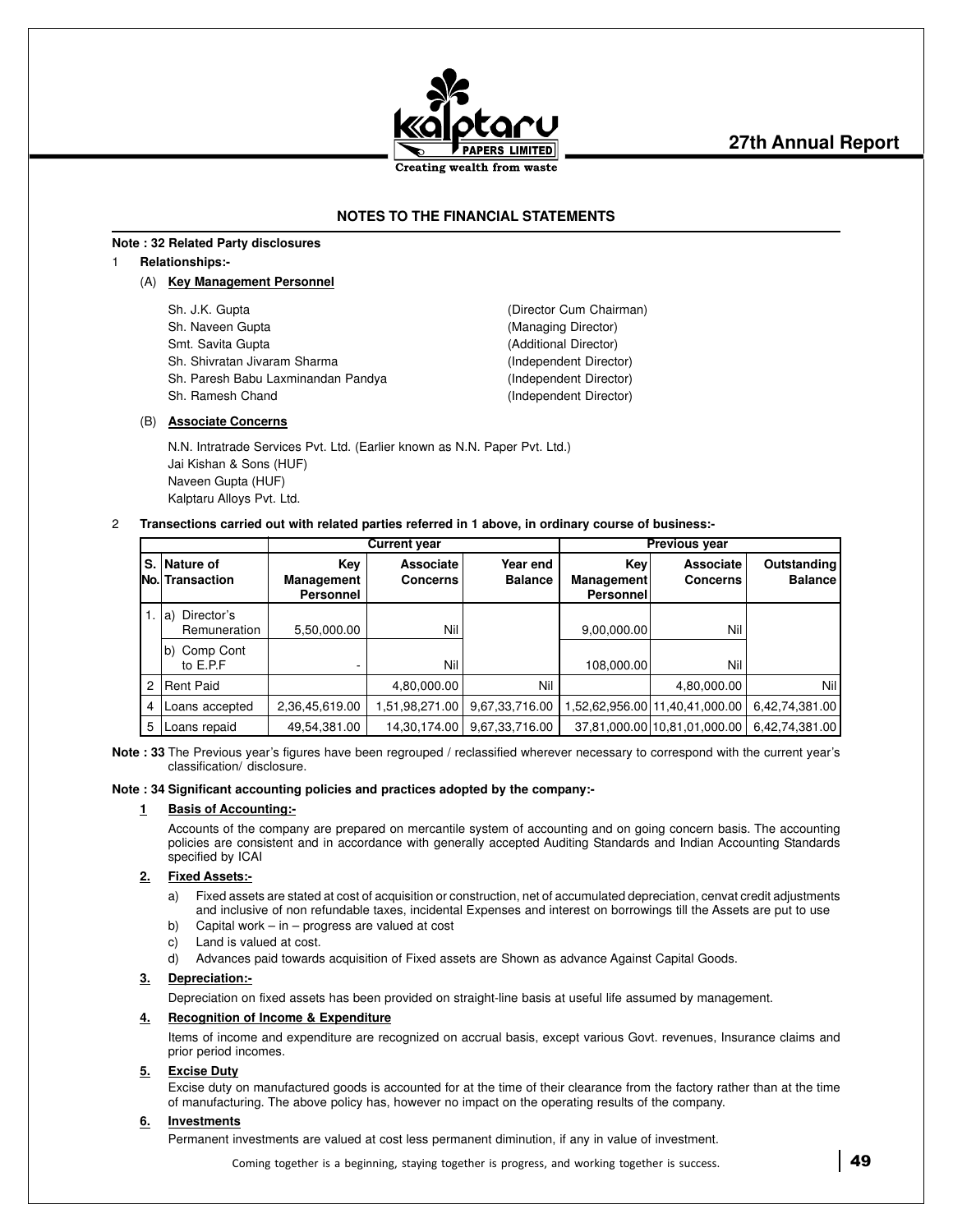

## **7. Employment Benefits**

### **A) Retirement Benefits**

i) **Gratuity**

Liability for gratuity is accounted as per actuarial valuation and in accordance with the Accounting Standard 15 issued by ICAI.

ii) **Provident Fund**

Retirement benefits in the form of provident fund are charged to profit & loss account for the year.

### **B) Short Term Employee Benefits**

i) **Leave Encashment**

Provision for leave encashment made on 31.03.2014 is paid within 12 months.

## **8. Borrowing Costs**

a. Interest on borrowing costs & other incidental expenses are charged to Profit & Loss except for the:

i) Interest on borrowings for acquisition of capital assets till the date of its put to use.

## **9. Foreign Exchange Transactions**

## **Initial recognition**

Import purchases and foreign creditors are initially recognised in the books at the exchange rates prevailing on the date of bill of entry.

## **Year End Disclosure**

Foreign exchange creditors are translated at the exchange rates prevailing on the last day of accounting year and amount of fluctuation from initial recognition is charged to profit & loss account.

#### **10. Revenue Recognition**

- i) Revenue is recognised on completion of sale of goods.
- ii) Sales are stated at inclusive of excise duty and net of sales tax /vat & other incidental amount collected.

#### **11. Taxation**

Income tax on current year profits has been accounted for as per provisions of Income Tax Act, 1961.

## **12. Cash Flow Statement**

Cash flow statement is prepared as per indirect method prescribed under Accounting Standard 3 issued By ICAI.

#### **13. Prior period Items**

i) Prior period items are incomes/ expenses, which arise in the current period due to error or omissions in the preparation of financial statements of one or more earlier Period.

### **14. Segment Reporting**

Company is engaged in the core business of manufacturing of paper; therefore reporting requirements of under AS-17 are not applicable in the company case.

## **15. Estimated amount of contracts remaining to be executed on capital A/c and not provided for:-**

| <b>CURRENT YEAR</b> | ₹ Nil |
|---------------------|-------|
| PREVIOUS YEAR       | ₹ Nil |

## **16. Claims against the company not acknowledged as debts:-**

| <b>CURRENT YEAR</b>  | ₹ Nil |
|----------------------|-------|
| <b>PREVIOUS YEAR</b> | ₹ Nil |

#### **17.** In the opinion of the Board of Directors, the current assets, loans and advances have a value on realization in the ordinary course of business at least equal to the amount at which they are stated in the Balance Sheet.

#### **18. Contingent Liabilities :-**

Following are dispute pending against Gujarat Vat Act as on 31th March,2015 which can be taken as contingent Liabilities of Company

| S.No. | <b>Name of Statute</b> | <b>Financial Year</b> | Amount      |
|-------|------------------------|-----------------------|-------------|
|       | Gujarat Vat Act        | FY 2003-04            | 5,91,056.00 |
| 2     | Gujarat Vat Act        | FY 2006-07            | 68,764.00   |
| З     | Gujarat Vat Act        | FY 2009-10            | 4.44.355.00 |

| Place : Ahmedabad | <b>NAVEEN GUPTA</b>      | JAI KISHAN GUPTA    | <b>CA ABHIJAI AGGARWAL</b>  |
|-------------------|--------------------------|---------------------|-----------------------------|
| Date: 30/05/2015  | <b>Managing Director</b> | <b>Director</b>     | <b>Chartered Accountant</b> |
|                   | DIN 00148096             | <b>DIN 00148067</b> | M. No. 517463               |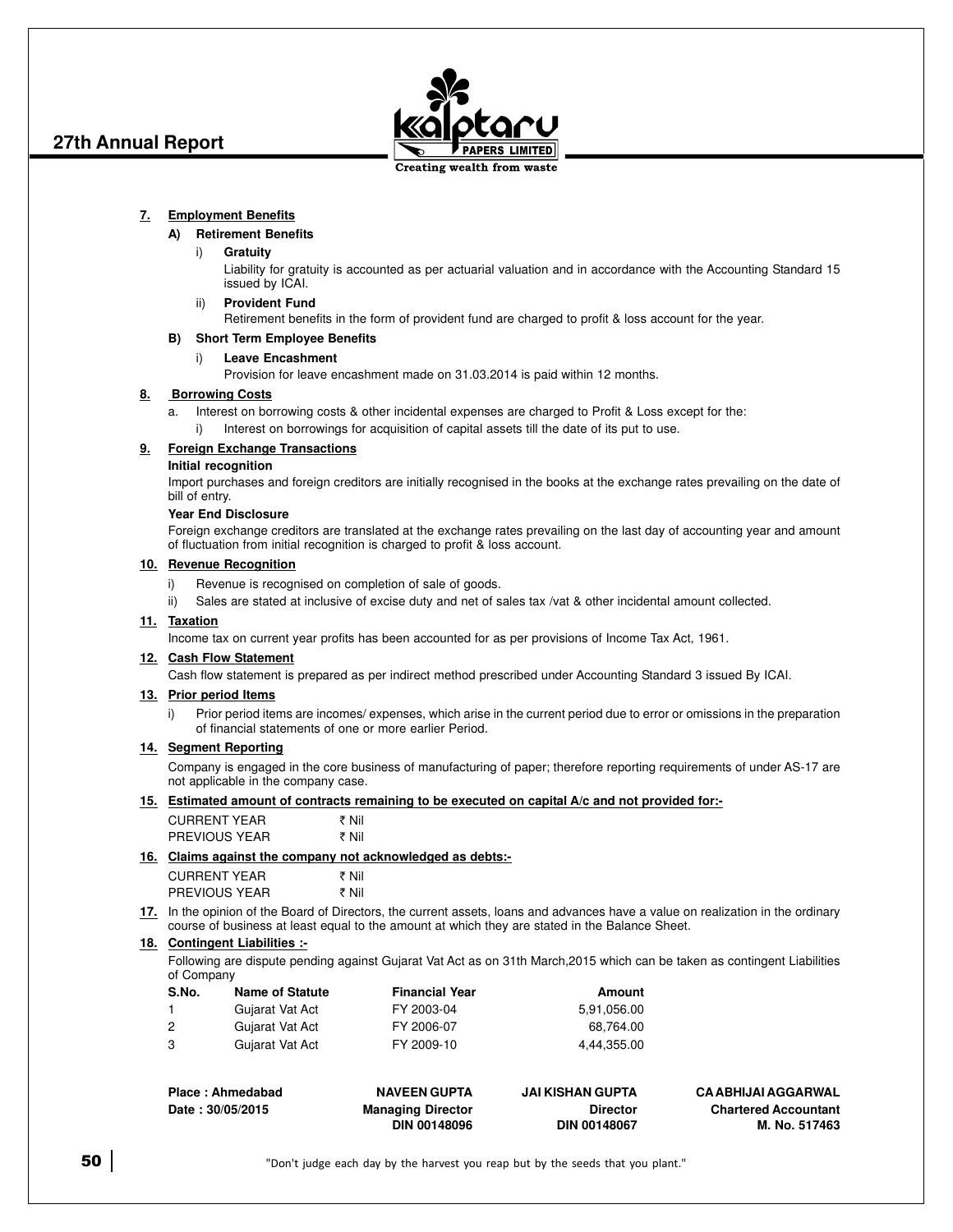# **PAPERS** LIMITED

## Creating wealth from waste

## **CASH FLOW STATEMENT FOR THE YEAR ENDED ON 31.03.2015**

| <b>Particulars</b>                                                                         | <b>Current Year</b><br>Amount (₹) | Previous Year<br>Amount (₹) |                    |                     |
|--------------------------------------------------------------------------------------------|-----------------------------------|-----------------------------|--------------------|---------------------|
| [A] Cash Flow from Operating Activities                                                    |                                   |                             |                    |                     |
| Net Profit after tax as per Profit and Loss Account<br>Add: Adjustments for Non Cash Items | (6,76,34,531.76)                  |                             | (8,87,59,264.23)   |                     |
| Deferred Tax                                                                               | (1,85,13,423.34)                  |                             | (2,96,45,853.67)   |                     |
| Depreciation                                                                               | 3,89,63,952.67                    |                             | 2,61,15,965.07     |                     |
| Loss on sale of Fixed Assets                                                               |                                   |                             | 1,24,90,816.98     |                     |
| <b>Financial Charges Paid</b>                                                              | 3,79,76,488.04                    |                             | 4,74,41,680.72     |                     |
| <b>Operating Profit before Working Capital changes</b>                                     | (92.07, 514.39)                   |                             | (3,23,56,655.13)   |                     |
| Change in Inventory                                                                        | 69,55,753.81                      |                             | 2,78,00,853.96     |                     |
| Change in Trade Receivables                                                                | 7,15,52,595.15                    |                             | 3, 14, 44, 383. 14 |                     |
| Change in Loans and Advances                                                               | (2,61,98,699.12)                  |                             | (37,000.00)        |                     |
| Change in Other current Assets                                                             | 1,37,63,899.84                    |                             | (76, 28, 068.84)   |                     |
| Change in Other Non - Current Assets                                                       | 9,30,304.00                       |                             | 1,00,000.00        |                     |
| Change in Trade Payable                                                                    | 85,63,059.03                      |                             | (88, 20, 165.18)   |                     |
| Change in other Current Liabilities                                                        | (54, 73, 499.73)                  |                             | (85,99,111.28)     |                     |
| Change in Long Term Liabilities                                                            | (4,71,71,993.00)                  |                             | (29,53,722.00)     |                     |
| Change in Long Term Provisions                                                             | (10,962.00)                       |                             | 3,78,384.00        |                     |
| Change in Short Term Provisions                                                            | 2,59,78,327.44                    |                             | 1,56,36,639.29     |                     |
| Less: Tax Paid                                                                             |                                   |                             | (58,098.00)        |                     |
|                                                                                            | 4,88,88,785.42                    |                             | 4,72,64,095.09     |                     |
| Net Cash Inflow from Operating Activities [A]                                              |                                   | 3,96,81,271.03              |                    | 1,49,07,439.96      |
| [B] Cash Flow from Investing Activities                                                    |                                   |                             |                    |                     |
| Net Addition to Fixed Assets including Capital WIP                                         | (5,500.00)                        |                             | (30, 10, 155.91)   |                     |
| Sale of Fixed Assets                                                                       | 7,78,785.84                       |                             | 43,50,000.00       |                     |
| Net Cash Inflow from Investing Activities [B]                                              |                                   | 7,73,285.84                 |                    | 13,39,844.09        |
| [C] Cash Flow from Financing Activities                                                    |                                   |                             |                    |                     |
| Proceeds from New Borrowings                                                               | 4,01,19,028.00                    |                             | 15,22,02,029.40    |                     |
| Repayment of Long Term Borrowings                                                          | (4,23,49,089.19)                  |                             | (12,63,66,875.57)  |                     |
| <b>Financial Charges Paid</b>                                                              | (3,79,76,488.04)                  |                             | (4,74,41,680.72)   |                     |
| Net Cash Inflow from Financing Activities [C]                                              |                                   | (4,02,06,549.23)            |                    | (2, 16, 06, 526.89) |
| Net Cash And Cash Equivalents [A + B + C]                                                  |                                   | 2,48,007.64                 |                    | (53, 59, 242.84)    |
| <b>Opening Balance of Cash and Cash Equivalents</b>                                        |                                   | 25,71,337.44                |                    | 79,30,580.28        |
| <b>Closing Balance of Cash and Cash Equivalents</b>                                        |                                   | 28,19,345.08                |                    | 25,71,337.44        |

**This is the Cash Flow referred to in our report of even date. Chartered Accountants**

**CA Abhijai Aggarwal Naveen Gupta Jaikishan Gupta Partner Managing Director Director M.N:517463 DIN 00148096 DIN 00148067 FRN No. 008332N**

**Place : Ahmedabad** Date: 30/05/2015

For and on behalf of the Board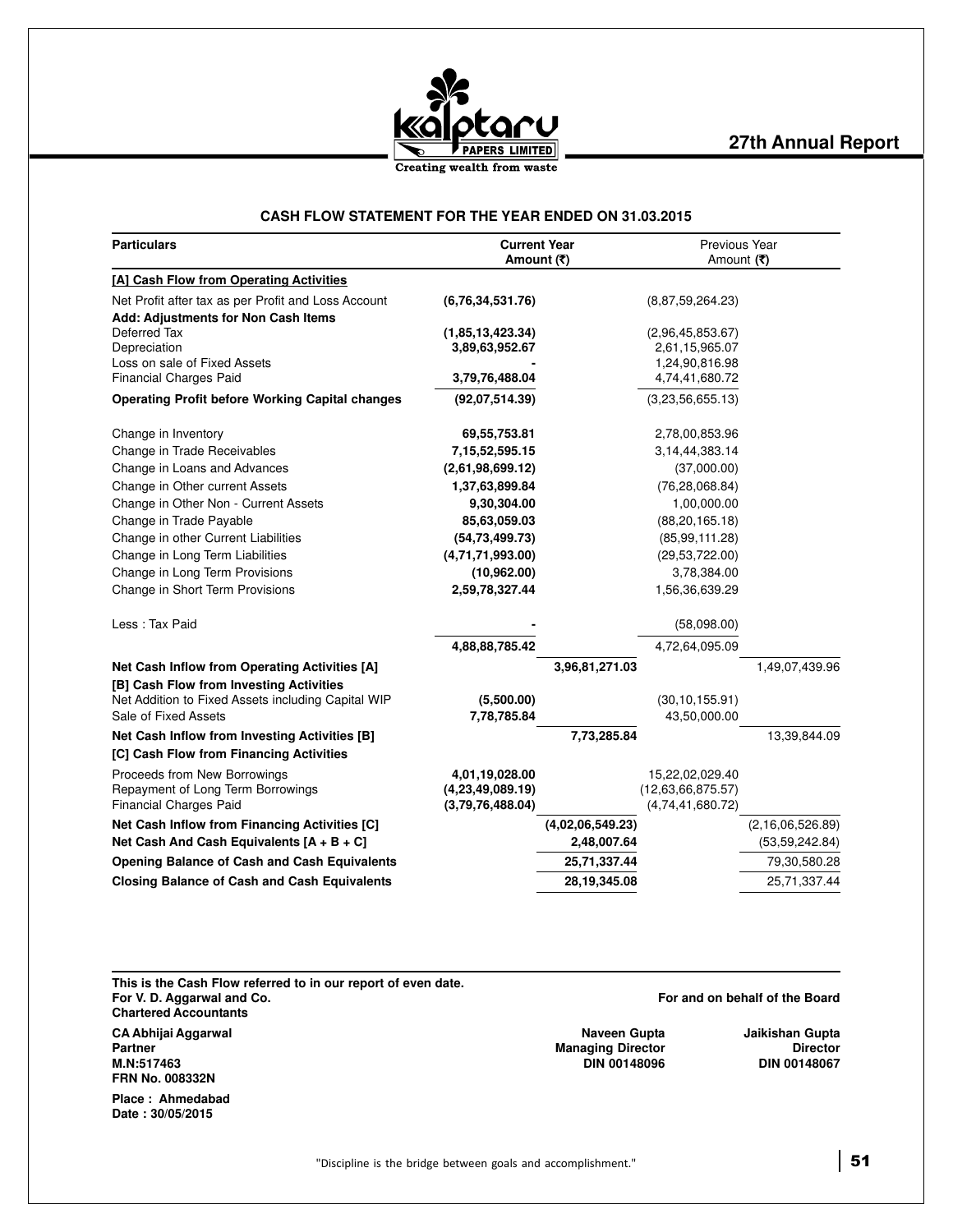

## **STATEMENT OF MOVEMENT OF FIXED ASSETS**

| <b>Particular</b>          | Amount           |
|----------------------------|------------------|
| Opening WDV                | 42,07,15,756.88  |
| Less: Depreciation         | (3,89,63,952.67) |
| Add: Addition              | 5,500.00         |
| Less: Sale During the Year | (7,78,785.84)    |
| <b>Closing WDV</b>         | 38,09,78,518.37  |

## **STATEMENT FOR ACCEPT AND REPAYMENT OF LOAN**

| <b>Particular</b>                      | <b>Closing Balance</b> | <b>Opening Balance</b> | Accept                   | Repayment      |
|----------------------------------------|------------------------|------------------------|--------------------------|----------------|
| Short Term Borrowing                   | 10,64,23,515.30        | 10,59,68,480.30        | 4,55,035.00              |                |
| Axis Bank Ltd. (Term Loan)             | 21,71,331.61           | 78,84,016.47           |                          | 57,12,684.86   |
| IOB Term Loan - 380400026              | 89,00,000.00           | 90,61,337.00           |                          | 1,61,337.00    |
| IOB Term Loan - 380600007              | 49,91,248.00           | 49,91,248.00           |                          |                |
| IOB Term Loan - 380600008              | 80,00,000.00           | 81,46,042.00           |                          | 1,46,042.00    |
| IOB Term Loan - 380700041              | 3,77,65,169.00         | 3,84,49,696.00         |                          | 6,84,527.00    |
| IOB Term Loan (New TL 3281200005)      | 1,98,96,362.00         | 2,10,62,681.00         | ÷,                       | 11,66,319.00   |
| IOB Term Loan (WCTL 3281200004)        | 8,01,08,860.00         | 8,01,08,860.00         |                          |                |
| IOB Term Loan -380700004               | 2,10,99,984.00         | 2,14,85,161.00         |                          | 3,85,177.00    |
| Religare                               | 4,26,26,157.00         | 5,33,48,821.00         |                          | 1,07,22,664.00 |
| Life Insurance Corporation of India    | 25,18,853.00           | 16,98,750.00           | 8,20,103.00              |                |
| <b>Tata Capital Limited</b>            | 1,52,246.80            | 4,88,030.06            |                          | 3,35,783.26    |
| Abhipra Capital Limited                |                        | 11,00,000.00           | ÷,                       | 11,00,000.00   |
| Abhipra Management Services P. Ltd     |                        | 4,00,000.00            | L,                       | 4,00,000.00    |
| <b>Bhagwati Corporation - USL</b>      |                        | 50,00,000.00           |                          | 50,00,000.00   |
| Harikrupa Enterprise - USL             |                        | 30,00,000.00           | $\overline{\phantom{a}}$ | 30,00,000.00   |
| MIS Infra Pvt. Ltd.                    | 1,00,00,000.00         | 1,00,00,000.00         |                          |                |
| Par Techno Heat Pvt.Ltd = USL          | 8,00,000.00            | 8,00,000.00            |                          |                |
| Shubhangi Papers Private Limited USL   | 13,00,000.00           | 50,00,000.00           |                          | 37,00,000.00   |
| Shreenath Electrical Services - USL    |                        | 2,50,000.00            | ٠                        | 2,50,000.00    |
| S.L.Engineers - USL                    |                        | 14,00,000.00           | L,                       | 14,00,000.00   |
| SPM Engineers - USL                    |                        | 18,00,000.00           |                          | 18,00,000.00   |
| Vasundhra Machines Ltd. - USL          | 10,00,000.00           | 10,00,000.00           |                          |                |
| N. N. Intrade Services Private Limited | 1,60,90,000.00         | 96,70,000.00           | 71,90,000.00             | 7,70,000.00    |
| Kalptaru Alloys Private limited        | 73,48,097.00           |                        | 80,08,271.00             | 6,60,174.00    |
| Jai Kishan Gupta                       | 4,25,45,619.00         | 3,14,94,381.00         | 1,22,70,619.00           | 12,19,381.00   |
| Naveen Gupta                           | 3,07,50,000.00         | 2,31,10,000.00         | 1,13,75,000.00           | 37,35,000.00   |
|                                        | 44.44.87.442.74        | 44,67,17,503.86        | 4,01,19,028.00           | 4.23.49.089.12 |

"Experience is a hard teacher because it gives the test first, the lesson afterwards"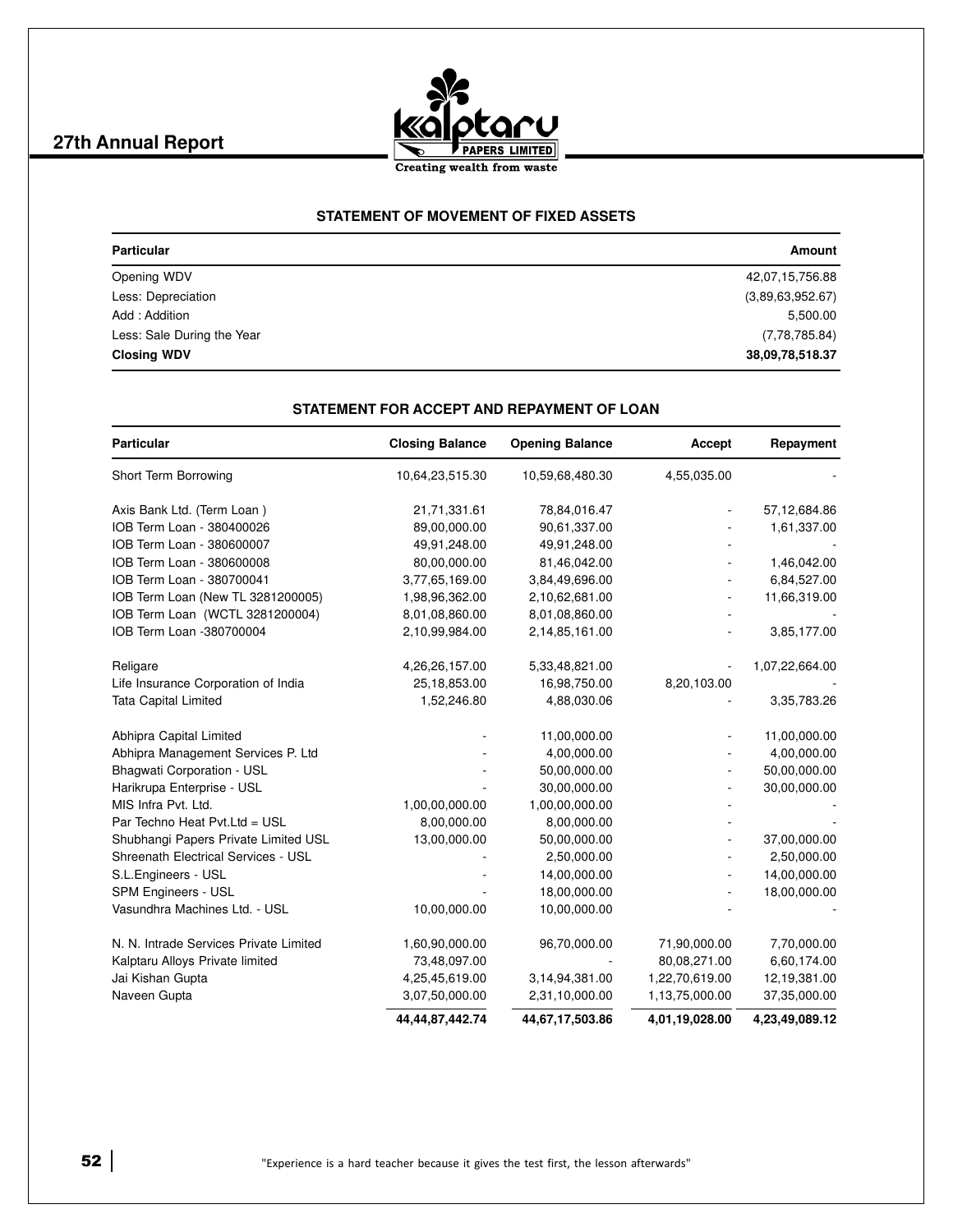|                                                                                                                                                                                                                                                                                                             | <b>PAPERS LIMITED</b><br>Creating wealth from waste                                                                                                                                                                            |
|-------------------------------------------------------------------------------------------------------------------------------------------------------------------------------------------------------------------------------------------------------------------------------------------------------------|--------------------------------------------------------------------------------------------------------------------------------------------------------------------------------------------------------------------------------|
|                                                                                                                                                                                                                                                                                                             | CIN:L21019GJ1988PLC040325                                                                                                                                                                                                      |
|                                                                                                                                                                                                                                                                                                             | Registered Office: 701, Avdhesh House, Opp. Gurudwara, Near Thaltej Chokdi, Ahmedabad - 380054                                                                                                                                 |
|                                                                                                                                                                                                                                                                                                             | <b>ATTENDANCE SLIP</b>                                                                                                                                                                                                         |
|                                                                                                                                                                                                                                                                                                             |                                                                                                                                                                                                                                |
| Full name of the joint-holder                                                                                                                                                                                                                                                                               |                                                                                                                                                                                                                                |
| (To be filled in if first named Joint - holder does not attend meeting)                                                                                                                                                                                                                                     |                                                                                                                                                                                                                                |
| Name of Proxy                                                                                                                                                                                                                                                                                               |                                                                                                                                                                                                                                |
| (To be filled in if Proxy Form has been duly deposited with the Company)                                                                                                                                                                                                                                    |                                                                                                                                                                                                                                |
|                                                                                                                                                                                                                                                                                                             | I hereby record my presence at the 27th Annual General Meeting of Kalptaru Papers Limited held at 701, Avdhesh House,                                                                                                          |
|                                                                                                                                                                                                                                                                                                             | Opp. Gurudwara, Near Thaltej Chokdi, Ahmedabad - 380054 at 10:00 a.m. on Wednesday, 23rd day of September, 2015.                                                                                                               |
|                                                                                                                                                                                                                                                                                                             | DP Id.*                                                                                                                                                                                                                        |
| No of Share Held                                                                                                                                                                                                                                                                                            |                                                                                                                                                                                                                                |
|                                                                                                                                                                                                                                                                                                             |                                                                                                                                                                                                                                |
| Member's / Proxy's name                                                                                                                                                                                                                                                                                     | Member's / Proxy's Signature                                                                                                                                                                                                   |
|                                                                                                                                                                                                                                                                                                             | In Block Letters                                                                                                                                                                                                               |
| *Applicable for investors holding shares in electronic form                                                                                                                                                                                                                                                 |                                                                                                                                                                                                                                |
| CIN:L21019GJ1988PLC040325<br>Registered Office : 701, Avdhesh House, Opp. Gurudwara, Near Thaltej Chokdi, Ahmedabad - 380054<br>Form No. MGT-11<br><b>PROXY FORM</b><br>[Pursuant to section 105(6) of the Companies Act, 2013 and rule 19(3) of the Companies (Management and Administration) Rules, 2014] |                                                                                                                                                                                                                                |
| Name of Members                                                                                                                                                                                                                                                                                             |                                                                                                                                                                                                                                |
| <b>Registered Address</b><br>E-mail Address                                                                                                                                                                                                                                                                 |                                                                                                                                                                                                                                |
| Folio No.   Client ID                                                                                                                                                                                                                                                                                       |                                                                                                                                                                                                                                |
| DP Id                                                                                                                                                                                                                                                                                                       |                                                                                                                                                                                                                                |
|                                                                                                                                                                                                                                                                                                             | I/We, being the member(s) of  shares of the above named Company, hereby appoint:                                                                                                                                               |
| 1) Name<br>Address                                                                                                                                                                                                                                                                                          |                                                                                                                                                                                                                                |
| E Mail                                                                                                                                                                                                                                                                                                      | <u> 1989 - Johann Stoff, amerikansk politiker (d. 1989)</u>                                                                                                                                                                    |
| Signature :                                                                                                                                                                                                                                                                                                 |                                                                                                                                                                                                                                |
| 2) Name<br>Address                                                                                                                                                                                                                                                                                          |                                                                                                                                                                                                                                |
| E Mail                                                                                                                                                                                                                                                                                                      | ,我们也不能在这里的人,我们也不能在这里的人,我们也不能在这里的人,我们也不能在这里的人,我们也不能在这里的人,我们也不能在这里的人,我们也不能在这里的人,我们也                                                                                                                                              |
| Signature                                                                                                                                                                                                                                                                                                   | or failing him and the context of the context of the context of the context of the context of the context of the context of the context of the context of the context of the context of the context of the context of the cont |
| 3) Name                                                                                                                                                                                                                                                                                                     |                                                                                                                                                                                                                                |
| Address<br>E Mail                                                                                                                                                                                                                                                                                           |                                                                                                                                                                                                                                |
| Signature                                                                                                                                                                                                                                                                                                   |                                                                                                                                                                                                                                |
|                                                                                                                                                                                                                                                                                                             | as my / our proxy to attend and vote (on a poll) for me/us and on my/our behalf at the 27th Annual General Meeting of the members                                                                                              |
|                                                                                                                                                                                                                                                                                                             | of the company to be held on Wednesday, 23rd day of September, 2015 at 10:00 a.m. and at any adjournment thereof in respect of                                                                                                 |
| such resolutions as are indicated below:                                                                                                                                                                                                                                                                    |                                                                                                                                                                                                                                |
| <b>RESOLUTIONS</b><br><b>NO</b>                                                                                                                                                                                                                                                                             |                                                                                                                                                                                                                                |
| <b>ORDINARY BUSINESS</b>                                                                                                                                                                                                                                                                                    |                                                                                                                                                                                                                                |
| 1                                                                                                                                                                                                                                                                                                           | Adoption of Annual Accounts of the Company as on 31 March, 2015 (Ordinary Resolution).                                                                                                                                         |
| 2<br>Re-appointment of Mr. Naveen Gupta who retires by rotation (Ordinary Resolution)                                                                                                                                                                                                                       |                                                                                                                                                                                                                                |
| Appointment of M/s. V D Aggarwal & Co., Chartered Accountants, Delhi as Auditors of the Company and fixing their remuneration<br>3<br>(Ordinary Resolution).                                                                                                                                                |                                                                                                                                                                                                                                |
| <b>SPECIAL BUSINESS</b>                                                                                                                                                                                                                                                                                     |                                                                                                                                                                                                                                |

4 Confirmation of Mrs. Sudha Gupta as an Independent Director (Ordinary Resolution)

Signed this ………….. day of ……………… 2015

Signature of Shareholder ………………………………...

Signature of Proxy holder(s): ……………………………....

Note: This form of proxy in order to be effective should be duly completed and deposited at the Registered Office of the Company not less than 48 hours before the commencement of the meeting.